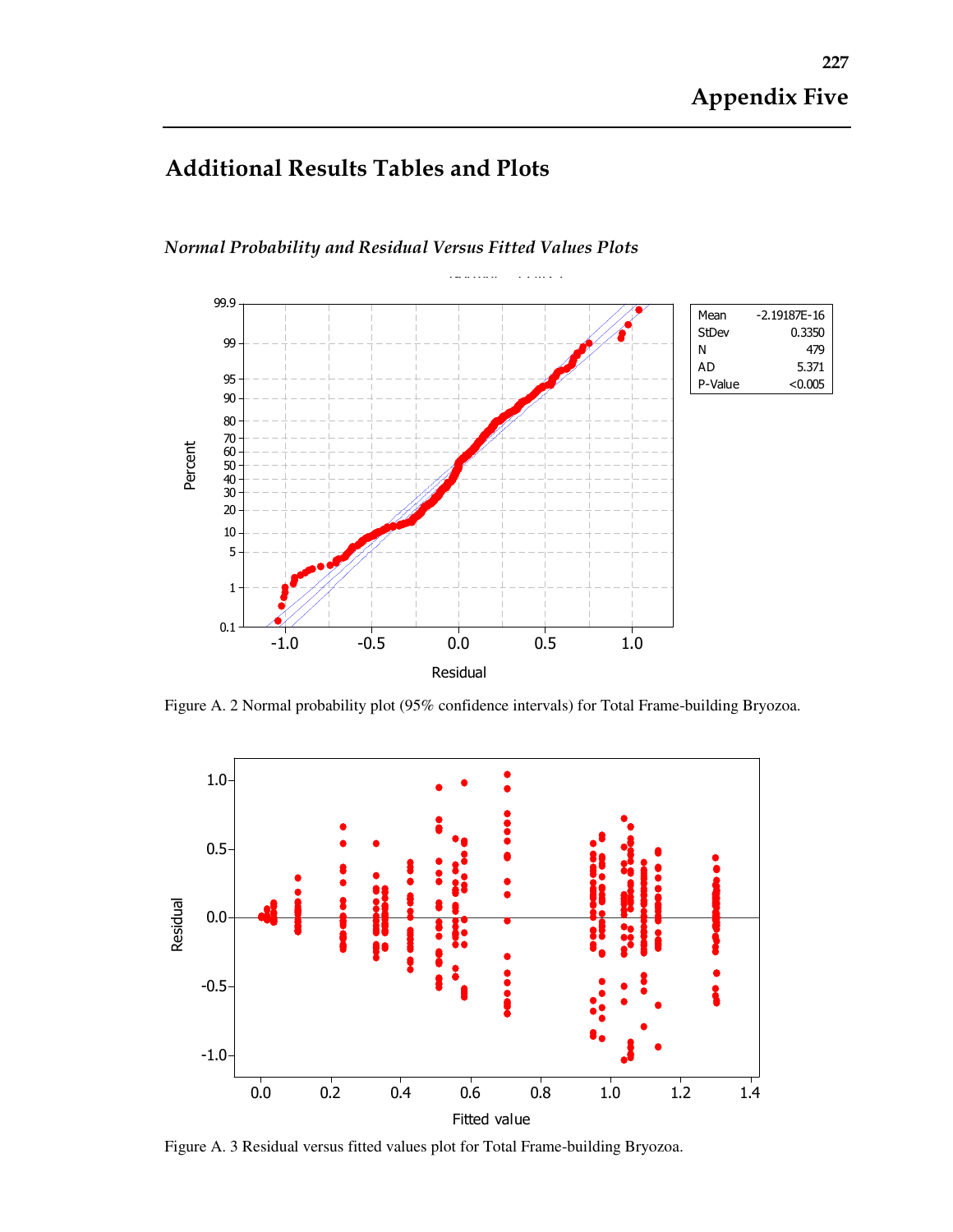

Figure A. 4 Normal probability plot (95% confidence intervals) for *Cinctipora elegans*.



Figure A. 5 Residual versus fitted values plot for *Cinctipora elegans.*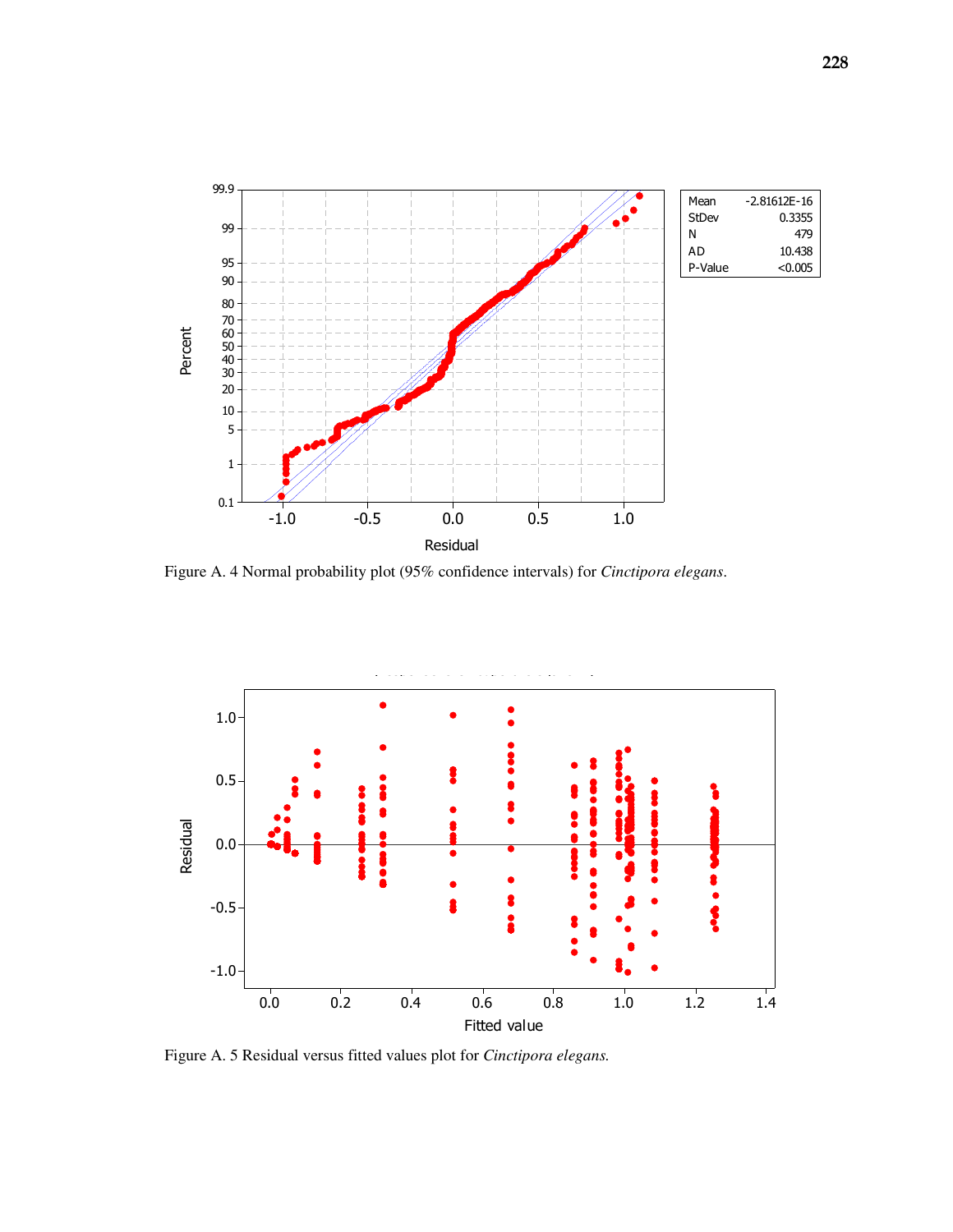

Figure A. 6 Normal probability plot (95% confidence intervals) for *Hornera robusta.*



Figure A. 7 Residual versus fitted values plot for *Hornera robusta.*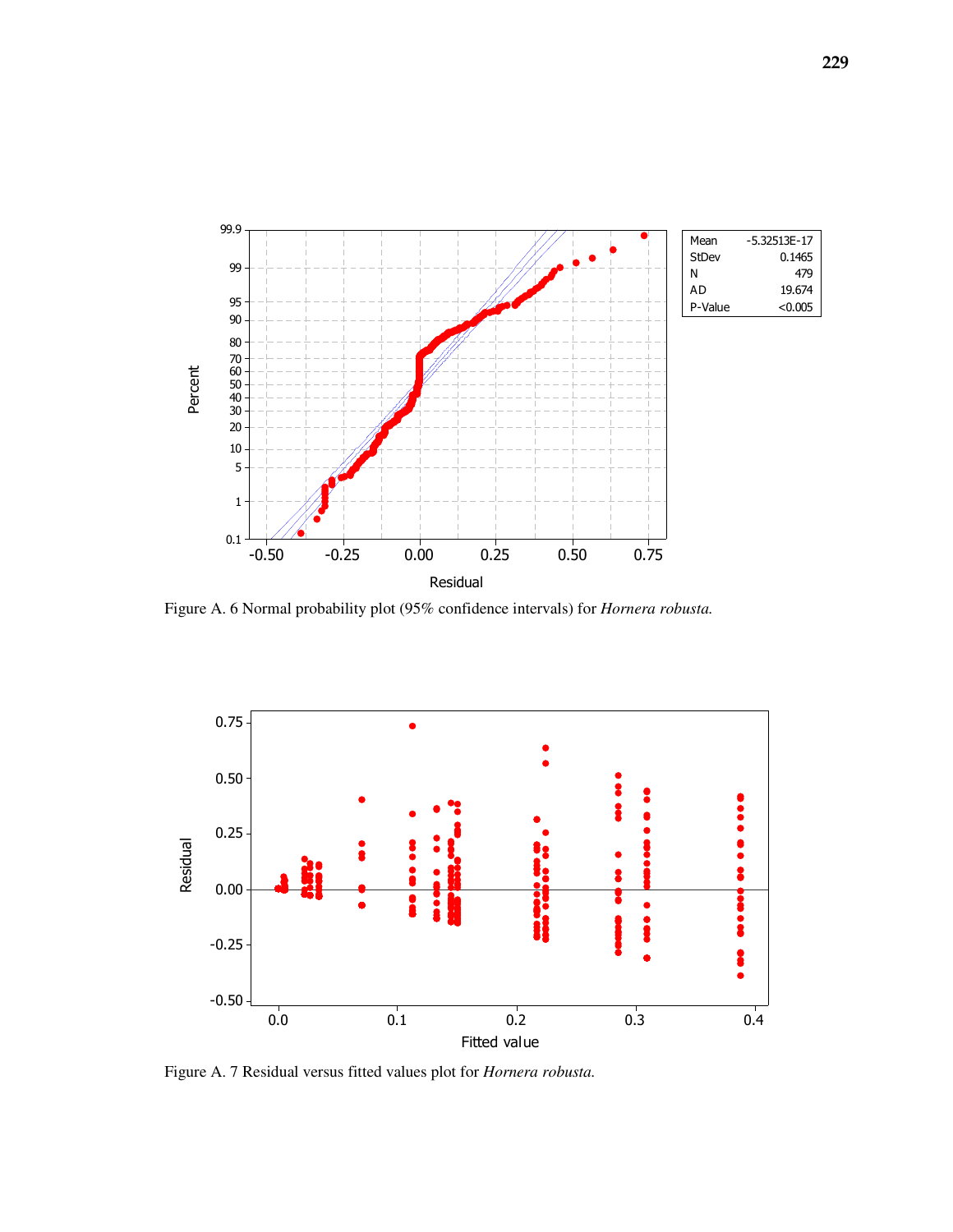

Figure A. 8 Normal probability plot (95% confidence intervals) for *Adeonellopsis* spp.



Figure A. 9 Residual versus fitted values plot for *Adeonellopsis* spp.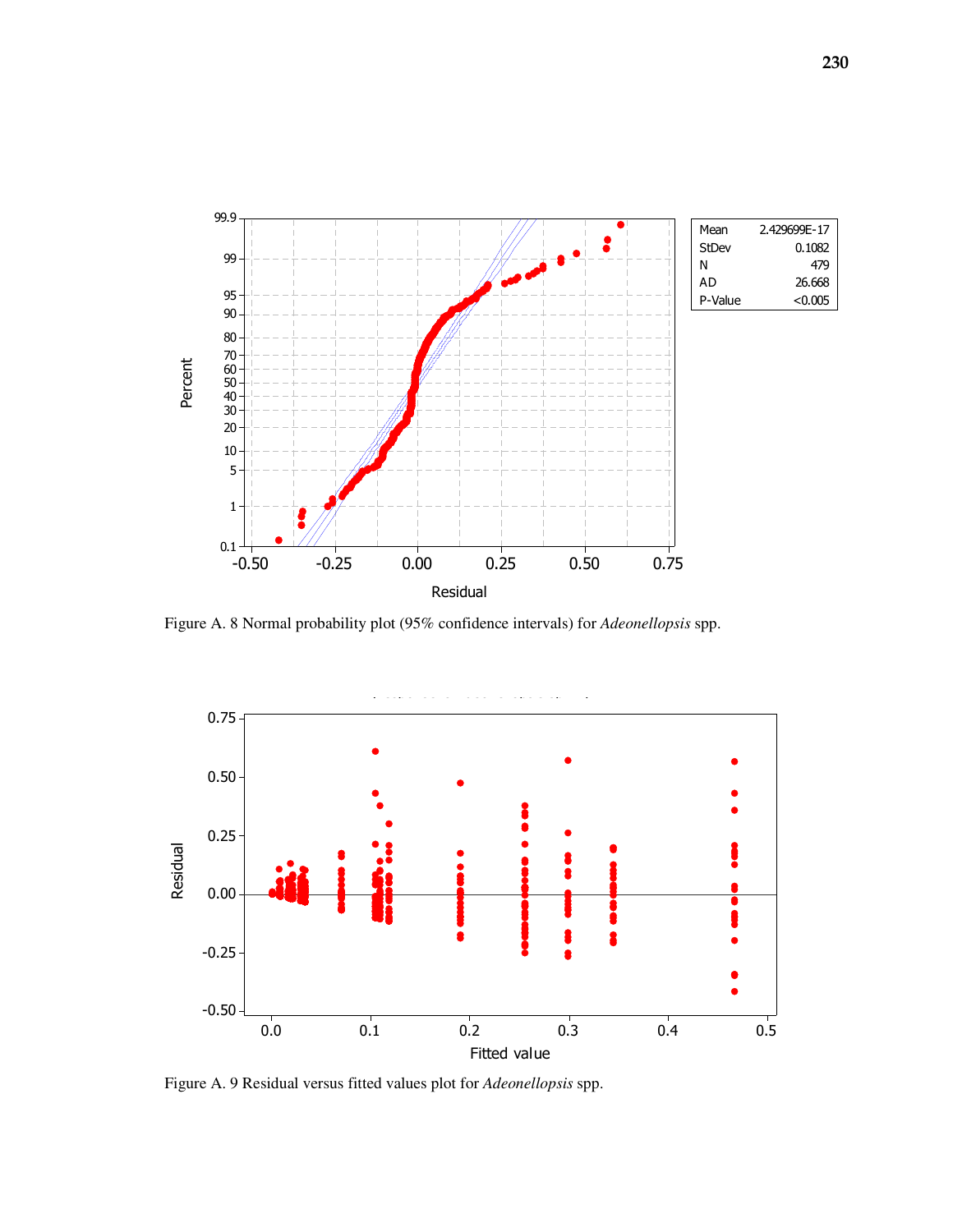

Figure A. 10 Normal probability plot (95% confidence intervals) for *Celleporaria agglutinans.* 



Figure A. 11 Residual versus fitted values plot for *Celleporaria agglutinans.*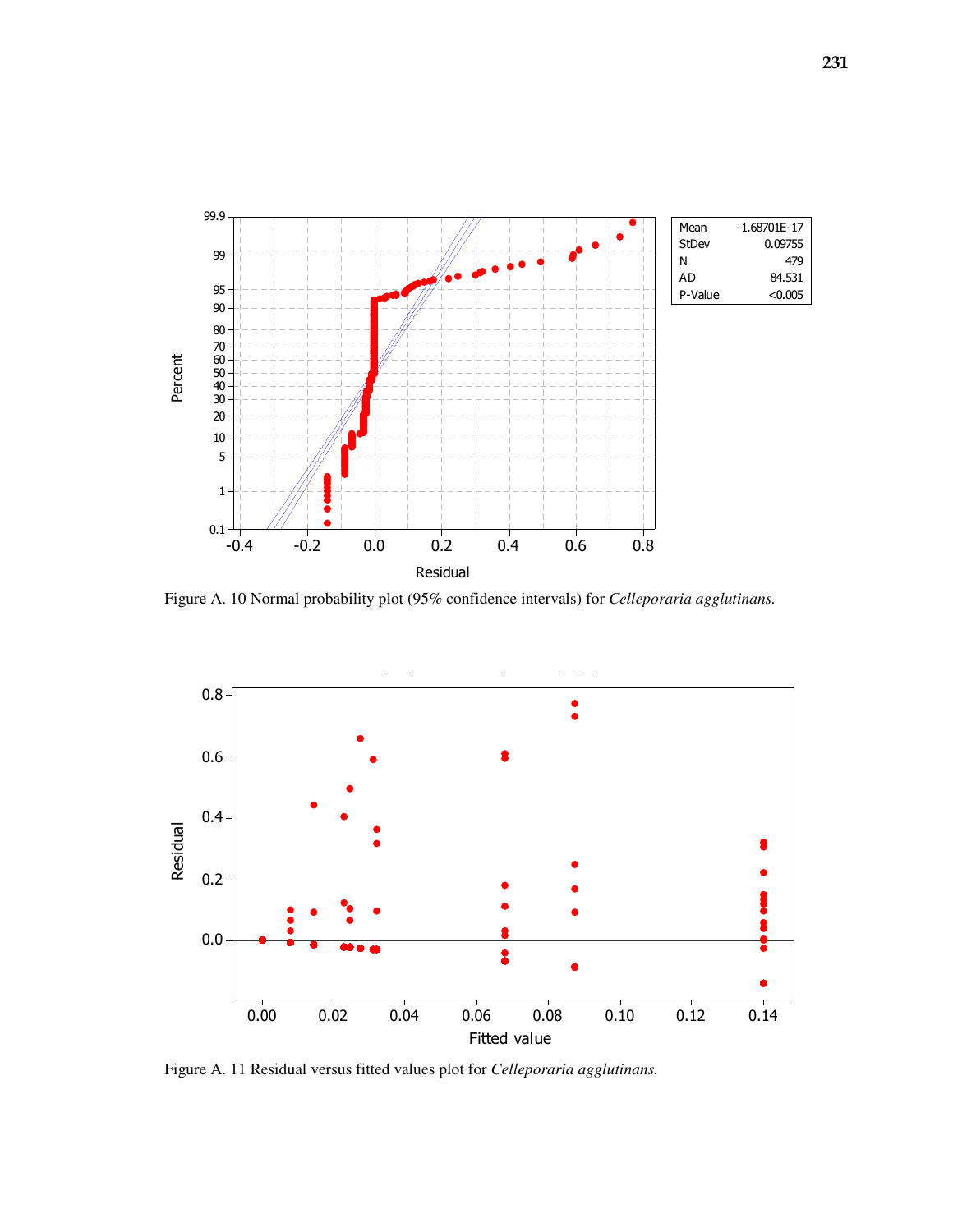

Figure A. 12 Normal probability plot (95% confidence intervals) for *Hornera foliacea.*



Figure A. 13 Residual versus fitted values plot for *Hornera foliacea.*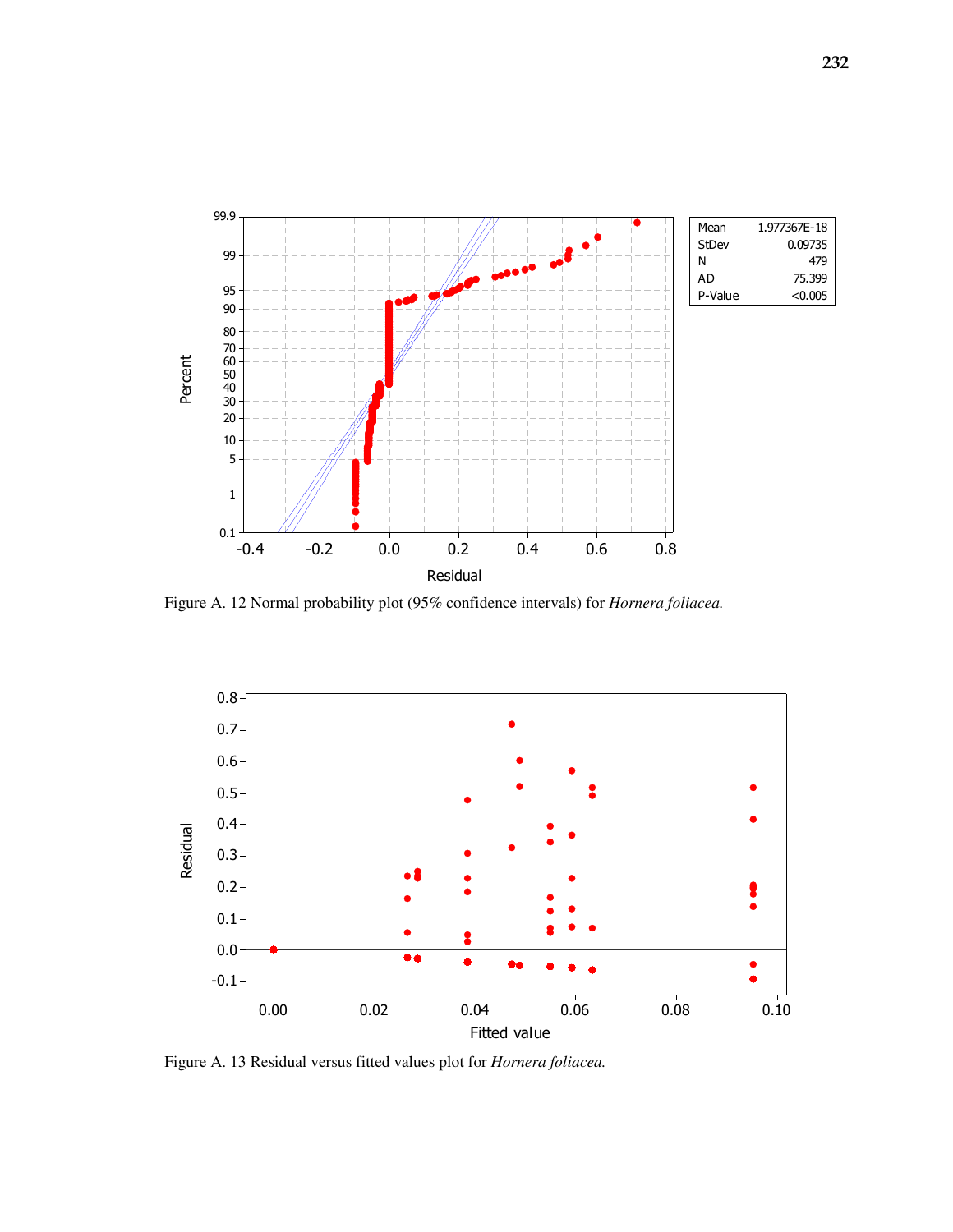

Figure A. 14 Normal probability plot (95% confidence intervals) for *Celleporina grandis.*



Figure A. 15 Residual versus fitted values plot for *Celleporina grandis.*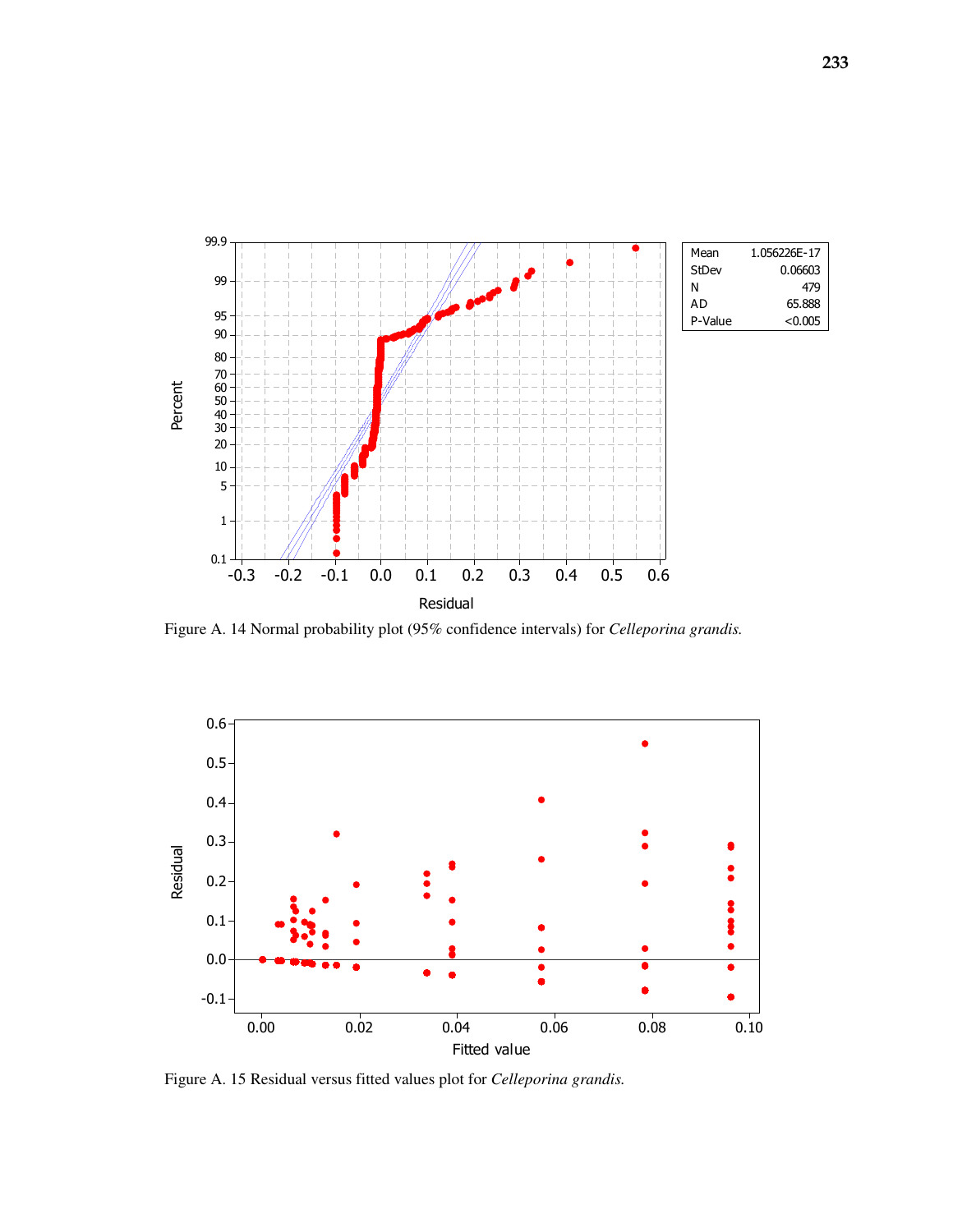

Figure A. 16 Normal probability plot (95% confidence intervals) for *Hippomenella vellicata.*



Figure A. 17 Residual versus fitted values plot for *Hippomenella vellicata.*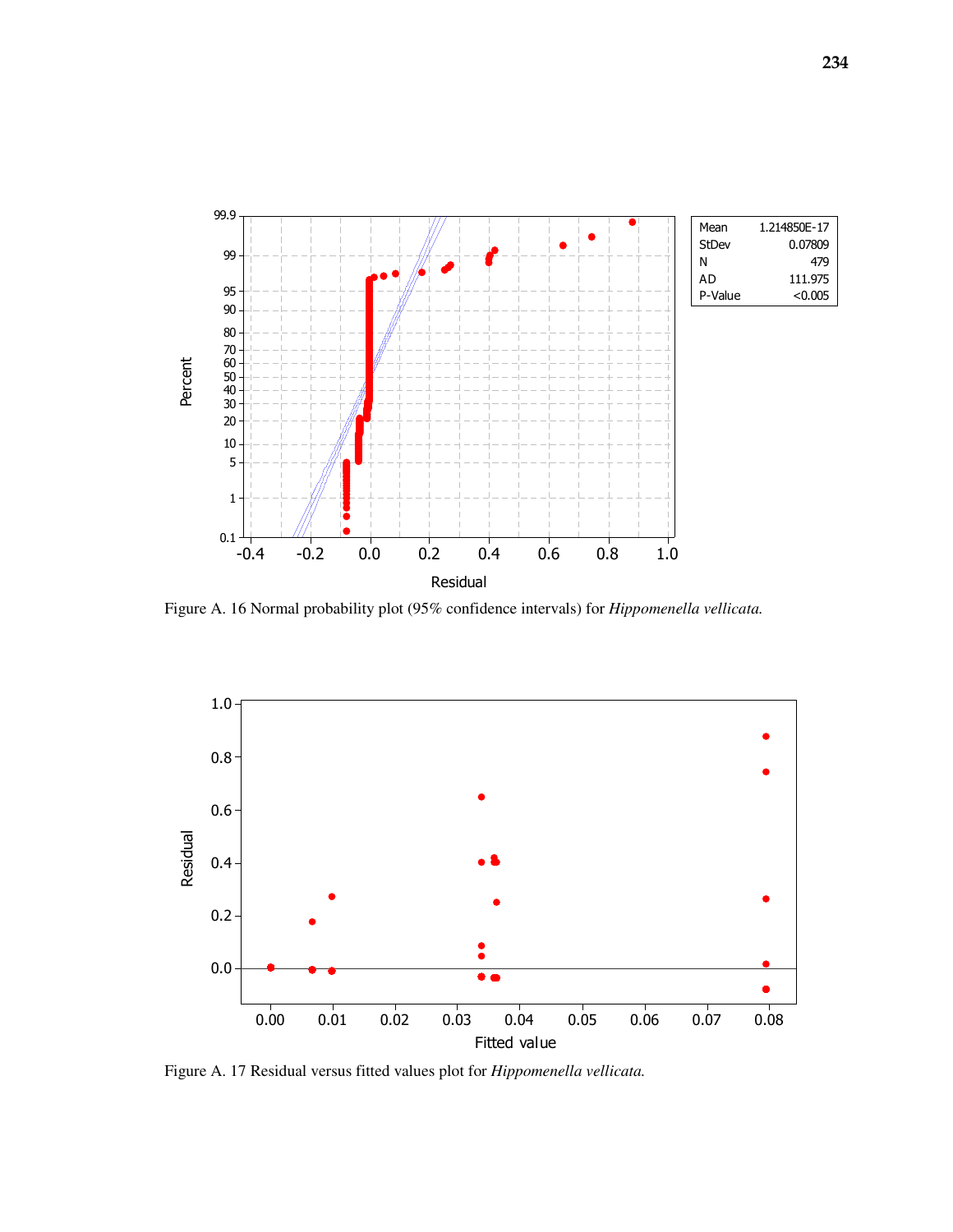

Figure A. 18 Normal probability plot (95% confidence intervals) for *Cellaria immersa.*



Figure A. 19 Residual versus fitted values plot for *Cellaria immersa.*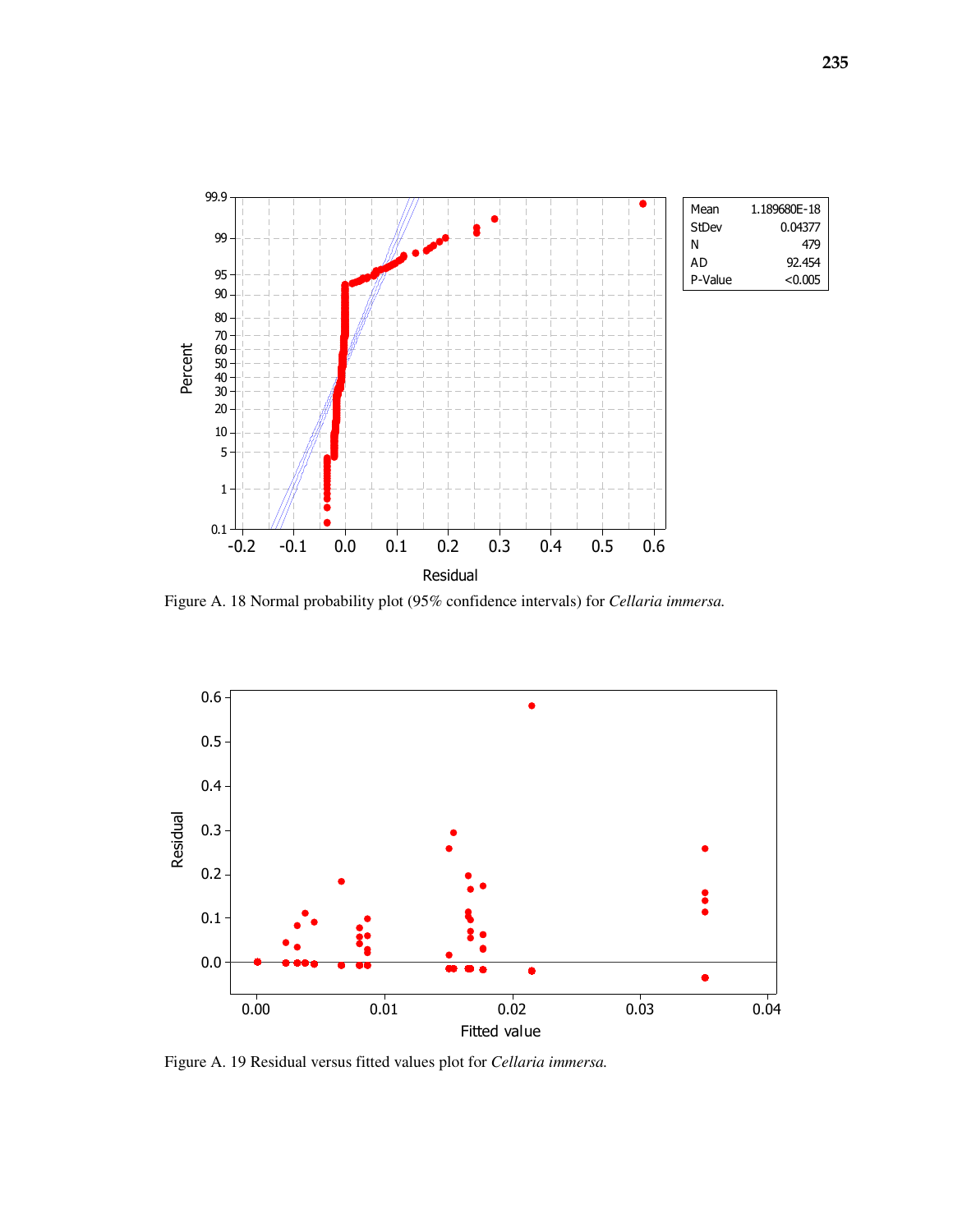

Figure A. 20 Normal probability plot (95% confidence intervals) for Total Epibenthos.



Figure A. 21 Residual versus fitted values plot for Total Epibenthos.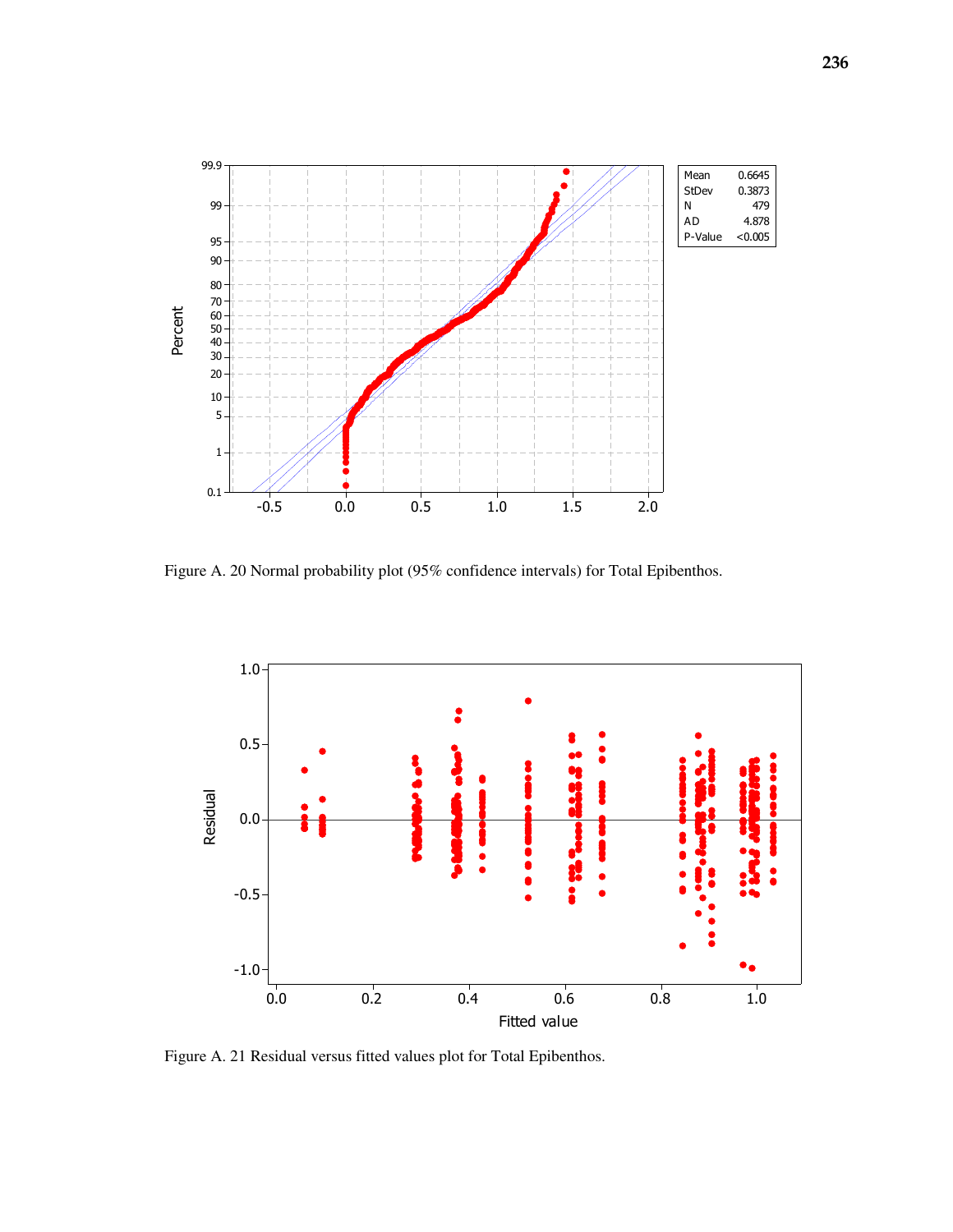

Figure A. 22 Normal probability plot (95% confidence intervals) for Porifera.



Figure A. 23 Residual versus fitted values plot for Porifera.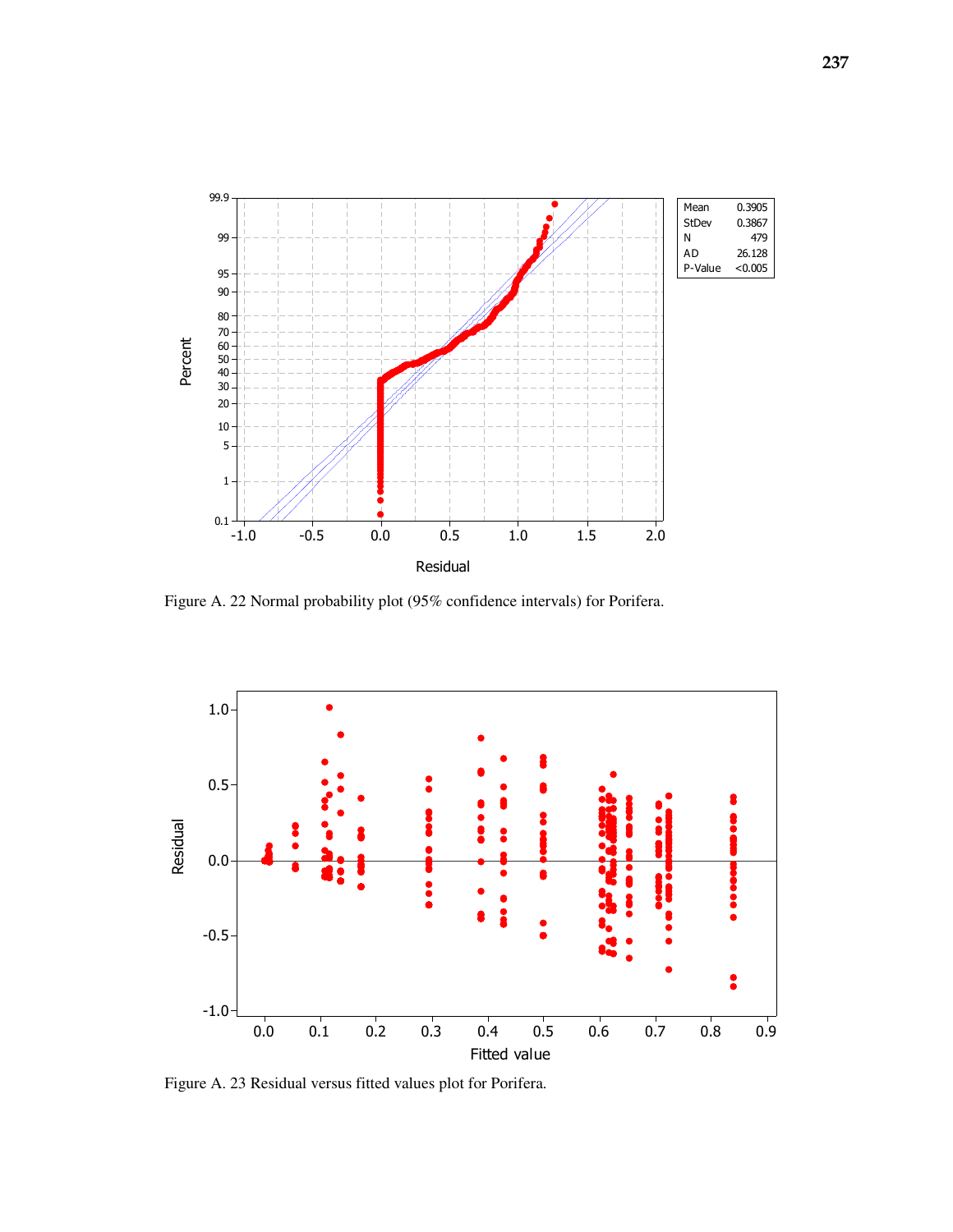

Figure A. 24 Normal probability plot (95% confidence intervals) for Echinodermata.



Figure A. 25 Residual versus fitted values plot for Echinodermata.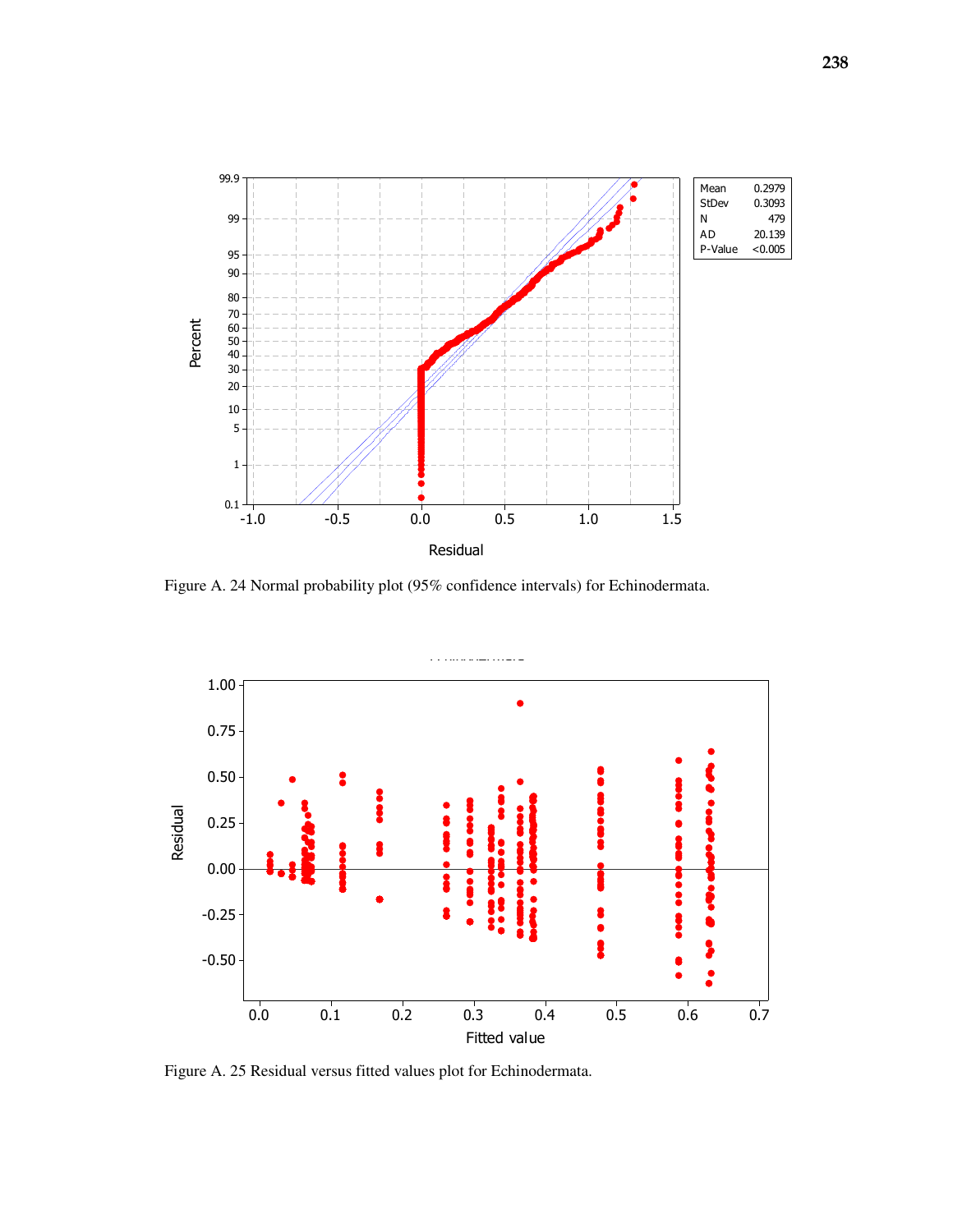

Figure A. 26 Normal probability plot (95% confidence intervals) for Ascidiacea.



Figure A. 27 Residual versus fitted values plot for Ascidiacea.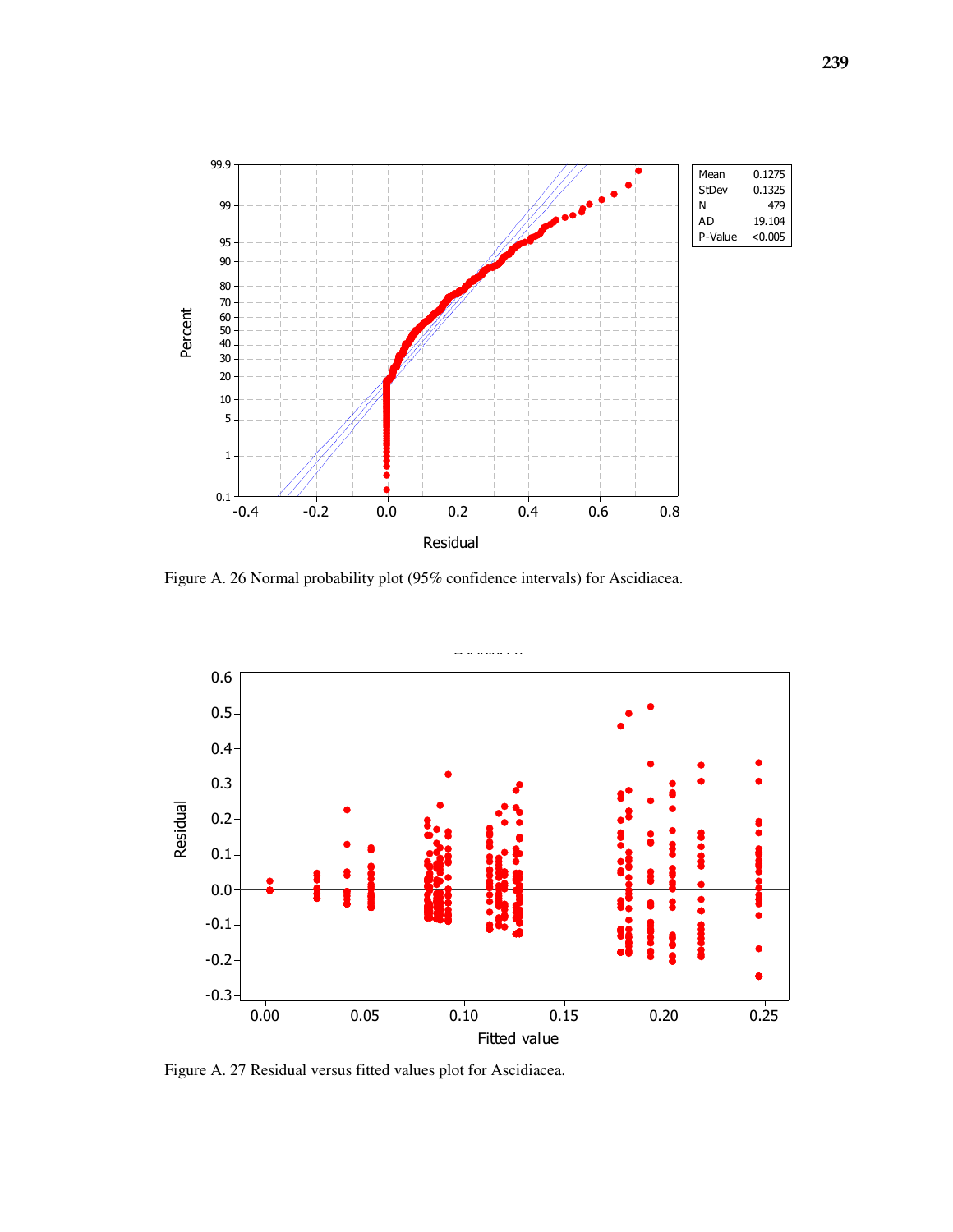

Figure A. 28 Normal probability plot (95% confidence intervals) for Mollusca.



Figure A. 29 Residual versus fitted values plot for Mollusca.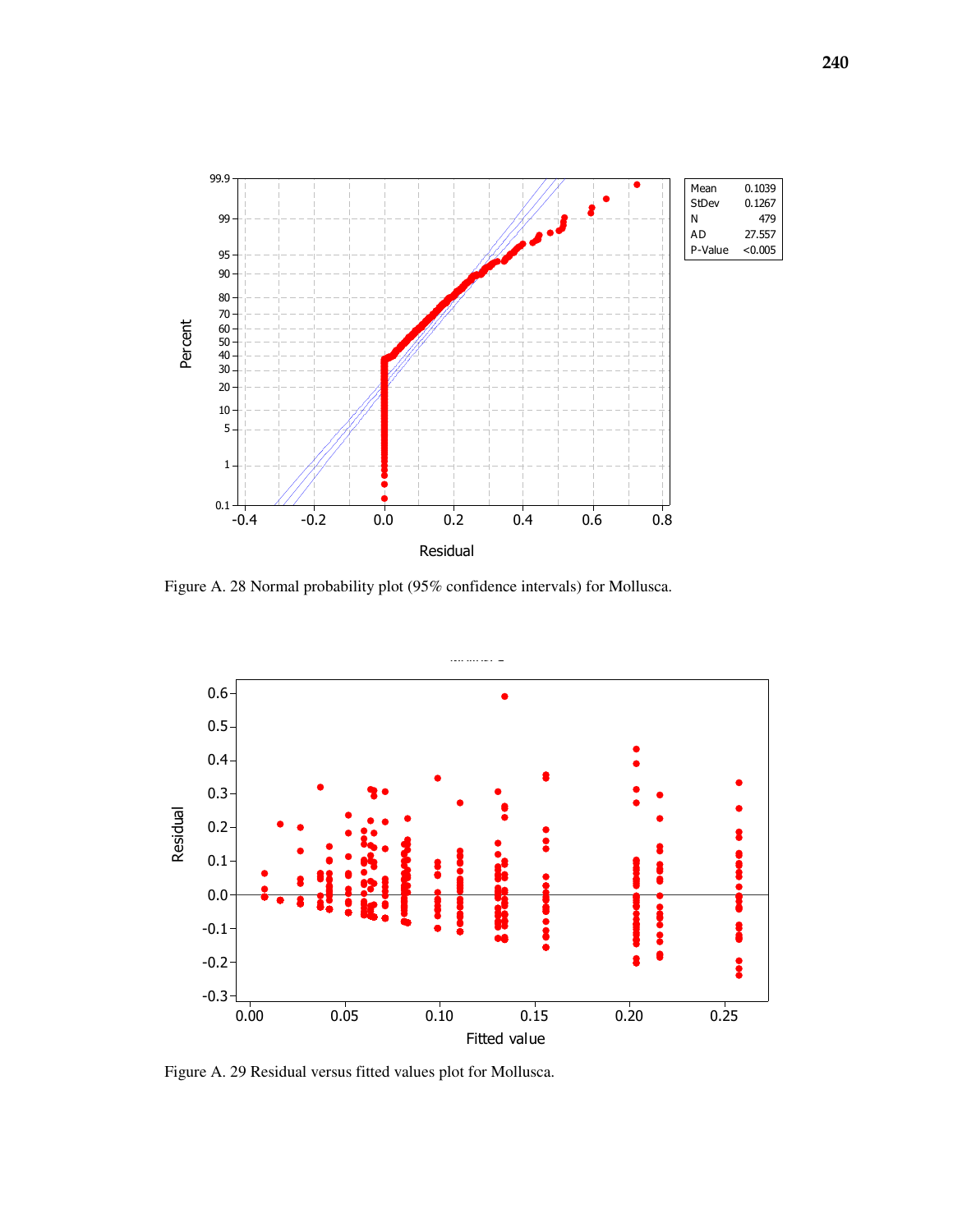

Figure A. 30 Normal probability plot (95% confidence intervals) for Actiniaria.



Figure A. 31 Residual versus fitted values plot for Actiniaria.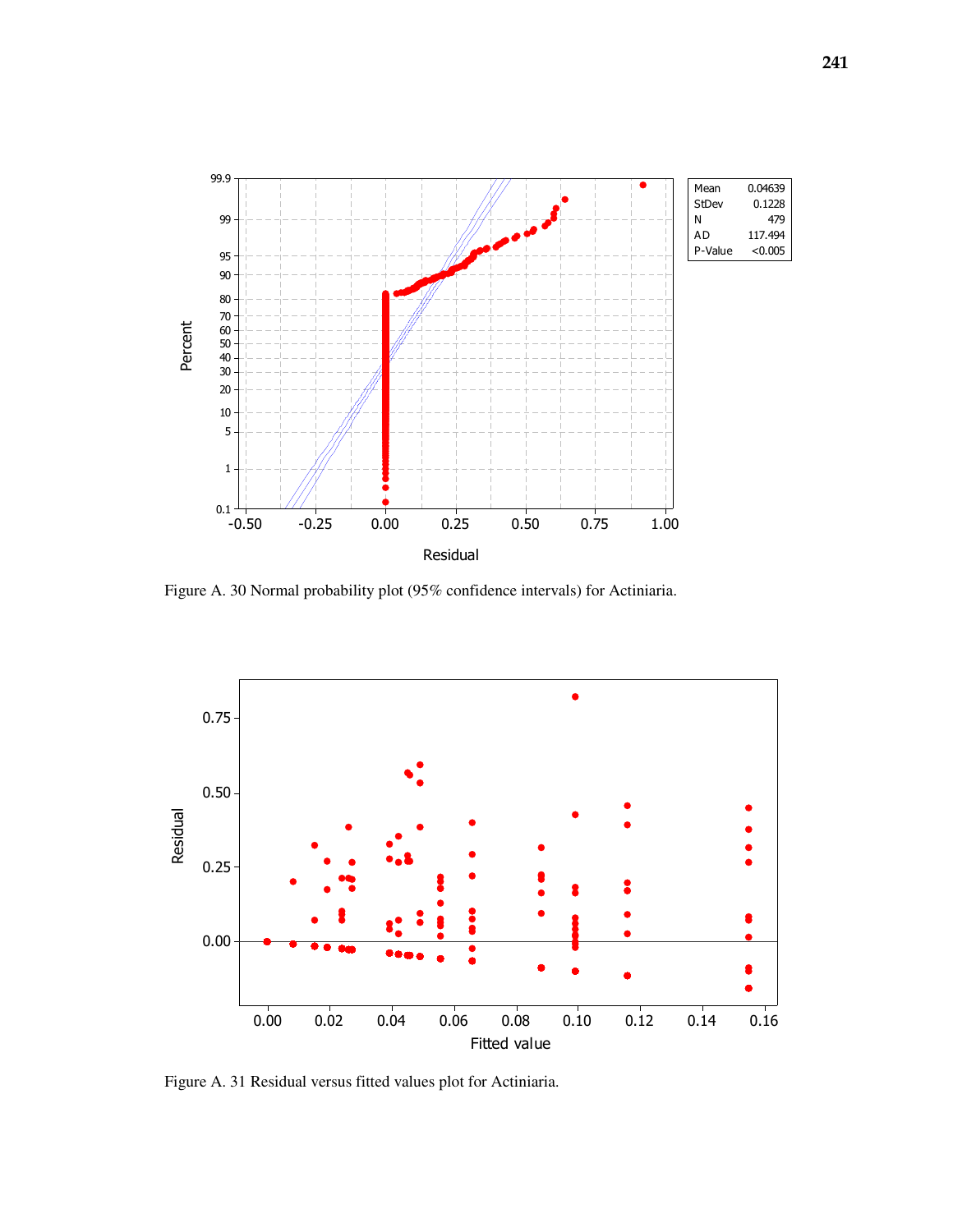

Figure A. 32 Normal probability plot (95% confidence intervals) for Crustacea.



Figure A. 33 Residual versus fitted values plot for Crustacea.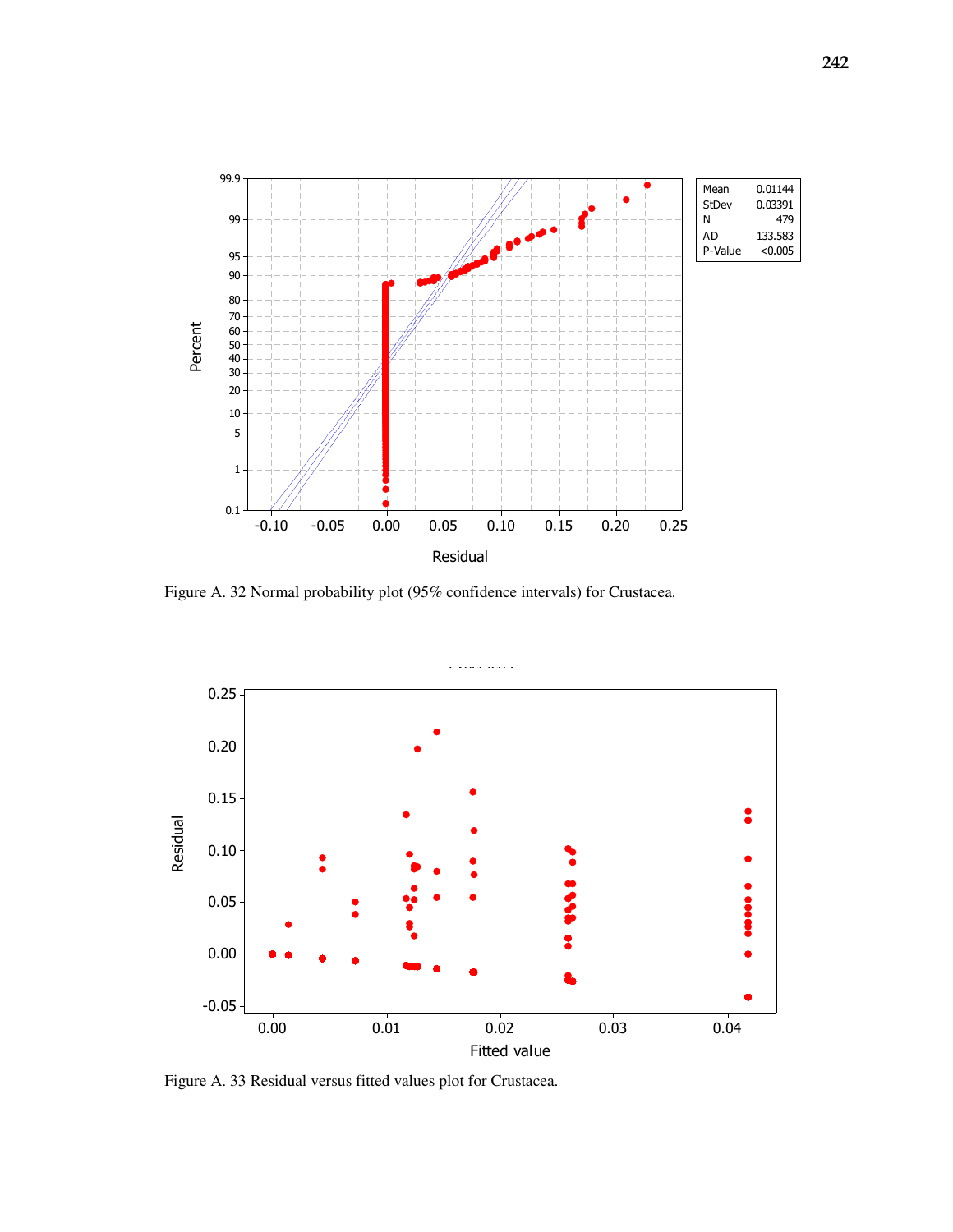

Figure A. 34 Normal probability plot (95% confidence intervals) for Polychaeta.



Figure A. 35 Residual versus fitted values plot for Polychaeta.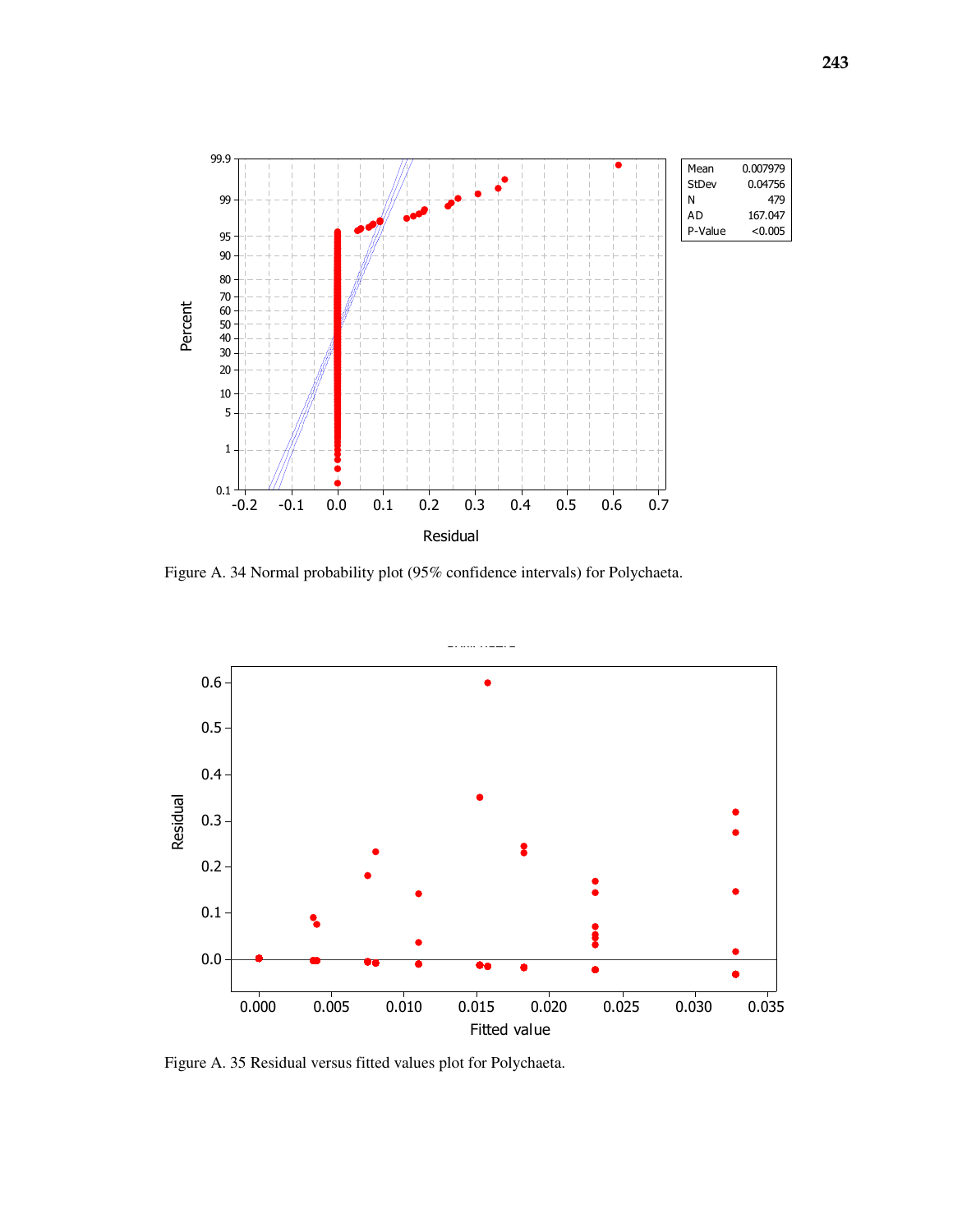

Figure A. 36 Normal probability plot (95% confidence intervals) for Symbiotic Bryozoa.



Figure A. 37 Residual versus fitted values plot for Symbiotic Bryozoa.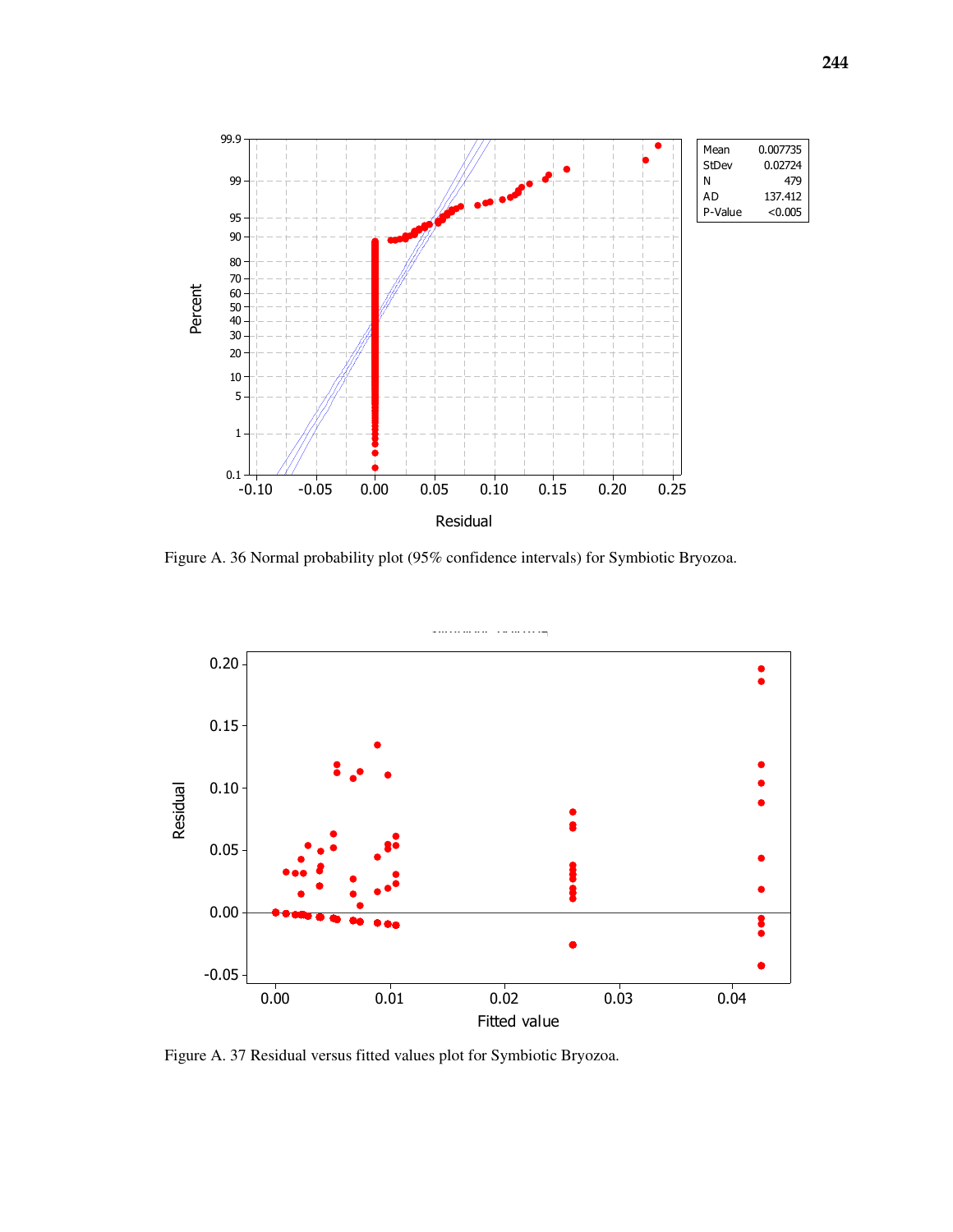

Figure A. 38 Normal probability plot (95% confidence intervals) for Teleostei.



Figure A. 39 Residual versus fitted values plot for Teleostei.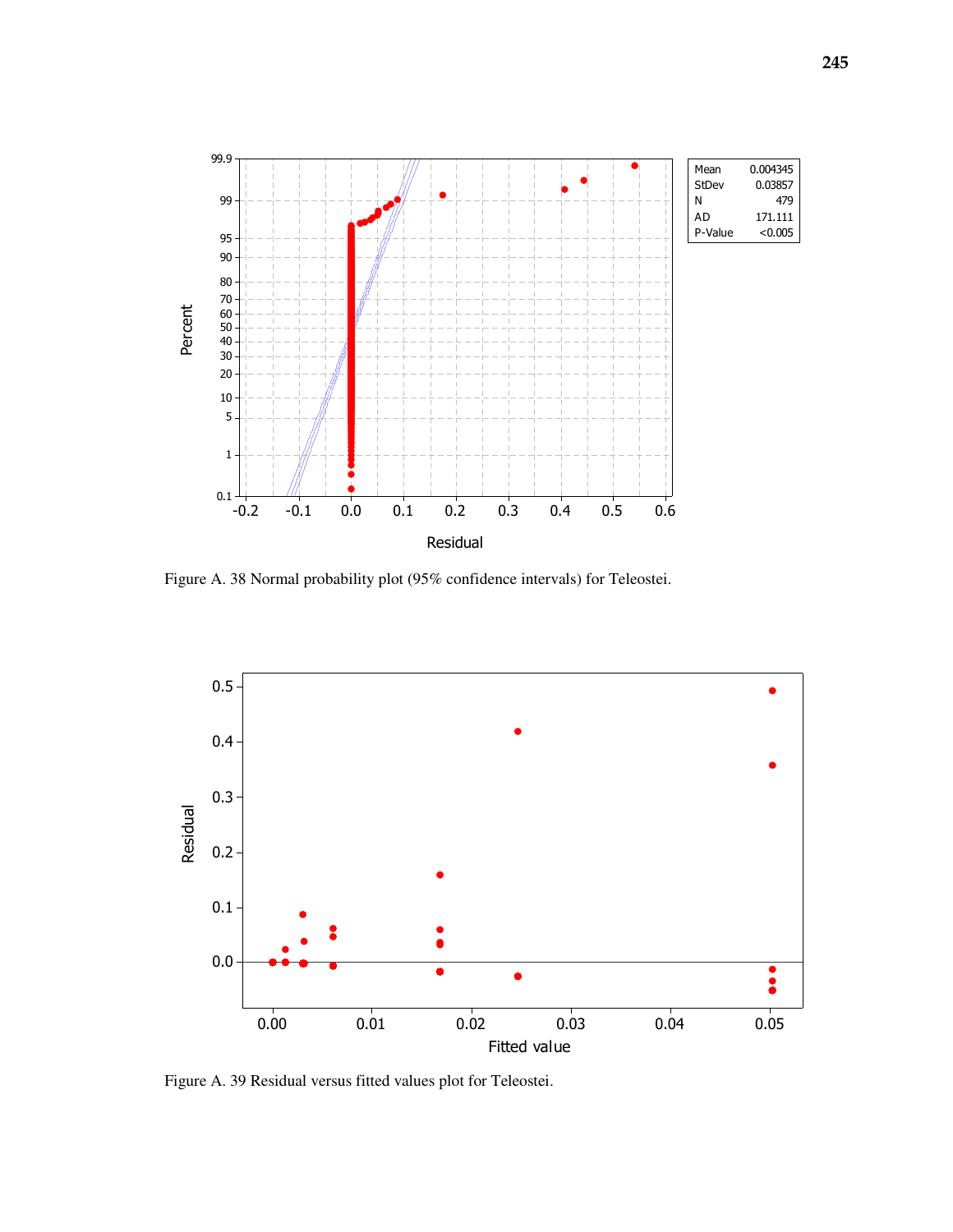| Source of variation | df  | SS              | <b>Adjusted SS</b> | <b>Adjusted MS</b> | F    | P       |
|---------------------|-----|-----------------|--------------------|--------------------|------|---------|
| Depth               | 3   | 0.08            | 0.07               | 0.02               | 2.33 | 0.074   |
| Transect            | 4   | 0.22            | 0.21               | 0.05               | 5.37 | < 0.001 |
| Depth*Transect      | 12  | 0.31            | 0.31               | 0.03               | 2.57 | 0.003   |
| Error               | 459 | 4.55            | 4.55               | 0.01               |      |         |
| Total               | 478 | 5.15            |                    |                    |      |         |
|                     |     |                 |                    |                    |      |         |
| $s = 0.0995443$     |     | $r^2 = 11.61\%$ |                    |                    |      |         |

Table A. 3 Analysis of variance for Log10(*Celleporaria agglutinans*) using Adjusted *SS* for tests with factors of *depth*, *transect* and the interaction term *depth\*transect* as sources of variation.

Table A. 4 Regression analysis for Log<sub>10</sub>(*Celleporaria agglutinans*) using Adjusted SS for tests with factors of *depth*, dummy variables (DV) for *transect* (*DV(A), DV(B), DV(D), DV(E)*), and the interaction terms *depth\*DV(A)*, *depth\*DV(B)*, *depth\*DV(D)*, *depth\*DV(E)* as sources of variation.

| Source of variation | df  | SS     | <b>Adjusted SS</b> | <b>Adjusted MS</b> | F     | $\boldsymbol{P}$ |
|---------------------|-----|--------|--------------------|--------------------|-------|------------------|
| Depth               | 3   | 0.08   | 0.15               | 0.05               | 5.03  | 0.002            |
| DV(A)               | 1   | 0.02   | 0.13               | 0.13               | 13.31 | < 0.001          |
| DV(B)               | 1   | 0.00   | 0.09               | 0.09               | 8.59  | 0.004            |
| DV(D)               | 1   | 0.02   | 0.12               | 0.12               | 11.96 | 0.001            |
| DV(E)               | 1   | 0.17   | 0.15               | 0.15               | 15.49 | < 0.001          |
| $Depth^*DV(A)$      | 3   | 0.06   | 0.17               | 0.06               | 5.87  | 0.001            |
| $Depth^*DV(B)$      | 3   | 0.06   | 0.16               | 0.05               | 5.31  | 0.001            |
| $Depth^*DV(D)$      | 3   | 0.08   | 0.16               | 0.05               | 5.25  | 0.001            |
| $Depth^*DV(E)$      | 3   | 0.10   | 0.10               | 0.03               | 3.37  | 0.018            |
| Error               | 459 | 4.55   | 4.55               | 0.01               |       |                  |
| Total               | 478 | 157.01 |                    |                    |       |                  |

 $s = 0.0995443$   $r^2 = 11.61\%$ 



Figure A. 40 Interaction plots for changes in *Celleporaria agglutinans* coverage over *depth* and *transect*.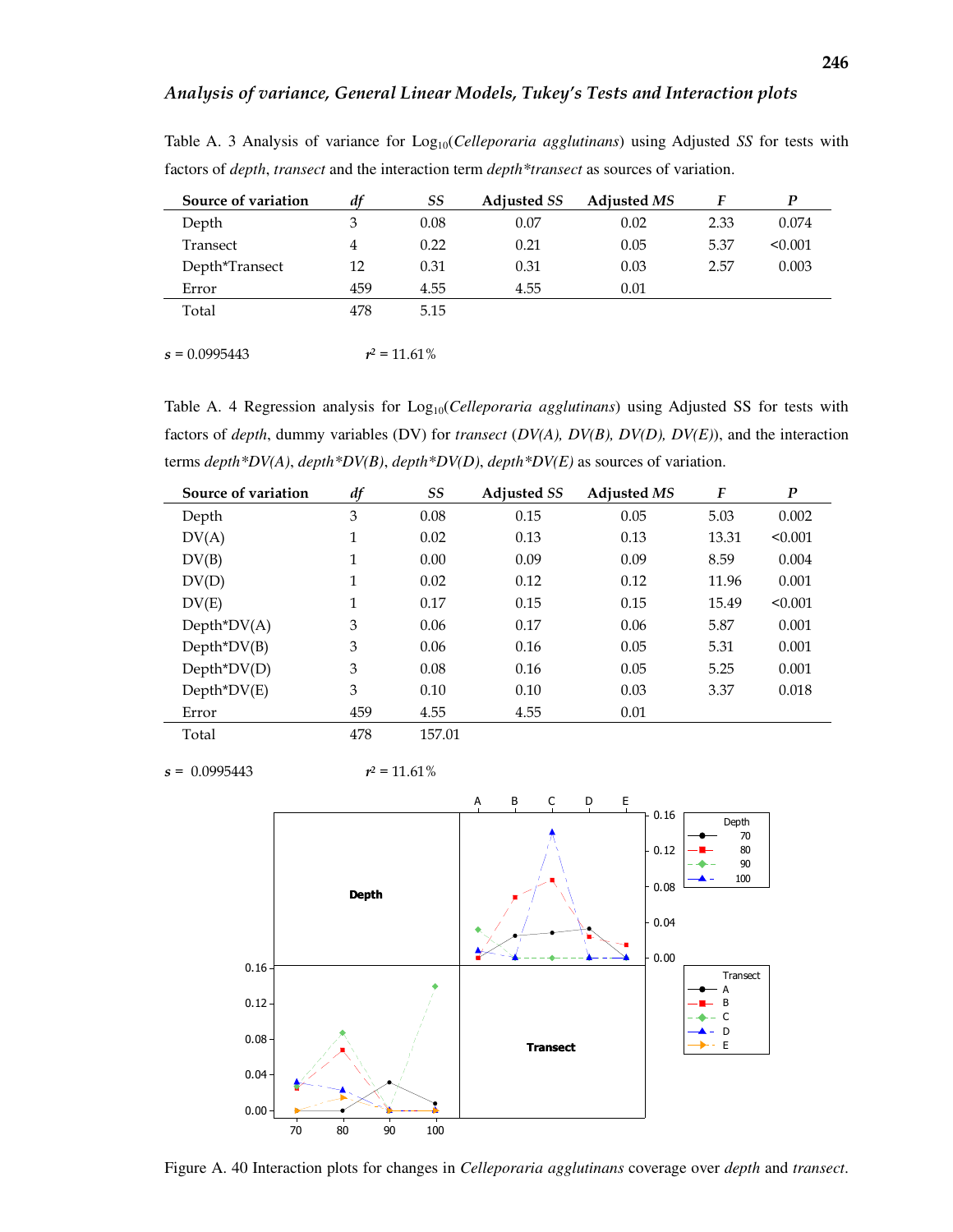Table A. 5 Tukey's multiple comparison tests for differences in *Celleporaria agglutinans* cover between sampling stations. The upper figure is the upper confidence limit and the lower figure is the lower confidence limit.

| <b>Station</b>   | A70      | A80      | A90      | A100     | <b>B70</b> | <b>B80</b> | <b>B90</b> | <b>B100</b> | C70      | C80      | C90      | C <sub>100</sub> | D70      | D80      | D90      | D <sub>100</sub> | <b>E70</b> | <b>E80</b> | <b>E90</b> |
|------------------|----------|----------|----------|----------|------------|------------|------------|-------------|----------|----------|----------|------------------|----------|----------|----------|------------------|------------|------------|------------|
| A80              | 0.115    |          |          |          |            |            |            |             |          |          |          |                  |          |          |          |                  |            |            |            |
|                  | $-0.115$ |          |          |          |            |            |            |             |          |          |          |                  |          |          |          |                  |            |            |            |
| A90              | 0.146    | 0.143    |          |          |            |            |            |             |          |          |          |                  |          |          |          |                  |            |            |            |
|                  | $-0.084$ | $-0.081$ |          |          |            |            |            |             |          |          |          |                  |          |          |          |                  |            |            |            |
| A100             | 0.114    | 0.111    | 0.080    |          |            |            |            |             |          |          |          |                  |          |          |          |                  |            |            |            |
|                  | $-0.099$ | $-0.096$ | $-0.127$ |          |            |            |            |             |          |          |          |                  |          |          |          |                  |            |            |            |
| <b>B70</b>       | 0.130    | 0.108    | 0.108    | 0.076    |            |            |            |             |          |          |          |                  |          |          |          |                  |            |            |            |
|                  | $-0.081$ | $-0.095$ | $-0.095$ | $-0.110$ |            |            |            |             |          |          |          |                  |          |          |          |                  |            |            |            |
| <b>B80</b>       | 0.174    | 0.170    | 0.066    | 0.033    | 0.135      |            |            |             |          |          |          |                  |          |          |          |                  |            |            |            |
|                  | $-0.038$ | $-0.035$ | $-0.139$ | $-0.154$ | $-0.049$   |            |            |             |          |          |          |                  |          |          |          |                  |            |            |            |
| <b>B90</b>       | 0.107    | 0.103    | 0.072    | 0.102    | 0.068      | 0.026      |            |             |          |          |          |                  |          |          |          |                  |            |            |            |
|                  | $-0.107$ | $-0.103$ | $-0.134$ | $-0.087$ | $-0.117$   | $-0.161$   |            |             |          |          |          |                  |          |          |          |                  |            |            |            |
| <b>B100</b>      | 0.111    | 0.108    | 0.077    | 0.092    | 0.073      | 0.031      | 0.099      |             |          |          |          |                  |          |          |          |                  |            |            |            |
|                  | $-0.111$ | $-0.108$ | $-0.139$ | $-0.107$ | $-0.122$   | $-0.166$   | $-0.099$   |             |          |          |          |                  |          |          |          |                  |            |            |            |
| C70              | 0.136    | 0.078    | 0.109    | 0.077    | 0.098      | 0.137      | 0.070      | 0.074       |          |          |          |                  |          |          |          |                  |            |            |            |
|                  | $-0.082$ | $-0.133$ | $-0.102$ | $-0.117$ | $-0.093$   | $-0.056$   | $-0.124$   | $-0.129$    |          |          |          |                  |          |          |          |                  |            |            |            |
| C80              | 0.194    | 0.191    | 0.047    | 0.015    | 0.155      | 0.113      | 0.007      | 0.012       | 0.157    |          |          |                  |          |          |          |                  |            |            |            |
|                  | $-0.019$ | $-0.016$ | $-0.160$ | $-0.174$ | $-0.030$   | $-0.074$   | $-0.182$   | $-0.187$    | $-0.037$ |          |          |                  |          |          |          |                  |            |            |            |
| C90              | 0.110    | 0.107    | 0.076    | 0.106    | 0.072      | 0.029      | 0.098      | 0.103       | 0.073    | 0.011    |          |                  |          |          |          |                  |            |            |            |
|                  | $-0.110$ | $-0.107$ | $-0.138$ | $-0.090$ | $-0.121$   | $-0.165$   | $-0.098$   | $-0.103$    | $-0.128$ | $-0.185$ |          |                  |          |          |          |                  |            |            |            |
| C <sub>100</sub> | 0.252    | 0.249    | 0.218    | 0.233    | 0.215      | 0.172      | 0.241      | 0.245       | 0.216    | 0.153    | 0.244    |                  |          |          |          |                  |            |            |            |
|                  | 0.028    | 0.031    | 0.000    | 0.032    | 0.017      | $-0.027$   | 0.040      | 0.035       | 0.010    | $-0.048$ | 0.036    |                  |          |          |          |                  |            |            |            |
| <b>D70</b>       | 0.139    | 0.072    | 0.103    | 0.071    | 0.101      | 0.130      | 0.063      | 0.068       | 0.103    | 0.150    | 0.067    | 0.209            |          |          |          |                  |            |            |            |
|                  | $-0.075$ | $-0.136$ | $-0.105$ | $-0.120$ | $-0.086$   | $-0.059$   | $-0.127$   | $-0.132$    | $-0.093$ | $-0.040$ | $-0.131$ | 0.007            |          |          |          |                  |            |            |            |
| <b>D80</b>       | 0.132    | 0.129    | 0.114    | 0.082    | 0.094      | 0.051      | 0.074      | 0.079       | 0.095    | 0.033    | 0.078    | 0.221            | 0.089    |          |          |                  |            |            |            |
|                  | $-0.086$ | $-0.083$ | $-0.098$ | $-0.112$ | $-0.097$   | $-0.141$   | $-0.120$   | $-0.125$    | $-0.104$ | $-0.162$ | $-0.124$ | 0.014            | $-0.107$ |          |          |                  |            |            |            |
| D90              | 0.115    | 0.112    | 0.081    | 0.111    | 0.077      | 0.035      | 0.103      | 0.108       | 0.078    | 0.016    | 0.107    | 0.249            | 0.072    | 0.083    |          |                  |            |            |            |
|                  | $-0.115$ | $-0.112$ | $-0.143$ | $-0.096$ | $-0.126$   | $-0.170$   | $-0.103$   | $-0.108$    | $-0.133$ | $-0.191$ | $-0.107$ | 0.031            | $-0.136$ | $-0.129$ |          |                  |            |            |            |
| D <sub>100</sub> | 0.113    | 0.110    | 0.079    | 0.094    | 0.076      | 0.033      | 0.102      | 0.106       | 0.077    | 0.015    | 0.105    | $-0.033$         | 0.071    | 0.082    | 0.110    |                  |            |            |            |
|                  | $-0.113$ | $-0.110$ | $-0.141$ | $-0.110$ | $-0.125$   | $-0.169$   | $-0.102$   | $-0.106$    | $-0.132$ | $-0.189$ | $-0.105$ | $-0.248$         | $-0.135$ | $-0.127$ | $-0.110$ |                  |            |            |            |
| E70              | 0.109    | 0.106    | 0.137    | 0.105    | 0.071      | 0.164      | 0.097      | 0.102       | 0.072    | 0.184    | 0.101    | 0.243            | 0.066    | 0.123    | 0.106    | 0.104            |            |            |            |
|                  | $-0.109$ | $-0.106$ | $-0.075$ | $-0.089$ | $-0.120$   | $-0.028$   | $-0.097$   | $-0.102$    | $-0.127$ | $-0.010$ | $-0.101$ | 0.037            | $-0.130$ | $-0.077$ | $-0.106$ | $-0.104$         |            |            |            |
| <b>E80</b>       | 0.115    | 0.111    | 0.114    | 0.081    | 0.075      | 0.033      | 0.073      | 0.078       | 0.077    | 0.014    | 0.077    | 0.220            | 0.071    | 0.082    | 0.083    | 0.081            | 0.105      |            |            |
|                  | $-0.086$ | $-0.083$ | $-0.080$ | $-0.094$ | $-0.096$   | $-0.140$   | $-0.102$   | $-0.107$    | $-0.103$ | $-0.160$ | $-0.106$ | 0.032            | $-0.106$ | $-0.099$ | $-0.111$ | $-0.110$         | $-0.076$   |            |            |
| E90              | 0.126    | 0.123    | 0.092    | 0.123    | 0.090      | 0.047      | 0.115      | 0.120       | 0.090    | 0.028    | 0.119    | 0.261            | 0.084    | 0.095    | 0.123    | 0.122            | 0.118      | 0.096      |            |
|                  | $-0.126$ | $-0.123$ | $-0.154$ | $-0.108$ | $-0.139$   | $-0.183$   | $-0.115$   | $-0.120$    | $-0.145$ | $-0.203$ | $-0.119$ | 0.020            | $-0.148$ | $-0.141$ | $-0.123$ | $-0.122$         | $-0.118$   | $-0.124$   |            |
| E100             | 0.128    | 0.126    | 0.095    | 0.111    | 0.093      | 0.050      | 0.118      | 0.122       | 0.093    | 0.031    | 0.121    | $-0.017$         | 0.087    | 0.098    | 0.126    | 0.125            | 0.121      | 0.099      | 0.136      |
|                  | $-0.128$ | $-0.126$ | $-0.157$ | $-0.126$ | $-0.142$   | $-0.186$   | $-0.118$   | $-0.122$    | $-0.148$ | $-0.206$ | $-0.121$ | $-0.264$         | $-0.151$ | $-0.143$ | $-0.126$ | $-0.125$         | $-0.121$   | $-0.127$   | $-0.136$   |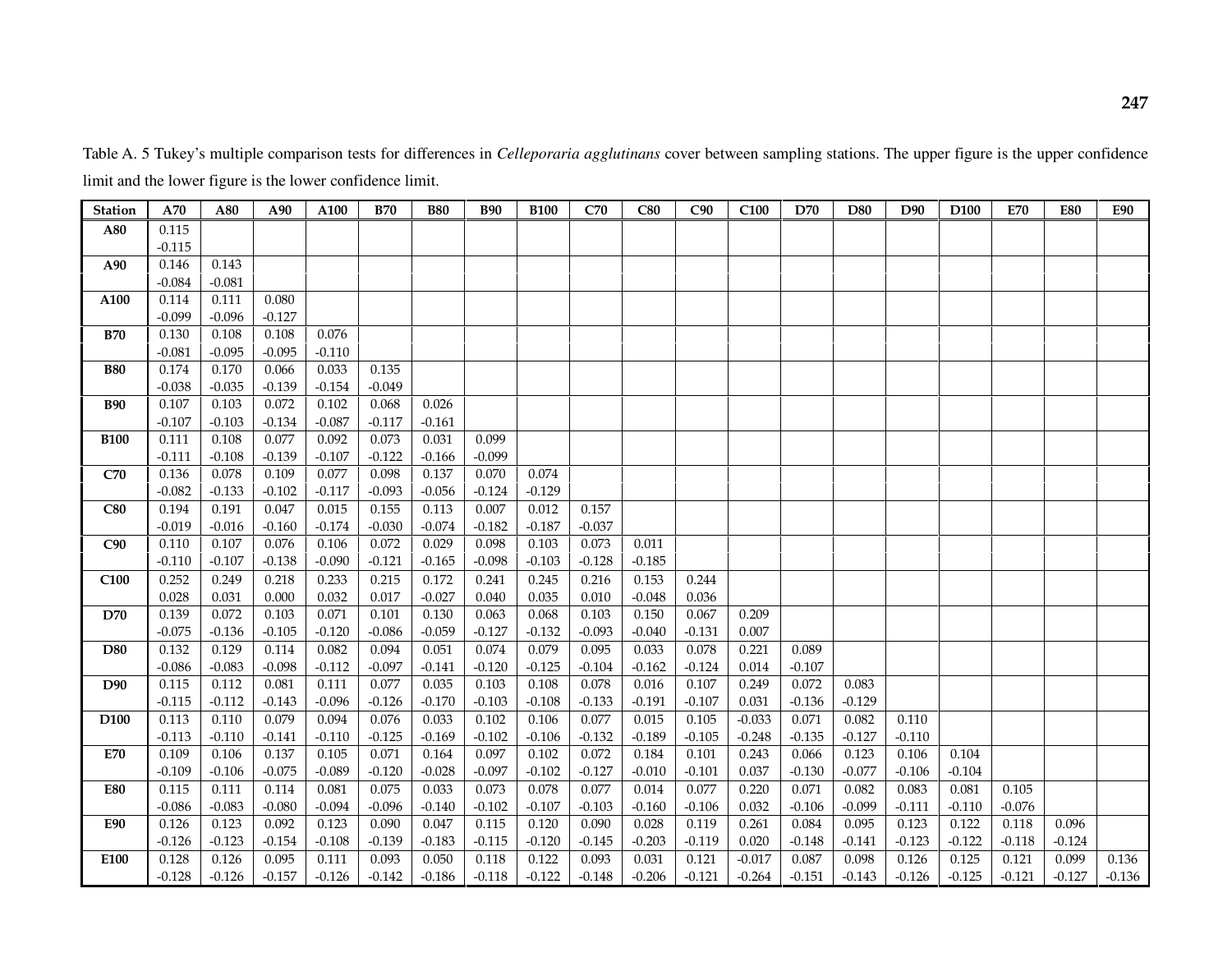| Source of variation | df  | SS   | <b>Adjusted SS</b> | <b>Adjusted MS</b> |      | D       |
|---------------------|-----|------|--------------------|--------------------|------|---------|
| Depth               | 3   | 0.02 | 0.02               | 0.01               | 0.75 | 0.521   |
| Transect            | 4   | 0.04 | 0.03               | 0.01               | 0.83 | 0.506   |
| Depth*Transect      | 12  | 0.36 | 0.36               | 0.03               | 3.00 | < 0.001 |
| Error               | 459 | 4.53 | 4.53               | 0.01               |      |         |
| Total               | 478 | 4.95 |                    |                    |      |         |
|                     |     |      |                    |                    |      |         |

Table A. 6 Analysis of variance for Log<sub>10</sub>(*Hornera foliacea*) using Adjusted *SS* for tests with factors of *depth*, *transect* and the interaction term *depth\*transect* as sources of variation.

 $s = 0.0993395$  $r^2 = 8.43\%$ 

Table A. 7 Regression analysis for Log<sub>10</sub>(*Hornera foliacea*) using Adjusted *SS* for tests with factors of *depth*, dummy variables (DV) for *transect* (*DV(A), DV(B), DV(D), DV(E)*), and the interaction terms *depth\*DV(A)*, *depth\*DV(B)*, *depth\*DV(D)*, *depth\*DV(E)* as sources of variation.

| Source of variation | df          | <b>SS</b> | <b>Adjusted SS</b> | <b>Adiusted MS</b> | F    | $\boldsymbol{P}$ |
|---------------------|-------------|-----------|--------------------|--------------------|------|------------------|
| Depth               | 3           | 0.02      | 0.05               | 0.02               | 1.60 | 0.188            |
| DV(A)               | 1           | 0.03      | 0.02               | 0.02               | 1.53 | 0.217            |
| DV(B)               | 1           | 0.00      | 0.00               | 0.00               | 0.12 | 0.724            |
| DV(D)               | $\mathbf 1$ | 0.01      | 0.00               | 0.00               | 0.23 | 0.631            |
| DV(E)               | $\mathbf 1$ | 0.00      | 0.00               | 0.00               | 0.38 | 0.539            |
| $Depth^*DV(A)$      | 3           | 0.11      | 0.03               | 0.01               | 0.98 | 0.402            |
| $Depth^*DV(B)$      | 3           | 0.16      | 0.16               | 0.05               | 5.52 | 0.001            |
| $Depth^*DV(D)$      | 3           | 0.06      | 0.06               | 0.02               | 2.18 | 0.090            |
| $Depth^*DV(E)$      | 3           | 0.02      | 0.02               | 0.01               | 0.68 | 0.567            |
| Error               | 459         | 4.53      | 4.53               | 0.01               |      |                  |
| Total               | 478         | 4.95      |                    |                    |      |                  |

 $s = 0.0993395$   $r^2 = 8.43\%$ 



Figure A. 41 Interaction plots for changes in *Hornera foliacea* coverage over *depth* and *transect*.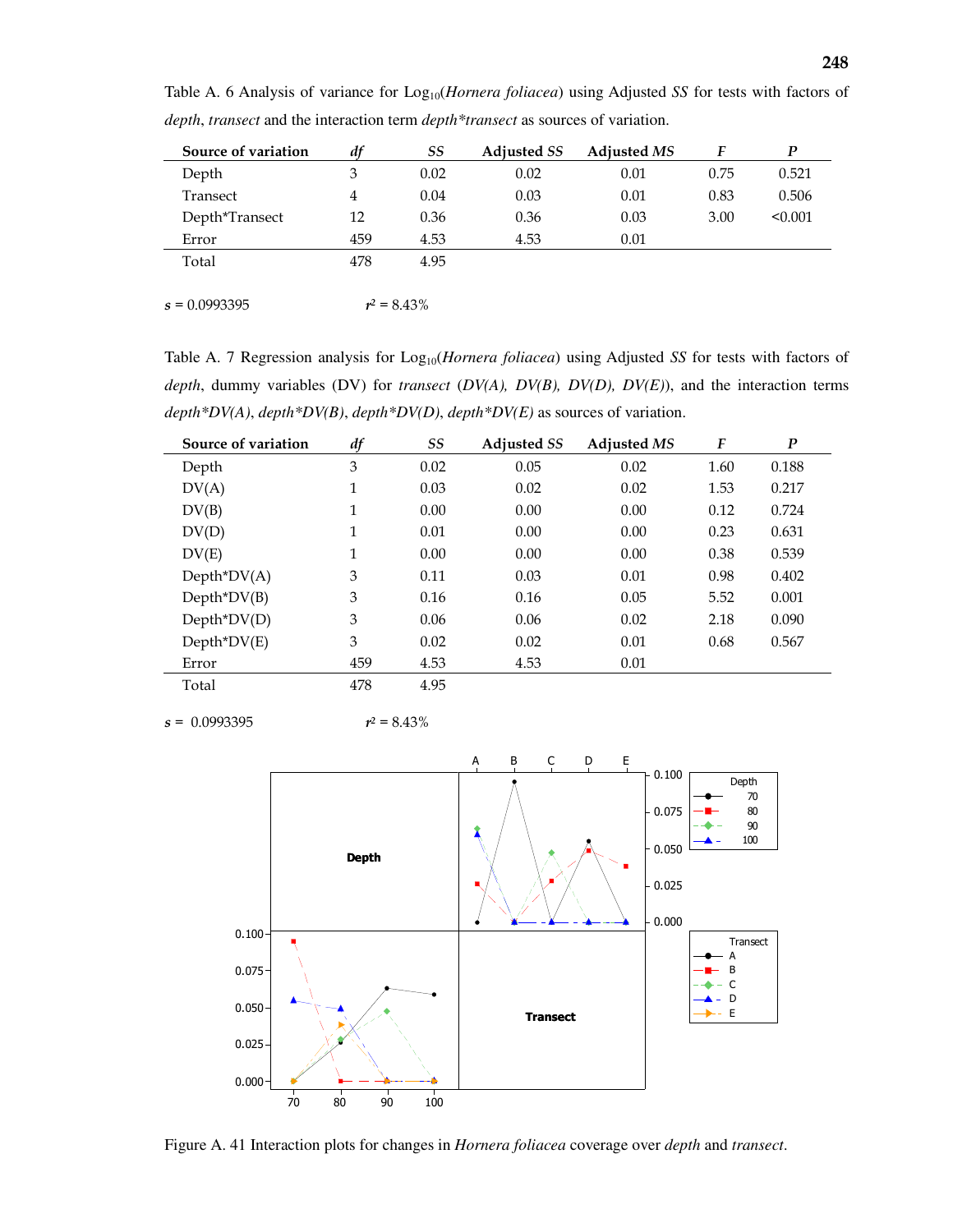Table A. 8 Tukey's multiple comparison tests for differences in *Hornera foliacea* cover between sampling stations. The upper figure is the upper confidence limit and the lower figure is the lower confidence limit.

| <b>Station</b>   | A70      | A80      | A90      | A100     | <b>B70</b> | <b>B80</b> | <b>B90</b> | <b>B100</b> | C70      | C80      | C90      | C <sub>100</sub> | D70      | D80      | D90      | D <sub>100</sub> | <b>E70</b> | <b>E80</b> | <b>E90</b> |
|------------------|----------|----------|----------|----------|------------|------------|------------|-------------|----------|----------|----------|------------------|----------|----------|----------|------------------|------------|------------|------------|
| A80              | 0.141    |          |          |          |            |            |            |             |          |          |          |                  |          |          |          |                  |            |            |            |
|                  | $-0.088$ |          |          |          |            |            |            |             |          |          |          |                  |          |          |          |                  |            |            |            |
| A90              | 0.178    | 0.148    |          |          |            |            |            |             |          |          |          |                  |          |          |          |                  |            |            |            |
|                  | $-0.051$ | $-0.074$ |          |          |            |            |            |             |          |          |          |                  |          |          |          |                  |            |            |            |
| A100             | 0.166    | 0.136    | 0.099    |          |            |            |            |             |          |          |          |                  |          |          |          |                  |            |            |            |
|                  | $-0.047$ | $-0.070$ | $-0.107$ |          |            |            |            |             |          |          |          |                  |          |          |          |                  |            |            |            |
| <b>B70</b>       | 0.200    | 0.069    | 0.069    | 0.056    |            |            |            |             |          |          |          |                  |          |          |          |                  |            |            |            |
|                  | $-0.010$ | $-0.134$ | $-0.134$ | $-0.129$ |            |            |            |             |          |          |          |                  |          |          |          |                  |            |            |            |
| <b>B80</b>       | 0.106    | 0.076    | 0.166    | 0.152    | $-0.004$   |            |            |             |          |          |          |                  |          |          |          |                  |            |            |            |
|                  | $-0.106$ | $-0.129$ | $-0.039$ | $-0.034$ | $-0.187$   |            |            |             |          |          |          |                  |          |          |          |                  |            |            |            |
| <b>B90</b>       | 0.106    | 0.077    | 0.040    | 0.153    | $-0.003$   | 0.093      |            |             |          |          |          |                  |          |          |          |                  |            |            |            |
|                  | $-0.106$ | $-0.130$ | $-0.166$ | $-0.035$ | $-0.188$   | $-0.093$   |            |             |          |          |          |                  |          |          |          |                  |            |            |            |
| <b>B100</b>      | 0.111    | 0.081    | 0.044    | 0.040    | 0.002      | 0.098      | 0.099      |             |          |          |          |                  |          |          |          |                  |            |            |            |
|                  | $-0.111$ | $-0.134$ | $-0.171$ | $-0.158$ | $-0.193$   | $-0.098$   | $-0.099$   |             |          |          |          |                  |          |          |          |                  |            |            |            |
| C70              | 0.109    | 0.132    | 0.169    | 0.156    | 0.000      | 0.096      | 0.097      | 0.102       |          |          |          |                  |          |          |          |                  |            |            |            |
|                  | $-0.109$ | $-0.079$ | $-0.042$ | $-0.038$ | $-0.191$   | $-0.096$   | $-0.097$   | $-0.102$    |          |          |          |                  |          |          |          |                  |            |            |            |
| C80              | 0.135    | 0.105    | 0.138    | 0.125    | 0.026      | 0.122      | 0.066      | 0.071       | 0.125    |          |          |                  |          |          |          |                  |            |            |            |
|                  | $-0.078$ | $-0.101$ | $-0.068$ | $-0.063$ | $-0.159$   | $-0.065$   | $-0.123$   | $-0.128$    | $-0.068$ |          |          |                  |          |          |          |                  |            |            |            |
| C90              | 0.157    | 0.127    | 0.091    | 0.110    | 0.048      | 0.145      | 0.145      | 0.055       | 0.148    | 0.117    |          |                  |          |          |          |                  |            |            |            |
|                  | $-0.062$ | $-0.086$ | $-0.123$ | $-0.086$ | $-0.144$   | $-0.050$   | $-0.051$   | $-0.150$    | $-0.053$ | $-0.079$ |          |                  |          |          |          |                  |            |            |            |
| C <sub>100</sub> | 0.112    | 0.082    | 0.045    | 0.041    | 0.003      | 0.100      | 0.100      | 0.105       | 0.103    | 0.072    | 0.056    |                  |          |          |          |                  |            |            |            |
|                  | $-0.112$ | $-0.135$ | $-0.172$ | $-0.160$ | $-0.194$   | $-0.100$   | $-0.100$   | $-0.105$    | $-0.103$ | $-0.129$ | $-0.151$ |                  |          |          |          |                  |            |            |            |
| <b>D70</b>       | 0.162    | 0.075    | 0.112    | 0.099    | 0.053      | 0.039      | 0.040      | 0.045       | 0.153    | 0.069    | 0.091    | 0.046            |          |          |          |                  |            |            |            |
|                  | $-0.052$ | $-0.132$ | $-0.095$ | $-0.091$ | $-0.134$   | $-0.149$   | $-0.150$   | $-0.155$    | $-0.043$ | $-0.121$ | $-0.106$ | $-0.156$         |          |          |          |                  |            |            |            |
| <b>D80</b>       | 0.158    | 0.128    | 0.120    | 0.107    | 0.049      | 0.145      | 0.048      | 0.053       | 0.148    | 0.117    | 0.099    | 0.054            | 0.092    |          |          |                  |            |            |            |
|                  | $-0.060$ | $-0.083$ | $-0.091$ | $-0.086$ | $-0.142$   | $-0.047$   | $-0.146$   | $-0.151$    | $-0.051$ | $-0.077$ | $-0.102$ | $-0.152$         | $-0.104$ |          |          |                  |            |            |            |
| D90              | 0.114    | 0.085    | 0.048    | 0.162    | 0.006      | 0.102      | 0.103      | 0.108       | 0.106    | 0.075    | 0.059    | 0.109            | 0.049    | 0.057    |          |                  |            |            |            |
|                  | $-0.114$ | $-0.138$ | $-0.175$ | $-0.044$ | $-0.197$   | $-0.102$   | $-0.103$   | $-0.108$    | $-0.106$ | $-0.132$ | $-0.154$ | $-0.109$         | $-0.159$ | $-0.154$ |          |                  |            |            |            |
| D <sub>100</sub> | 0.113    | 0.083    | 0.047    | 0.042    | 0.005      | 0.101      | 0.102      | 0.106       | 0.104    | 0.073    | 0.058    | 0.107            | 0.048    | 0.055    | 0.110    |                  |            |            |            |
|                  | $-0.113$ | $-0.136$ | $-0.173$ | $-0.161$ | $-0.196$   | $-0.101$   | $-0.102$   | $-0.106$    | $-0.104$ | $-0.130$ | $-0.153$ | $-0.107$         | $-0.157$ | $-0.153$ | $-0.110$ |                  |            |            |            |
| E70              | 0.109    | 0.132    | 0.169    | 0.156    | 0.000      | 0.096      | 0.097      | 0.102       | 0.100    | 0.125    | 0.148    | 0.103            | 0.043    | 0.148    | 0.106    | 0.104            |            |            |            |
|                  | $-0.109$ | $-0.079$ | $-0.042$ | $-0.038$ | $-0.191$   | $-0.096$   | $-0.097$   | $-0.102$    | $-0.100$ | $-0.068$ | $-0.053$ | $-0.103$         | $-0.153$ | $-0.051$ | $-0.106$ | $-0.104$         |            |            |            |
| <b>E80</b>       | 0.139    | 0.109    | 0.122    | 0.108    | 0.028      | 0.125      | 0.049      | 0.054       | 0.129    | 0.097    | 0.100    | 0.055            | 0.072    | 0.080    | 0.058    | 0.057            | 0.129      |            |            |
|                  | $-0.062$ | $-0.085$ | $-0.072$ | $-0.066$ | $-0.143$   | $-0.048$   | $-0.126$   | $-0.131$    | $-0.052$ | $-0.077$ | $-0.082$ | $-0.132$         | $-0.105$ | $-0.101$ | $-0.135$ | $-0.134$         | $-0.052$   |            |            |
| <b>E90</b>       | 0.125    | 0.096    | 0.059    | 0.174    | 0.018      | 0.115      | 0.115      | 0.119       | 0.117    | 0.087    | 0.071    | 0.120            | 0.061    | 0.069    | 0.123    | 0.121            | 0.117      | 0.071      |            |
|                  | $-0.125$ | $-0.149$ | $-0.186$ | $-0.056$ | $-0.209$   | $-0.115$   | $-0.115$   | $-0.119$    | $-0.118$ | $-0.144$ | $-0.166$ | $-0.120$         | $-0.171$ | $-0.166$ | $-0.123$ | $-0.121$         | $-0.118$   | $-0.148$   |            |
| E100             | 0.128    | 0.099    | 0.062    | 0.059    | 0.021      | 0.117      | 0.118      | 0.122       | 0.120    | 0.090    | 0.074    | 0.123            | 0.064    | 0.072    | 0.125    | 0.124            | 0.120      | 0.074      | 0.136      |
|                  | $-0.128$ | $-0.152$ | $-0.189$ | $-0.177$ | $-0.212$   | $-0.118$   | $-0.118$   | $-0.122$    | $-0.120$ | $-0.147$ | $-0.169$ | $-0.123$         | $-0.174$ | $-0.169$ | $-0.125$ | $-0.124$         | $-0.120$   | $-0.151$   | $-0.136$   |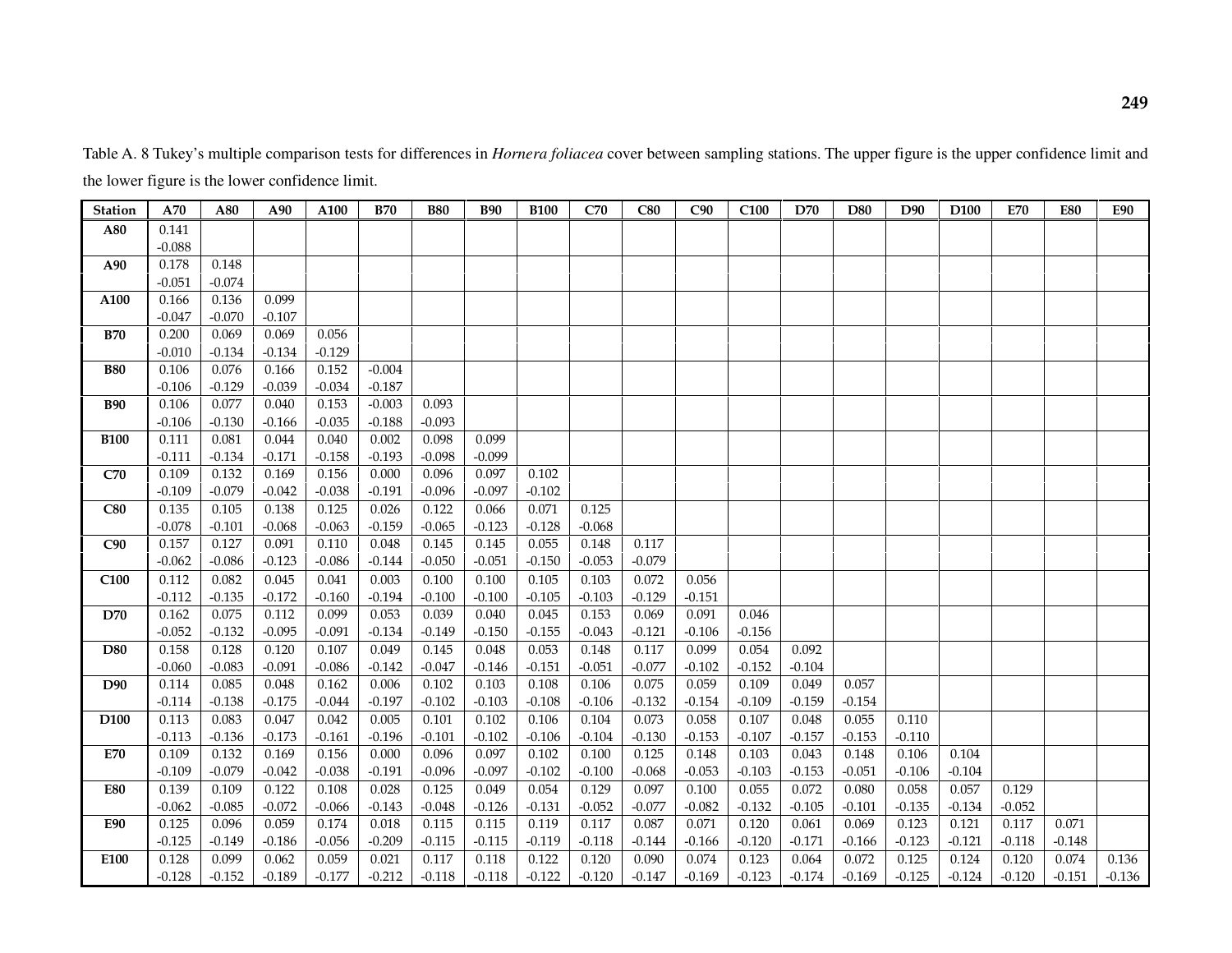| Source of variation | df  | SS   | <b>Adjusted SS</b> | <b>Adjusted MS</b> |      | D       |
|---------------------|-----|------|--------------------|--------------------|------|---------|
| Depth               | 3   | 0.07 | 0.04               | 0.01               | 3.30 | 0.020   |
| Transect            | 4   | 0.10 | 0.08               | 0.02               | 4.18 | 0.002   |
| Depth*Transect      | 12  | 0.19 | 0.19               | 0.02               | 3.55 | < 0.001 |
| Error               | 459 | 2.08 | 2.08               | 0.00               |      |         |
| Total               | 478 | 2.44 |                    |                    |      |         |
|                     |     |      |                    |                    |      |         |

Table A. 9 Analysis of variance for Log<sub>10</sub>(*Celleporina grandis*) using Adjusted *SS* for tests with factors of *depth*, *transect* and the interaction term *depth\*transect* as sources of variation.

 $s = 0.0673856$  $r^2 = 14.55\%$ 

Table A. 10 Regression analysis for Log<sub>10</sub>(*Celleporina grandis*) using Adjusted *SS* for tests with factors of *depth*, dummy variables (DV) for *transect* (*DV(A), DV(B), DV(D), DV(E)*), and the interaction terms *depth\*DV(A)*, *depth\*DV(B)*, *depth\*DV(D)*, *depth\*DV(E)* as sources of variation.

| Source of variation | df           | <b>SS</b> | <b>Adjusted SS</b> | <b>Adjusted MS</b> | F    | $\boldsymbol{P}$ |
|---------------------|--------------|-----------|--------------------|--------------------|------|------------------|
| Depth               | 3            | 0.07      | 0.02               | 0.01               | 1.53 | 0.206            |
| DV(A)               | 1            | 0.03      | 0.03               | 0.03               | 7.50 | 0.006            |
| DV(B)               | 1            | 0.00      | 0.01               | 0.01               | 2.44 | 0.119            |
| DV(D)               | $\mathbf{1}$ | 0.06      | 0.04               | 0.04               | 8.53 | 0.004            |
| DV(E)               | $\mathbf{1}$ | 0.00      | 0.00               | 0.00               | 0.09 | 0.759            |
| $Depth^*DV(A)$      | 3            | 0.09      | 0.05               | 0.02               | 3.89 | 0.009            |
| $Depth^*DV(B)$      | 3            | 0.05      | 0.01               | 0.00               | 0.89 | 0.447            |
| $Depth^*DV(D)$      | 3            | 0.05      | 0.05               | 0.02               | 3.34 | 0.019            |
| $Depth^*DV(E)$      | 3            | 0.00      | 0.00               | 0.00               | 0.16 | 0.921            |
| Error               | 459          | 2.08      | 2.08               | 0.00               |      |                  |
| Total               | 478          | 2.44      |                    |                    |      |                  |

 $s = 0.0673856$   $r^2 = 14.55\%$ 



Figure A. 42 Interaction plots for changes in *Celleporina grandis* coverage over *depth* and *transect*.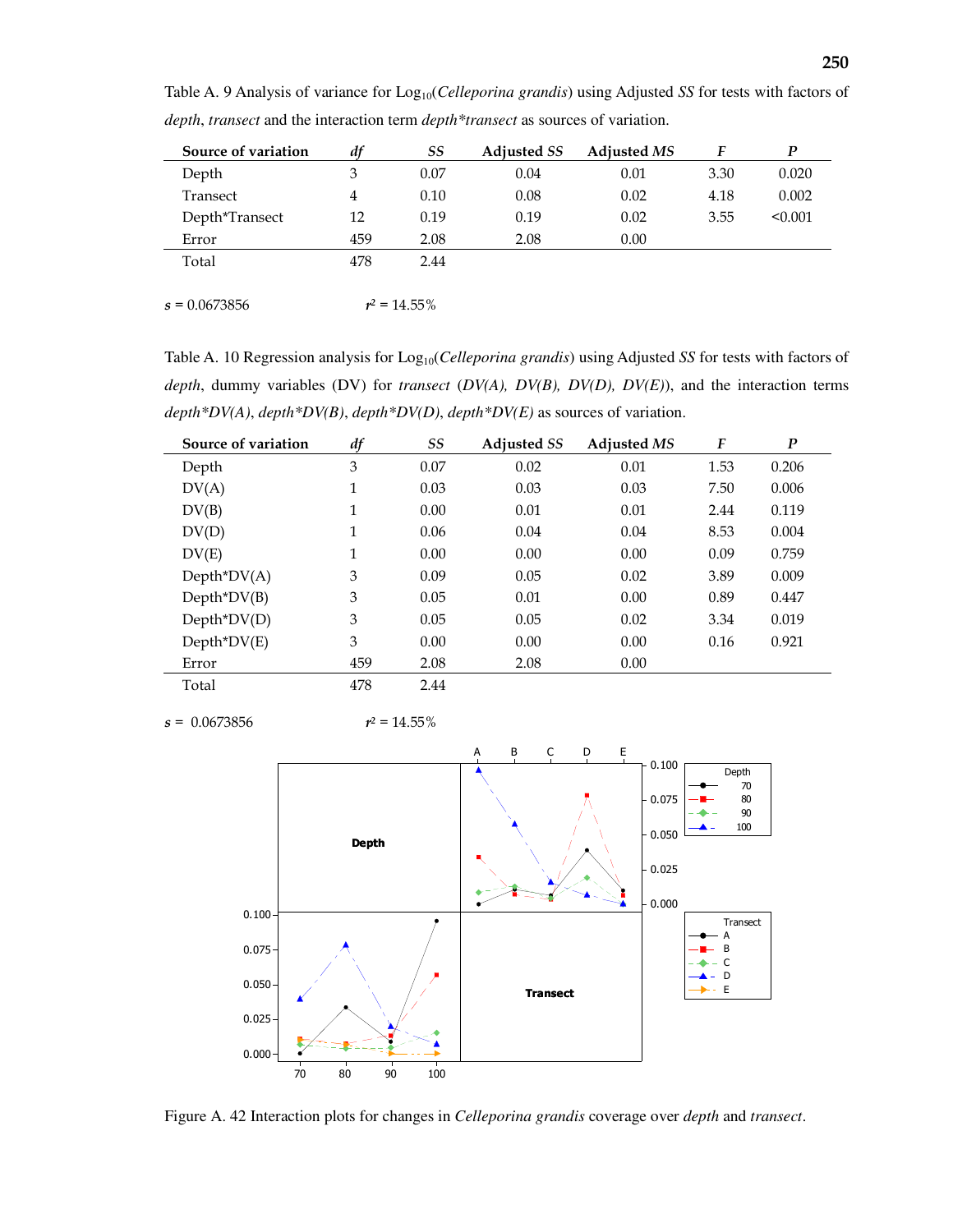Station | A70 | A80 | A90 | A100 | B70 | B80 | B90 | B100 | C70 | C80 | C90 | C100 | D70 | D80 | D90 | D100 | E70 | E80 | E90 A80 0.111 -0.044 A90 0.086 0.050 -0.069 -0.101 A100 0.168 0.132 0.158  $0.024$   $-0.008$  0.018  $0.067$ **B70** 0.081 0.067 0.067 0.149  $-0.061$   $-0.071$   $-0.071$  0.023  $0.153$ B80 0.078 0.042 0.071 0.153 0.059  $-0.065$   $-0.096$   $-0.068$  0.026  $-0.066$ B90 0.085 0.049 0.074 0.147 0.065 0.069  $-0.057$  $-0.059$   $-0.091$   $-0.065$  0.019  $-0.060$ **B100 | 0.132 | 0.096 | 0.122 | 0.028 | 0.113 | 0.117 | 0.111**  $-0.023$  $-0.018$   $-0.050$   $-0.024$   $-0.106$   $-0.019$   $-0.016$  $0.072$ **C70** 0.080 0.099 0.074 0.155 0.061 0.066 0.072 0.120  $-0.018$ -0.067 | -0.044 | -0.069 | 0.024 | -0.069 | -0.065 | -0.059 | -0.018 C80 | 0.075 | 0.039 | 0.075 | 0.157 | 0.056 | 0.060 | 0.073 | 0.121 | 0.063  $-0.069$ -0.069 -0.100 -0.065 -0.029 -0.070 -0.067 -0.054 -0.013 -0.069 C90 0.078 0.042 0.068 0.159 0.059 0.063 0.057 0.123 0.066 0.067 -0.071 -0.102 -0.077 0.026 -0.072 -0.069 -0.076 -0.016 -0.071 -0.066 C100 | 0.091 | 0.055 | 0.080 | -0.013 | 0.072 | 0.076 | 0.070 | 0.029 | 0.079 | 0.080 | 0.082 -0.061 | -0.092 | -0.067 | -0.149 | -0.062 | -0.059 | -0.066 | -0.113 | -0.061 | -0.056 | -0.059 | D70 0.112 0.065 0.040 0.122 0.092 0.032 0.038 0.086 0.099 0.029 0.032 0.045  $-0.092$ -0.034 -0.076 -0.101 -0.007 -0.035 -0.096 -0.090 -0.049 -0.034 -0.100 -0.102 -0.092 D80 0.152 0.116 0.002 0.083 0.133 0.137 0.000 0.048 0.140 0.141 -0.006 0.006 0.106  $-0.027$ 0.005 -0.027 -0.142 -0.048 0.004 0.007 -0.131 -0.090 0.005 0.010 -0.143 -0.133 -0.027 D90 0.097 0.061 0.086 0.147 0.078 0.082 0.076 0.111 0.084 0.086 0.088 0.070 0.051 0.012  $-0.131$ -0.058 -0.090 -0.065 0.007 -0.060 -0.057 -0.064 -0.035 -0.059 -0.054 -0.057 -0.078 -0.090 -0.131  $-0.001$ D100 0.083 0.047 0.072 -0.021 0.064 0.068 0.062 0.021 0.071 0.072 0.074 0.064 0.037 -0.001 0.062  $-0.087$ -0.070 -0.102 -0.077 -0.159 -0.072 -0.069 -0.075 -0.123 -0.071 -0.066 -0.069 -0.082 -0.102 -0.143 -0.087 E70 | 0.084 | 0.096 | 0.070 | 0.152 | 0.064 | 0.062 | 0.069 | 0.116 | 0.071 | 0.059 | 0.062 | 0.075 | 0.037 | 0.136 | 0.081 | 0.067  $-0.074$ -0.064 -0.048 -0.073 0.021 -0.065 -0.068 -0.063 -0.022 -0.064 -0.072 -0.074 -0.064 -0.095 0.001 -0.062 -0.074 E80 I 0.074 | 0.038 | 0.068 | 0.149 | 0.054 | 0.066 | 0.114 | 0.061 | 0.062 | 0.059 | 0.073 | 0.027 | -0.011 | 0.079 | 0.065 | 0.058  $-0.065$ -0.062 -0.093 -0.063 0.031 -0.062 -0.059 -0.052 -0.012 -0.061 -0.056 -0.064 -0.055 -0.092 -0.133 -0.053 -0.064 -0.065 E90 0.085 0.049 0.075 0.174 0.067 0.071 0.065 0.138 0.073 0.075 0.076 0.097 0.040 0.001 0.064 0.089 0.070 0.068  $-0.081$ -0.085 -0.117 -0.092 0.018 -0.088 -0.085 -0.091 -0.024 -0.086 -0.081 -0.084 -0.066 -0.118 -0.158 -0.102 -0.076 -0.090 -0.081 E100 | 0.087 | 0.051 | 0.076 | -0.016 | 0.069 | 0.073 | 0.067 | 0.025 | 0.077 | 0.078 | 0.068 | 0.042 | 0.003 | 0.066 | 0.078 | 0.072 | 0.070 | 0.092  $-0.092$ -0.087 -0.119 -0.094 -0.176 -0.090 -0.087 -0.093 -0.140 -0.088 -0.083 -0.086 -0.099 -0.120 -0.160 -0.104 -0.091 -0.091 -0.083 -0.092

Table A. 11 Tukey's multiple comparison tests for differences in *Celleporina grandis* cover between sampling stations. The upper figure is the upper confidence limit and the lower figure is the lower confidence limit.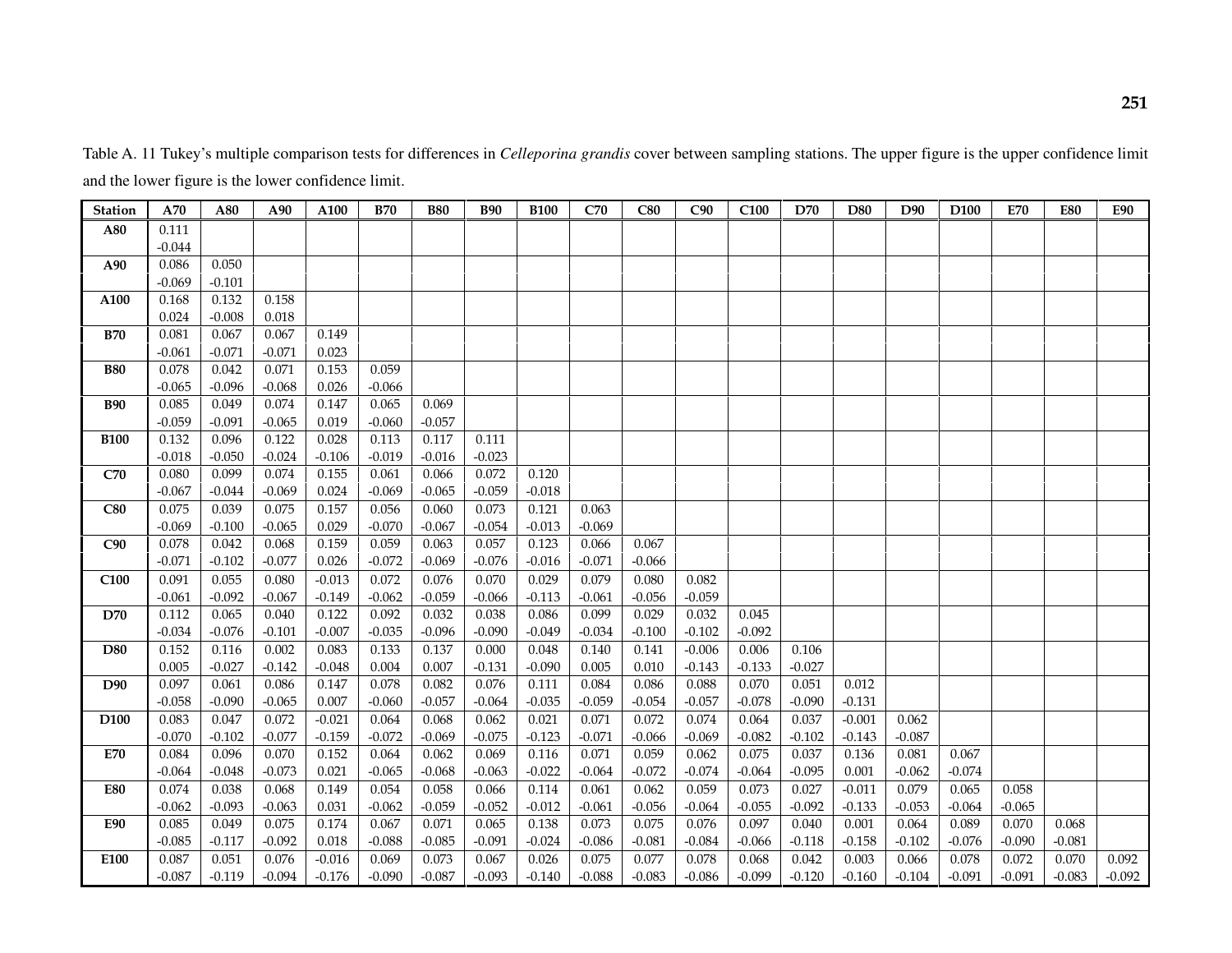| Source of variation | df  | SS   | <b>Adjusted SS</b> | Adjusted MS | F    | P     |
|---------------------|-----|------|--------------------|-------------|------|-------|
| Depth               | 3   | 0.03 | 0.02               | 0.01        | 0.94 | 0.419 |
| Transect            | 4   | 0.06 | 0.05               | 0.01        | 1.81 | 0.126 |
| Depth*Transect      | 12  | 0.13 | 0.13               | 0.01        | 1.65 | 0.076 |
| Error               | 459 | 2.91 | 2.91               | 0.01        |      |       |
| Total               | 478 | 3.13 |                    |             |      |       |
|                     |     |      |                    |             |      |       |

Table A. 12 Analysis of variance for Log<sub>10</sub>(*Hippomenella vellicata*) using Adjusted SS for tests with factors of *depth*, *transect* and the interaction term *depth\*transect* as sources of variation.

 $\sqrt{s} = 0.079691$  $r^2$  = 6.94%

Table A. 13 Analysis of variance for Log<sub>10</sub>(*Cellaria immersa*) using Adjusted *SS* tests with factors of depth, transect and the interaction term depth\*transect as sources of variation.

| Source of variation | df  | SS   | <b>Adjusted SS</b> | <b>Adiusted MS</b> |      | D     |
|---------------------|-----|------|--------------------|--------------------|------|-------|
| Depth               | 3   | 0.00 | 0.01               | 0.00               | 0.88 | 0.450 |
| Transect            | 4   | 0.01 | 0.01               | 0.00               | 0.90 | 0.463 |
| Depth*Transect      | 12  | 0.03 | 0.03               | 0.00               | 1.18 | 0.295 |
| Error               | 459 | 0.92 | 0.92               | 0.00               |      |       |
| Total               | 478 | 0.96 |                    |                    |      |       |

 $s = 0.0446692$  $r^2 = 4.16\%$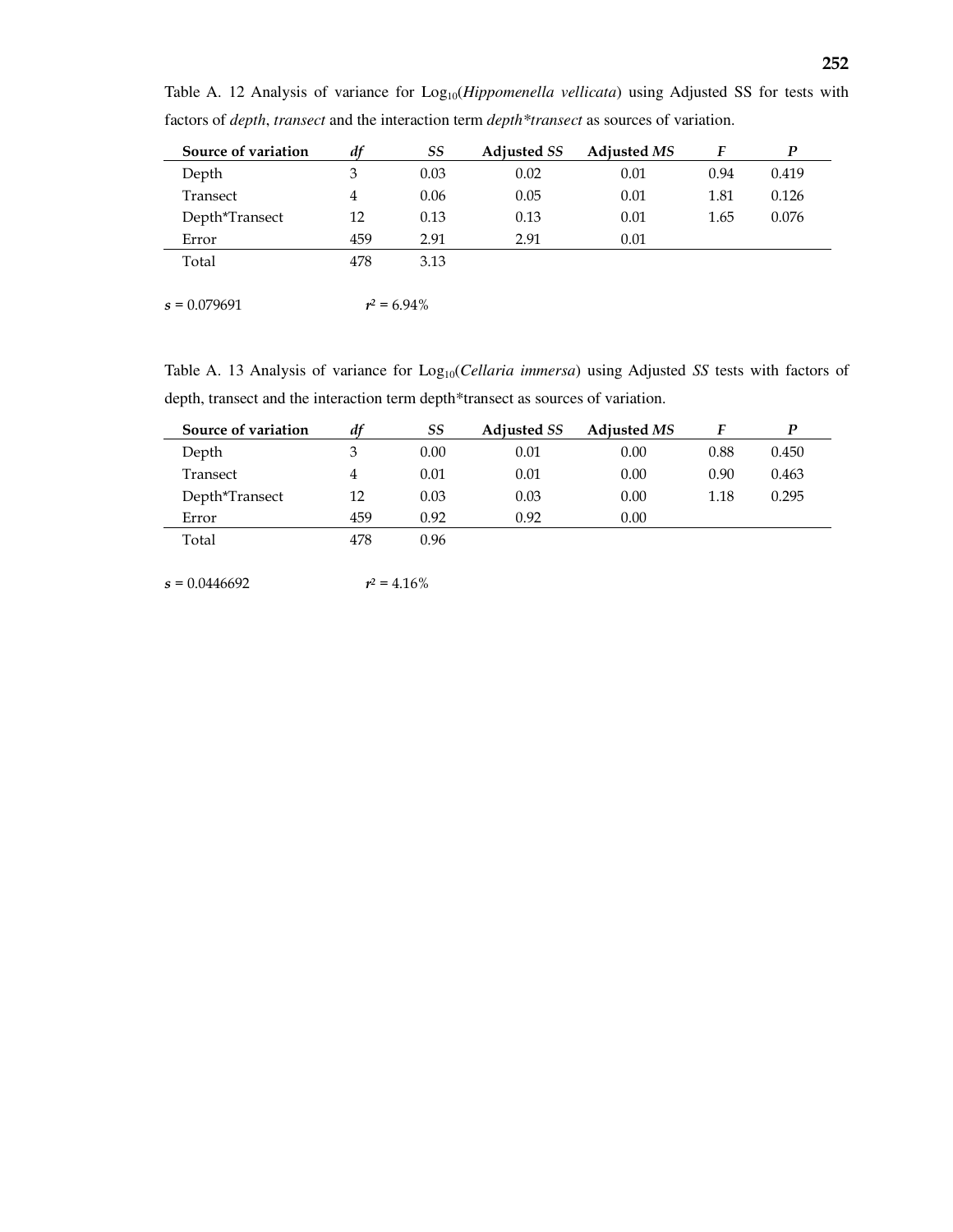| Source of variation | df  | SS              | <b>Adjusted SS</b> | <b>Adjusted MS</b> | F     | P       |
|---------------------|-----|-----------------|--------------------|--------------------|-------|---------|
| Depth               | 3   | 0.96            | 0.98               | 0.33               | 27.29 | < 0.001 |
| Transect            | 4   | 0.27            | 0.20               | 0.05               | 4.12  | 0.003   |
| Depth*Transect      | 12  | 0.95            | 0.95               | 0.08               | 6.65  | < 0.001 |
| Error               | 459 | 5.49            | 5.49               | 0.01               |       |         |
| Total               | 478 | 7.67            |                    |                    |       |         |
|                     |     |                 |                    |                    |       |         |
| $s = 0.109316$      |     | $r^2 = 28.51\%$ |                    |                    |       |         |

Table A. 14 Analysis of variance for Log<sub>10</sub>(Mollusca) using Adjusted *SS* for tests with factors of *depth*, *transect* and the interaction term *depth\*transect* as sources of variation.

Table A. 15 Regression analysis for Log<sub>10</sub>(Mollusca) using Adjusted *SS* for tests with factors of *depth*, dummy variables (DV) for *transect* (*DV(A), DV(B), DV(D), DV(E)*), and the interaction terms *depth\*DV(A)*, *depth\*DV(B)*, *depth\*DV(D)*, *depth\*DV(E)* as sources of variation..

| Source of variation | df  | SS   | <b>Adjusted SS</b> | <b>Adjusted MS</b> | F     | $\boldsymbol{P}$ |
|---------------------|-----|------|--------------------|--------------------|-------|------------------|
| Depth               | 3   | 0.96 | 0.79               | 0.26               | 22.02 | < 0.001          |
| DV(A)               | 1   | 0.02 | 0.12               | 0.12               | 9.85  | 0.002            |
| DV(B)               | 1   | 0.00 | 0.07               | 0.07               | 5.86  | 0.016            |
| DV(D)               | 1   | 0.13 | 0.16               | 0.16               | 13.70 | < 0.001          |
| DV(E)               | 1   | 0.12 | 0.04               | 0.04               | 2.95  | 0.086            |
| $Depth^*DV(A)$      | 3   | 0.12 | 0.26               | 0.09               | 7.25  | < 0.001          |
| $Depth^*DV(B)$      | 3   | 0.08 | 0.08               | 0.03               | 2.25  | 0.082            |
| $Depth^*DV(D)$      | 3   | 0.36 | 0.46               | 0.15               | 12.97 | < 0.001          |
| $Depth^*DV(E)$      | 3   | 0.40 | 0.40               | 0.13               | 11.13 | < 0.001          |
| Error               | 459 | 5.49 | 5.49               | 0.01               |       |                  |
| Total               | 478 | 7.67 |                    |                    |       |                  |

 $\sqrt{s} = 0.109316$ 

 $r^2 = 28.51\%$ 



Figure A. 43 Interaction plot for changes in Molluscan coverage over *depth* and *transect*.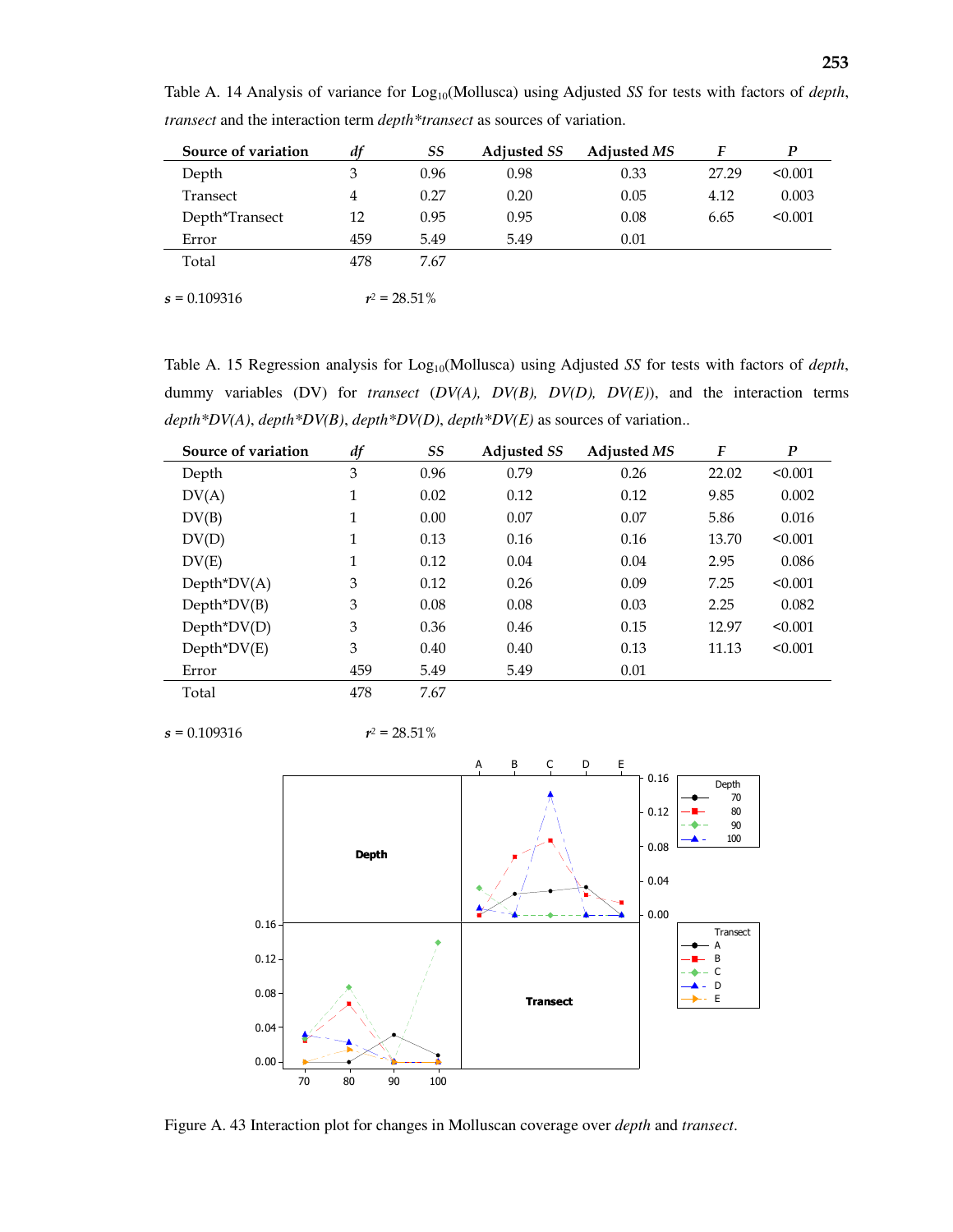Table A. 16 Tukey's multiple comparison tests for differences in Molluscan cover between sampling stations. The upper figure is the upper confidence limit and the lower figure is the lower confidence limit.

| <b>Station</b>   | A70      | A80      | A90      | A100     | <b>B70</b> | <b>B80</b> | <b>B90</b> | <b>B100</b> | C70      | C80      | C90      | C <sub>100</sub> | D70      | D80      | D90      | D <sub>100</sub> | <b>E70</b> | <b>E80</b> | <b>E90</b> |
|------------------|----------|----------|----------|----------|------------|------------|------------|-------------|----------|----------|----------|------------------|----------|----------|----------|------------------|------------|------------|------------|
| A80              | 0.243    |          |          |          |            |            |            |             |          |          |          |                  |          |          |          |                  |            |            |            |
|                  | $-0.008$ |          |          |          |            |            |            |             |          |          |          |                  |          |          |          |                  |            |            |            |
| A90              | 0.098    | $-0.023$ |          |          |            |            |            |             |          |          |          |                  |          |          |          |                  |            |            |            |
|                  | $-0.153$ | $-0.268$ |          |          |            |            |            |             |          |          |          |                  |          |          |          |                  |            |            |            |
| A100             | 0.078    | $-0.043$ | 0.102    |          |            |            |            |             |          |          |          |                  |          |          |          |                  |            |            |            |
|                  | $-0.156$ | $-0.270$ | $-0.125$ |          |            |            |            |             |          |          |          |                  |          |          |          |                  |            |            |            |
| <b>B70</b>       | 0.128    | 0.072    | 0.072    | 0.051    |            |            |            |             |          |          |          |                  |          |          |          |                  |            |            |            |
|                  | $-0.103$ | $-0.152$ | $-0.152$ | $-0.153$ |            |            |            |             |          |          |          |                  |          |          |          |                  |            |            |            |
| <b>B80</b>       | 0.151    | 0.030    | 0.050    | 0.028    | 0.124      |            |            |             |          |          |          |                  |          |          |          |                  |            |            |            |
|                  | $-0.081$ | $-0.195$ | $-0.175$ | $-0.177$ | $-0.078$   |            |            |             |          |          |          |                  |          |          |          |                  |            |            |            |
| <b>B90</b>       | 0.099    | $-0.022$ | 0.123    | 0.082    | 0.072      | 0.050      |            |             |          |          |          |                  |          |          |          |                  |            |            |            |
|                  | $-0.135$ | $-0.249$ | $-0.104$ | $-0.125$ | $-0.132$   | $-0.156$   |            |             |          |          |          |                  |          |          |          |                  |            |            |            |
| <b>B100</b>      | 0.087    | $-0.034$ | 0.111    | 0.113    | 0.060      | 0.038      | 0.091      |             |          |          |          |                  |          |          |          |                  |            |            |            |
|                  | $-0.157$ | $-0.271$ | $-0.126$ | $-0.105$ | $-0.155$   | $-0.179$   | $-0.127$   |             |          |          |          |                  |          |          |          |                  |            |            |            |
| C70              | 0.086    | 0.267    | 0.122    | 0.101    | 0.059      | 0.174      | 0.122      | 0.110       |          |          |          |                  |          |          |          |                  |            |            |            |
|                  | $-0.153$ | 0.035    | $-0.111$ | $-0.112$ | $-0.150$   | $-0.037$   | $-0.091$   | $-0.114$    |          |          |          |                  |          |          |          |                  |            |            |            |
| C80              | 0.060    | $-0.061$ | 0.143    | 0.122    | 0.033      | 0.010      | 0.143      | 0.131       | 0.083    |          |          |                  |          |          |          |                  |            |            |            |
|                  | $-0.174$ | $-0.288$ | $-0.084$ | $-0.085$ | $-0.171$   | $-0.195$   | $-0.064$   | $-0.087$    | $-0.130$ |          |          |                  |          |          |          |                  |            |            |            |
| C90              | 0.074    | $-0.047$ | 0.098    | 0.116    | 0.047      | 0.025      | 0.079      | 0.125       | 0.097    | 0.118    |          |                  |          |          |          |                  |            |            |            |
|                  | $-0.168$ | $-0.282$ | $-0.137$ | $-0.100$ | $-0.165$   | $-0.189$   | $-0.137$   | $-0.101$    | $-0.124$ | $-0.098$ |          |                  |          |          |          |                  |            |            |            |
| C <sub>100</sub> | 0.107    | $-0.014$ | 0.131    | 0.133    | 0.081      | 0.058      | 0.112      | 0.135       | 0.131    | 0.152    | 0.145    |                  |          |          |          |                  |            |            |            |
|                  | $-0.139$ | $-0.253$ | $-0.108$ | $-0.087$ | $-0.137$   | $-0.161$   | $-0.108$   | $-0.096$    | $-0.096$ | $-0.069$ | $-0.083$ |                  |          |          |          |                  |            |            |            |
| <b>D70</b>       | 0.277    | 0.073    | $-0.073$ | $-0.094$ | 0.250      | $-0.021$   | $-0.073$   | $-0.085$    | 0.300    | $-0.112$ | $-0.098$ | $-0.064$         |          |          |          |                  |            |            |            |
|                  | 0.042    | $-0.156$ | $-0.301$ | $-0.303$ | 0.045      | $-0.228$   | $-0.282$   | $-0.305$    | 0.085    | $-0.321$ | $-0.315$ | $-0.286$         |          |          |          |                  |            |            |            |
| <b>D80</b>       | 0.177    | 0.056    | 0.032    | 0.011    | 0.150      | 0.128      | 0.032      | 0.019       | 0.200    | 0.221    | 0.007    | 0.040            | 0.005    |          |          |                  |            |            |            |
|                  | $-0.063$ | $-0.177$ | $-0.201$ | $-0.203$ | $-0.060$   | $-0.084$   | $-0.181$   | $-0.204$    | $-0.019$ | 0.008    | $-0.215$ | $-0.186$         | $-0.210$ |          |          |                  |            |            |            |
| D90              | 0.053    | $-0.068$ | 0.077    | 0.147    | 0.027      | 0.005      | 0.059      | 0.156       | 0.077    | 0.098    | 0.092    | 0.176            | $-0.118$ | $-0.013$ |          |                  |            |            |            |
|                  | $-0.198$ | $-0.313$ | $-0.168$ | $-0.080$ | $-0.197$   | $-0.220$   | $-0.168$   | $-0.081$    | $-0.156$ | $-0.129$ | $-0.143$ | $-0.063$         | $-0.346$ | $-0.246$ |          |                  |            |            |            |
| D <sub>100</sub> | 0.063    | $-0.058$ | 0.087    | 0.089    | 0.036      | 0.014      | 0.068      | 0.090       | 0.086    | 0.107    | 0.101    | 0.072            | $-0.109$ | $-0.004$ | 0.132    |                  |            |            |            |
|                  | $-0.186$ | $-0.300$ | $-0.155$ | $-0.135$ | $-0.184$   | $-0.208$   | $-0.156$   | $-0.143$    | $-0.143$ | $-0.117$ | $-0.131$ | $-0.164$         | $-0.334$ | $-0.234$ | $-0.110$ |                  |            |            |            |
| <b>E70</b>       | 0.151    | 0.202    | 0.057    | 0.036    | 0.124      | 0.109      | 0.057      | 0.045       | 0.175    | 0.018    | 0.032    | 0.066            | $-0.020$ | 0.135    | 0.012    | 0.021            |            |            |            |
|                  | $-0.088$ | $-0.030$ | $-0.176$ | $-0.177$ | $-0.085$   | $-0.102$   | $-0.156$   | $-0.179$    | $-0.045$ | $-0.195$ | $-0.189$ | $-0.161$         | $-0.235$ | $-0.084$ | $-0.221$ | $-0.208$         |            |            |            |
| <b>E80</b>       | 0.215    | 0.094    | $-0.026$ | $-0.048$ | 0.187      | 0.164      | $-0.027$   | $-0.038$    | 0.237    | 0.258    | $-0.051$ | $-0.017$         | 0.042    | 0.147    | $-0.071$ | $-0.062$         | 0.172      |            |            |
|                  | $-0.006$ | $-0.119$ | $-0.239$ | $-0.240$ | $-0.002$   | $-0.026$   | $-0.218$   | $-0.242$    | 0.039    | 0.066    | $-0.252$ | $-0.224$         | $-0.152$ | $-0.052$ | $-0.284$ | $-0.271$         | $-0.026$   |            |            |
| <b>E90</b>       | 0.055    | $-0.065$ | 0.080    | 0.171    | 0.030      | 0.008      | 0.062      | 0.179       | 0.080    | 0.101    | 0.094    | 0.199            | $-0.115$ | $-0.011$ | 0.125    | 0.155            | 0.015      | $-0.067$   |            |
|                  | $-0.221$ | $-0.335$ | $-0.190$ | $-0.083$ | $-0.220$   | $-0.244$   | $-0.192$   | $-0.084$    | $-0.179$ | $-0.153$ | $-0.166$ | $-0.065$         | $-0.370$ | $-0.269$ | $-0.145$ | $-0.113$         | $-0.244$   | $-0.308$   |            |
| E100             | 0.050    | $-0.071$ | 0.074    | 0.078    | 0.025      | 0.003      | 0.056      | 0.078       | 0.074    | 0.096    | 0.089    | 0.060            | $-0.120$ | $-0.016$ | 0.119    | 0.107            | 0.009      | $-0.072$   | 0.141      |
|                  | $-0.232$ | $-0.347$ | $-0.202$ | $-0.182$ | $-0.232$   | $-0.256$   | $-0.204$   | $-0.190$    | $-0.191$ | $-0.164$ | $-0.178$ | $-0.211$         | $-0.382$ | $-0.281$ | $-0.157$ | $-0.166$         | $-0.256$   | $-0.320$   | $-0.158$   |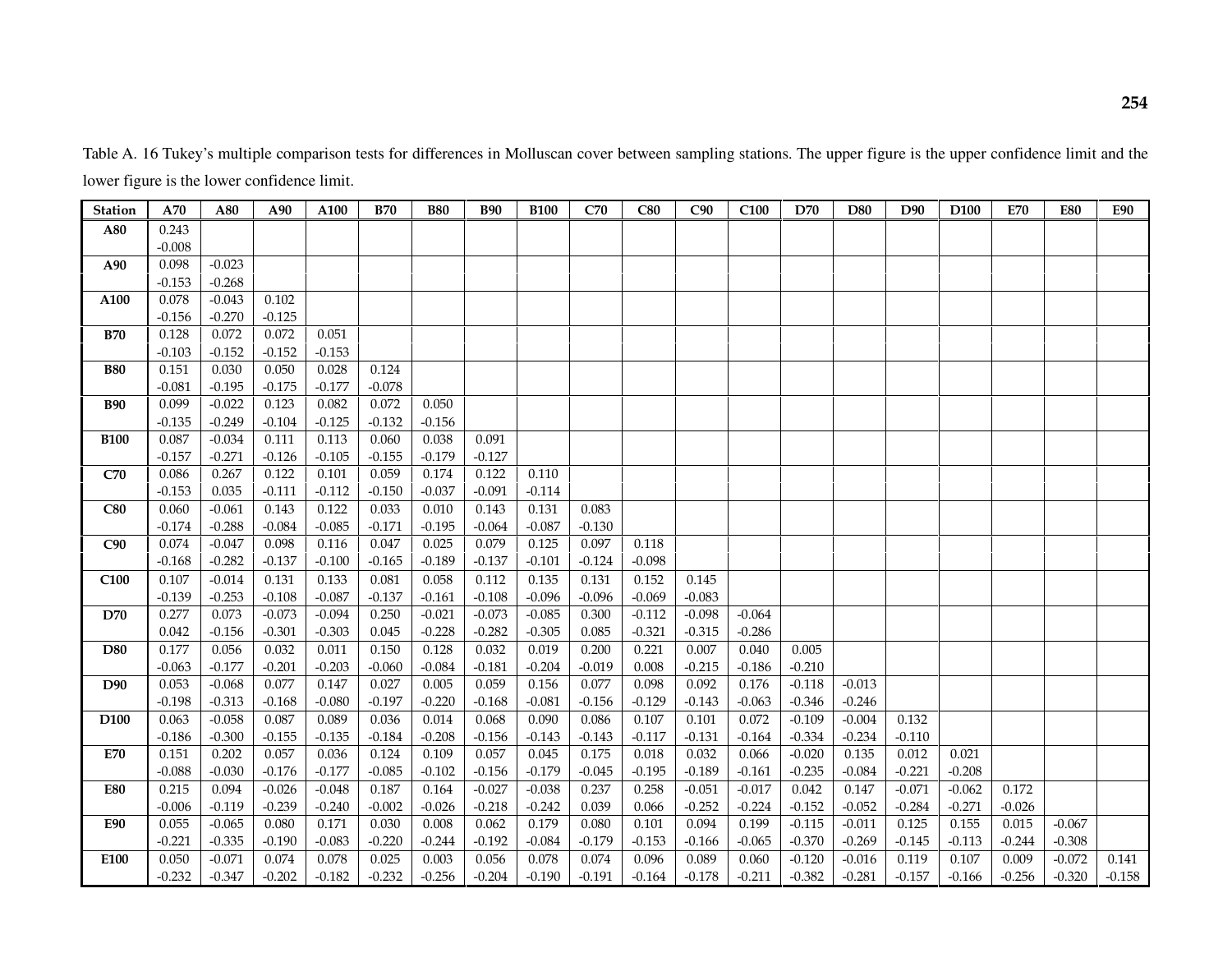| Source of variation | df            | SS   | <b>Adjusted SS</b> | <b>Adjusted MS</b> | F    | P       |
|---------------------|---------------|------|--------------------|--------------------|------|---------|
| Depth               | 3             | 0.10 | 0.12               | 0.04               | 2.86 | 0.037   |
| Transect            | 4             | 0.26 | 0.30               | 0.07               | 5.18 | < 0.001 |
| Depth*Transect      | 12            | 0.30 | 0.30               | 0.03               | 1.76 | 0.051   |
| Error               | 459           | 6.55 | 6.55               | 0.01               |      |         |
| Total               | 478           | 7.21 |                    |                    |      |         |
|                     |               |      |                    |                    |      |         |
| $s = 0.11944$       | $r^2 = 9.2\%$ |      |                    |                    |      |         |

Table A. 17 Analysis of variance for Log<sub>10</sub>(Actiniaria) using Adjusted *SS* for tests with factors of *depth*, *transect* and the interaction term *depth\*transect* as sources of variation.

Table A. 18 Regression analysis for Log<sub>10</sub>(Actiniaria) using Adjusted *SS* for tests with factors of *depth*, dummy variables (DV) for *transect* (*DV(A), DV(B), DV(D), DV(E)*), and the interaction terms *depth\*DV(A)*, *depth\*DV(B)*, *depth\*DV(D)*, *depth\*DV(E)* as sources of variation.

| Source of variation | df  | SS   | <b>Adjusted SS</b> | <b>Adjusted MS</b> | F     | $\boldsymbol{P}$ |
|---------------------|-----|------|--------------------|--------------------|-------|------------------|
| Depth               | 3   | 0.10 | 0.14               | 0.05               | 3.19  | 0.023            |
| DV(A)               | 1   | 0.19 | 0.19               | 0.19               | 13.13 | < 0.001          |
| DV(B)               | 1   | 0.07 | 0.04               | 0.04               | 2.46  | 0.117            |
| DV(D)               | 1   | 0.00 | 0.00               | 0.00               | 0.07  | 0.793            |
| DV(E)               | 1   | 0.00 | 0.00               | 0.00               | 0.32  | 0.573            |
| $Depth^*DV(A)$      | 3   | 0.13 | 0.17               | 0.06               | 3.90  | 0.009            |
| $Depth^*DV(B)$      | 3   | 0.12 | 0.11               | 0.04               | 2.60  | 0.052            |
| $Depth^*DV(D)$      | 3   | 0.03 | 0.02               | 0.01               | 0.42  | 0.738            |
| $Depth^*DV(E)$      | 3   | 0.02 | 0.02               | 0.01               | 0.48  | 0.697            |
| Error               | 459 | 6.55 | 6.55               | 0.01               |       |                  |
| Total               | 478 | 7.21 |                    |                    |       |                  |

 $s = 0.11944$   $r^2 = 9.2\%$ 



Figure A. 44 Interaction plot for changes in Actiniarian coverage over *depth* and *transect*.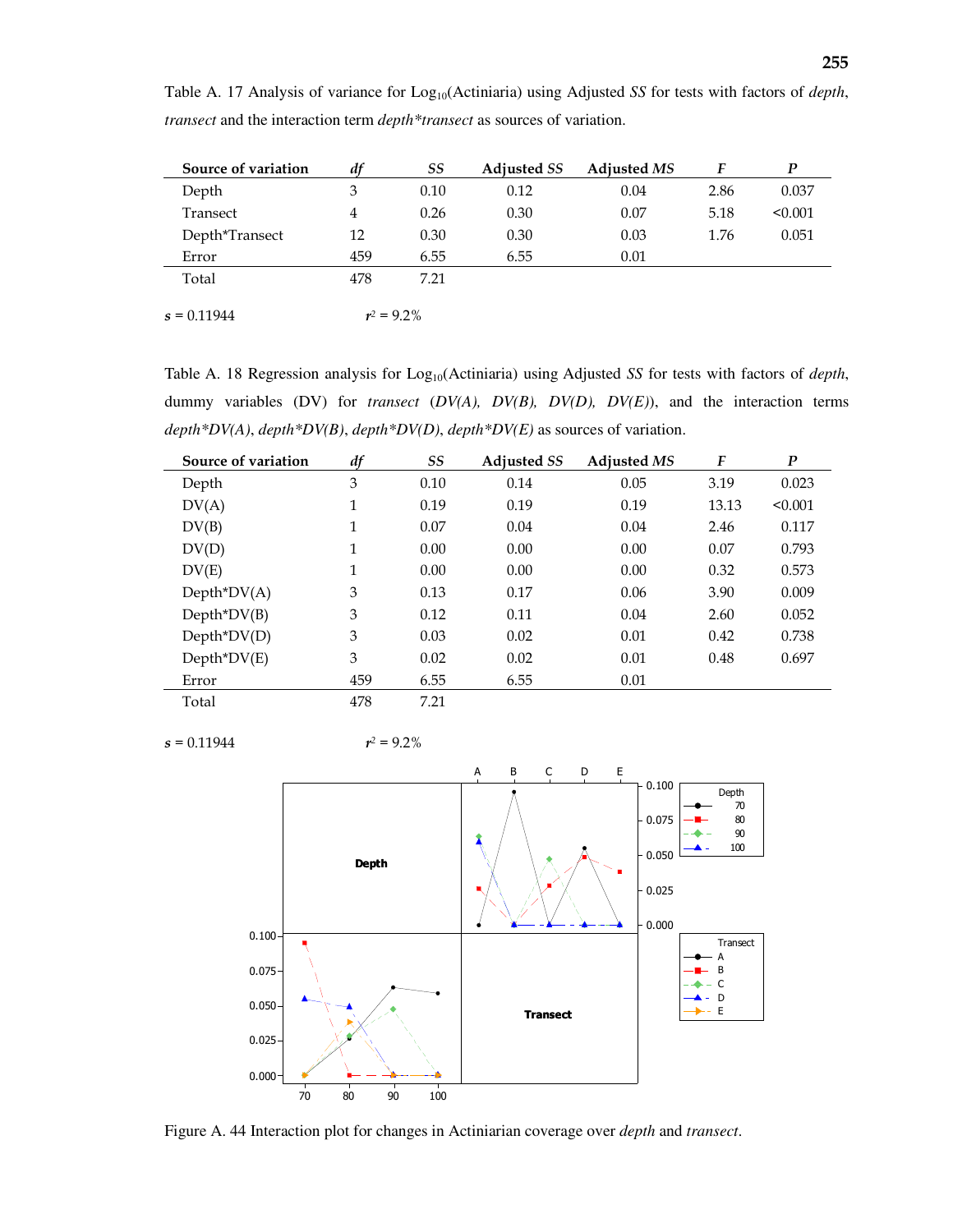Table A. 19 Tukey's multiple comparison tests for differences in Actiniarian cover between sampling stations. The upper figure is the upper confidence limit and the lower figure is the lower confidence limit.

| <b>Station</b>   | A70      | A80      | A90      | A100     | <b>B70</b> | <b>B80</b> | <b>B90</b> | <b>B100</b> | C70      | C80      | C90      | C <sub>100</sub> | D70      | D80      | D <sub>90</sub> | D <sub>100</sub> | <b>E70</b> | <b>E80</b> | <b>E90</b> |
|------------------|----------|----------|----------|----------|------------|------------|------------|-------------|----------|----------|----------|------------------|----------|----------|-----------------|------------------|------------|------------|------------|
| A80              | 0.099    |          |          |          |            |            |            |             |          |          |          |                  |          |          |                 |                  |            |            |            |
|                  | $-0.176$ |          |          |          |            |            |            |             |          |          |          |                  |          |          |                 |                  |            |            |            |
| A90              | 0.071    | 0.106    |          |          |            |            |            |             |          |          |          |                  |          |          |                 |                  |            |            |            |
|                  | $-0.204$ | $-0.162$ |          |          |            |            |            |             |          |          |          |                  |          |          |                 |                  |            |            |            |
| A100             | $-0.012$ | 0.023    | 0.051    |          |            |            |            |             |          |          |          |                  |          |          |                 |                  |            |            |            |
|                  | $-0.268$ | $-0.225$ | $-0.197$ |          |            |            |            |             |          |          |          |                  |          |          |                 |                  |            |            |            |
| <b>B70</b>       | 0.071    | 0.111    | 0.111    | 0.027    |            |            |            |             |          |          |          |                  |          |          |                 |                  |            |            |            |
|                  | $-0.182$ | $-0.133$ | $-0.133$ | $-0.195$ |            |            |            |             |          |          |          |                  |          |          |                 |                  |            |            |            |
| <b>B80</b>       | 0.028    | 0.063    | 0.155    | 0.071    | 0.067      |            |            |             |          |          |          |                  |          |          |                 |                  |            |            |            |
|                  | $-0.226$ | $-0.183$ | $-0.091$ | $-0.153$ | $-0.154$   |            |            |             |          |          |          |                  |          |          |                 |                  |            |            |            |
| <b>B90</b>       | 0.039    | 0.074    | 0.102    | 0.062    | 0.078      | 0.122      |            |             |          |          |          |                  |          |          |                 |                  |            |            |            |
|                  | $-0.217$ | $-0.174$ | $-0.146$ | $-0.164$ | $-0.145$   | $-0.102$   |            |             |          |          |          |                  |          |          |                 |                  |            |            |            |
| <b>B100</b>      | $-0.022$ | 0.013    | 0.041    | 0.104    | 0.018      | 0.062      | 0.053      |             |          |          |          |                  |          |          |                 |                  |            |            |            |
|                  | $-0.288$ | $-0.245$ | $-0.218$ | $-0.134$ | $-0.217$   | $-0.174$   | $-0.185$   |             |          |          |          |                  |          |          |                 |                  |            |            |            |
| C70              | $-0.016$ | 0.234    | 0.207    | 0.123    | 0.024      | 0.163      | 0.174      | 0.114       |          |          |          |                  |          |          |                 |                  |            |            |            |
|                  | $-0.277$ | $-0.019$ | $-0.047$ | $-0.110$ | $-0.205$   | $-0.068$   | $-0.059$   | $-0.131$    |          |          |          |                  |          |          |                 |                  |            |            |            |
| C80              | 0.018    | 0.053    | 0.167    | 0.083    | 0.057      | 0.101      | 0.134      | 0.074       | 0.153    |          |          |                  |          |          |                 |                  |            |            |            |
|                  | $-0.238$ | $-0.195$ | $-0.081$ | $-0.143$ | $-0.165$   | $-0.123$   | $-0.092$   | $-0.164$    | $-0.080$ |          |          |                  |          |          |                 |                  |            |            |            |
| C90              | 0.001    | 0.036    | 0.064    | 0.109    | 0.041      | 0.085      | 0.076      | 0.100       | 0.136    | 0.097    |          |                  |          |          |                 |                  |            |            |            |
|                  | $-0.263$ | $-0.220$ | $-0.192$ | $-0.126$ | $-0.191$   | $-0.149$   | $-0.160$   | $-0.147$    | $-0.105$ | $-0.139$ |          |                  |          |          |                 |                  |            |            |            |
| C <sub>100</sub> | 0.019    | 0.054    | 0.082    | 0.145    | 0.059      | 0.103      | 0.094      | 0.165       | 0.155    | 0.115    | 0.140    |                  |          |          |                 |                  |            |            |            |
|                  | $-0.250$ | $-0.207$ | $-0.180$ | $-0.097$ | $-0.179$   | $-0.136$   | $-0.147$   | $-0.087$    | $-0.093$ | $-0.126$ | $-0.110$ |                  |          |          |                 |                  |            |            |            |
| D70              | 0.001    | 0.214    | 0.186    | 0.102    | 0.040      | 0.142      | 0.153      | 0.093       | 0.136    | 0.132    | 0.115    | 0.134            |          |          |                 |                  |            |            |            |
|                  | $-0.256$ | $-0.036$ | $-0.064$ | $-0.126$ | $-0.184$   | $-0.085$   | $-0.076$   | $-0.147$    | $-0.099$ | $-0.096$ | $-0.122$ | $-0.110$         |          |          |                 |                  |            |            |            |
| <b>D80</b>       | $-0.005$ | 0.030    | 0.196    | 0.112    | 0.035      | 0.079      | 0.163      | 0.103       | 0.131    | 0.091    | 0.126    | 0.144            | 0.110    |          |                 |                  |            |            |            |
|                  | $-0.266$ | $-0.224$ | $-0.058$ | $-0.121$ | $-0.195$   | $-0.152$   | $-0.070$   | $-0.142$    | $-0.109$ | $-0.142$ | $-0.116$ | $-0.104$         | $-0.125$ |          |                 |                  |            |            |            |
| D90              | 0.029    | 0.064    | 0.092    | 0.093    | 0.069      | 0.113      | 0.104      | 0.083       | 0.165    | 0.125    | 0.150    | 0.124            | 0.144    | 0.154    |                 |                  |            |            |            |
|                  | $-0.246$ | $-0.204$ | $-0.176$ | $-0.155$ | $-0.175$   | $-0.133$   | $-0.144$   | $-0.175$    | $-0.089$ | $-0.123$ | $-0.106$ | $-0.138$         | $-0.106$ | $-0.100$ |                 |                  |            |            |            |
| D <sub>100</sub> | 0.023    | 0.058    | 0.086    | 0.149    | 0.063      | 0.108      | 0.098      | 0.170       | 0.159    | 0.119    | 0.145    | 0.132            | 0.138    | 0.148    | 0.128           |                  |            |            |            |
|                  | $-0.249$ | $-0.206$ | $-0.178$ | $-0.095$ | $-0.178$   | $-0.135$   | $-0.146$   | $-0.086$    | $-0.092$ | $-0.125$ | $-0.108$ | $-0.126$         | $-0.108$ | $-0.103$ | $-0.136$        |                  |            |            |            |
| <b>E70</b>       | 0.002    | 0.217    | 0.189    | 0.106    | 0.041      | 0.145      | 0.156      | 0.096       | 0.137    | 0.135    | 0.119    | 0.137            | 0.116    | 0.113    | 0.147           | 0.141            |            |            |            |
|                  | $-0.260$ | $-0.037$ | $-0.065$ | $-0.127$ | $-0.188$   | $-0.086$   | $-0.077$   | $-0.148$    | $-0.102$ | $-0.098$ | $-0.123$ | $-0.111$         | $-0.119$ | $-0.126$ | $-0.107$        | $-0.109$         |            |            |            |
| <b>E80</b>       | 0.015    | 0.050    | 0.155    | 0.071    | 0.053      | 0.097      | 0.122      | 0.062       | 0.149    | 0.109    | 0.085    | 0.103            | 0.128    | 0.138    | 0.113           | 0.108            | 0.131      |            |            |
|                  | $-0.226$ | $-0.183$ | $-0.077$ | $-0.139$ | $-0.153$   | $-0.111$   | $-0.088$   | $-0.160$    | $-0.068$ | $-0.101$ | $-0.135$ | $-0.123$         | $-0.084$ | $-0.079$ | $-0.120$        | $-0.122$         | $-0.085$   |            |            |
| E90              | $-0.004$ | 0.032    | 0.059    | 0.154    | 0.038      | 0.082      | 0.073      | 0.143       | 0.133    | 0.094    | 0.118    | 0.184            | 0.112    | 0.122    | 0.101           | 0.188            | 0.115      | 0.083      |            |
|                  | $-0.306$ | $-0.263$ | $-0.236$ | $-0.123$ | $-0.236$   | $-0.194$   | $-0.204$   | $-0.143$    | $-0.150$ | $-0.184$ | $-0.166$ | $-0.105$         | $-0.167$ | $-0.161$ | $-0.194$        | $-0.104$         | $-0.167$   | $-0.181$   |            |
| E100             | $-0.001$ | 0.035    | 0.063    | 0.127    | 0.041      | 0.085      | 0.076      | 0.147       | 0.136    | 0.097    | 0.122    | 0.109            | 0.116    | 0.125    | 0.105           | 0.107            | 0.119      | 0.086      | 0.163      |
|                  | $-0.309$ | $-0.267$ | $-0.239$ | $-0.157$ | $-0.240$   | $-0.197$   | $-0.208$   | $-0.147$    | $-0.153$ | $-0.187$ | $-0.170$ | $-0.187$         | $-0.170$ | $-0.164$ | $-0.197$        | $-0.191$         | $-0.171$   | $-0.185$   | $-0.163$   |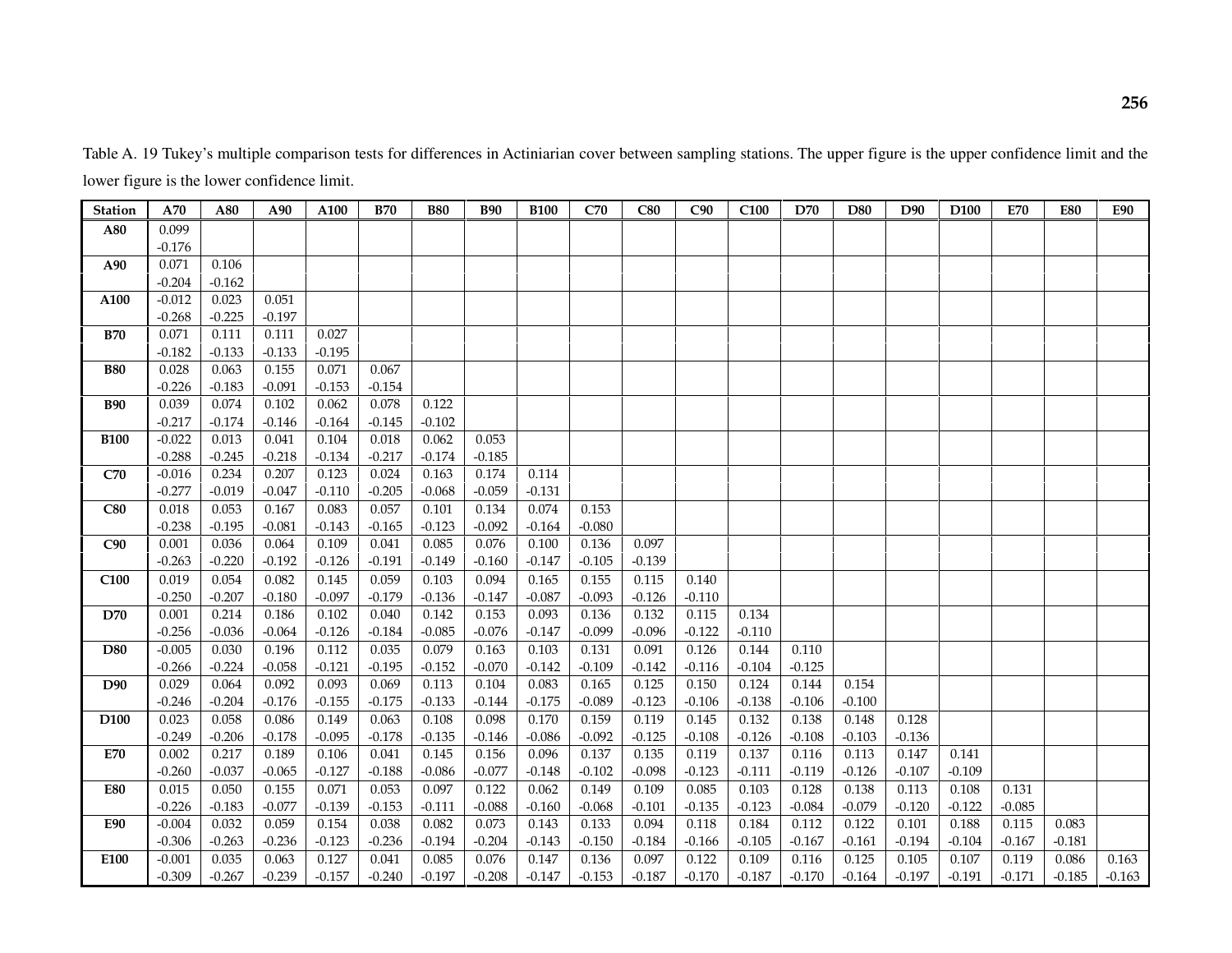| Source of variation | df  | SS              | <b>Adjusted SS</b> | <b>Adjusted MS</b> | F    | P     |
|---------------------|-----|-----------------|--------------------|--------------------|------|-------|
| Depth               | 3   | 0.01            | 0.01               | 0.00               | 1.80 | 0.147 |
| Transect            | 4   | 0.03            | 0.02               | 0.00               | 4.74 | 0.001 |
| Depth*Transect      | 12  | 0.03            | 0.03               | 0.00               | 2.17 | 0.012 |
| Error               | 459 | 0.48            | 0.48               | 0.00               |      |       |
| Total               | 478 | 0.55            |                    |                    |      |       |
|                     |     |                 |                    |                    |      |       |
| $s = 0.032203$      |     | $r^2 = 13.41\%$ |                    |                    |      |       |

Table A. 20 Analysis of variance for Log<sub>10</sub>(Crustacea) using Adjusted *SS* for tests with factors of *depth*, *transect* and the interaction term *depth\*transect* as sources of variation.

Table A. 21 Regression analysis for Log<sub>10</sub>(Crustacea) using Adjusted *SS* for tests with factors of *depth*, dummy variables (DV) for *transect* (*DV(A), DV(B), DV(D), DV(E)*), and the interaction terms *depth\*DV(A)*, *depth\*DV(B)*, *depth\*DV(D)*, *depth\*DV(E)* as sources of variation..

| Source of variation | df  | SS   | <b>Adjusted SS</b> | <b>Adjusted MS</b> | F     | $\boldsymbol{P}$ |
|---------------------|-----|------|--------------------|--------------------|-------|------------------|
| Depth               | 3   | 0.01 | 0.01               | 0.00               | 2.08  | 0.102            |
| DV(A)               | 1   | 0.01 | 0.00               | 0.00               | 0.00  | 0.952            |
| DV(B)               | 1   | 0.00 | 0.00               | 0.00               | 1.40  | 0.238            |
| DV(D)               | 1   | 0.00 | 0.00               | 0.00               | 2.28  | 0.132            |
| DV(E)               | 1   | 0.03 | 0.02               | 0.02               | 14.81 | < 0.001          |
| $Depth^*DV(A)$      | 3   | 0.00 | 0.00               | 0.00               | 1.18  | 0.318            |
| $Depth^*DV(B)$      | 3   | 0.01 | 0.00               | 0.00               | 0.95  | 0.416            |
| $Depth^*DV(D)$      | 3   | 0.00 | 0.00               | 0.00               | 0.69  | 0.558            |
| $Depth^*DV(E)$      | 3   | 0.01 | 0.01               | 0.00               | 4.45  | 0.004            |
| Error               | 459 | 0.48 | 0.48               | 0.00               |       |                  |
| Total               | 478 | 0.55 |                    |                    |       |                  |

 $s = 0.032203$   $r^2 = 13.41\%$ 



Figure A. 45 Interaction plot for changes in Crustacean coverage over *depth* and *transect*.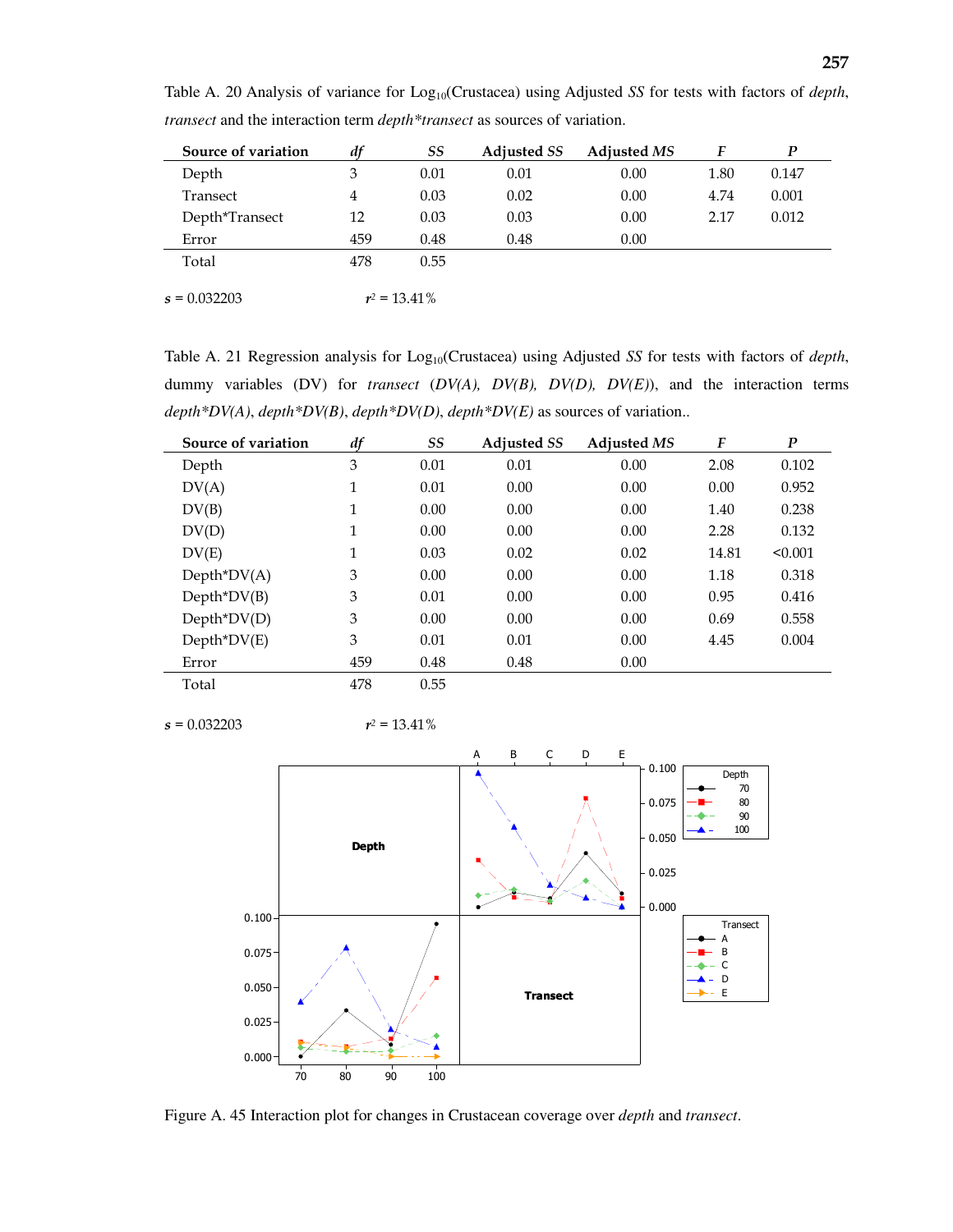Table A. 22 Tukey's multiple comparison tests for differences in Crustacean cover between sampling stations. The upper figure is the upper confidence limit and the lower figure is the lower confidence limit.

| <b>Station</b>   | A70      | A80      | A90      | A100     | <b>B70</b> | <b>B80</b> | <b>B90</b> | <b>B100</b> | C70      | C80      | C90      | C <sub>100</sub> | D70      | D80      | D90      | D <sub>100</sub> | E70      | <b>E80</b> | <b>E90</b> |
|------------------|----------|----------|----------|----------|------------|------------|------------|-------------|----------|----------|----------|------------------|----------|----------|----------|------------------|----------|------------|------------|
| A80              | 0.030    |          |          |          |            |            |            |             |          |          |          |                  |          |          |          |                  |          |            |            |
|                  | $-0.044$ |          |          |          |            |            |            |             |          |          |          |                  |          |          |          |                  |          |            |            |
| A90              | 0.025    | 0.032    |          |          |            |            |            |             |          |          |          |                  |          |          |          |                  |          |            |            |
|                  | $-0.049$ | $-0.040$ |          |          |            |            |            |             |          |          |          |                  |          |          |          |                  |          |            |            |
| A100             | 0.023    | 0.029    | 0.033    |          |            |            |            |             |          |          |          |                  |          |          |          |                  |          |            |            |
|                  | $-0.046$ | $-0.038$ | $-0.033$ |          |            |            |            |             |          |          |          |                  |          |          |          |                  |          |            |            |
| <b>B70</b>       | 0.022    | 0.033    | 0.033    | 0.030    |            |            |            |             |          |          |          |                  |          |          |          |                  |          |            |            |
|                  | $-0.046$ | $-0.033$ | $-0.033$ | $-0.030$ |            |            |            |             |          |          |          |                  |          |          |          |                  |          |            |            |
| <b>B80</b>       | 0.035    | 0.041    | 0.021    | 0.018    | 0.042      |            |            |             |          |          |          |                  |          |          |          |                  |          |            |            |
|                  | $-0.034$ | $-0.025$ | $-0.046$ | $-0.043$ | $-0.017$   |            |            |             |          |          |          |                  |          |          |          |                  |          |            |            |
| <b>B90</b>       | 0.049    | 0.055    | 0.059    | 0.005    | 0.056      | 0.044      |            |             |          |          |          |                  |          |          |          |                  |          |            |            |
|                  | $-0.020$ | $-0.012$ | $-0.007$ | $-0.056$ | $-0.004$   | $-0.017$   |            |             |          |          |          |                  |          |          |          |                  |          |            |            |
| <b>B100</b>      | 0.024    | 0.031    | 0.035    | 0.032    | 0.032      | 0.019      | 0.006      |             |          |          |          |                  |          |          |          |                  |          |            |            |
|                  | $-0.048$ | $-0.039$ | $-0.035$ | $-0.032$ | $-0.032$   | $-0.044$   | $-0.058$   |             |          |          |          |                  |          |          |          |                  |          |            |            |
| C70              | 0.024    | 0.039    | 0.034    | 0.031    | 0.031      | 0.044      | 0.057      | 0.033       |          |          |          |                  |          |          |          |                  |          |            |            |
|                  | $-0.047$ | $-0.030$ | $-0.034$ | $-0.031$ | $-0.031$   | $-0.019$   | $-0.005$   | $-0.033$    |          |          |          |                  |          |          |          |                  |          |            |            |
| C80              | 0.023    | 0.029    | 0.033    | 0.030    | 0.030      | 0.018      | 0.056      | 0.032       | 0.031    |          |          |                  |          |          |          |                  |          |            |            |
|                  | $-0.046$ | $-0.038$ | $-0.033$ | $-0.030$ | $-0.030$   | $-0.043$   | $-0.005$   | $-0.032$    | $-0.031$ |          |          |                  |          |          |          |                  |          |            |            |
| C90              | 0.037    | 0.043    | 0.047    | 0.019    | 0.044      | 0.032      | 0.019      | 0.021       | 0.045    | 0.045    |          |                  |          |          |          |                  |          |            |            |
|                  | $-0.035$ | $-0.026$ | $-0.022$ | $-0.045$ | $-0.018$   | $-0.031$   | $-0.045$   | $-0.046$    | $-0.020$ | $-0.019$ |          |                  |          |          |          |                  |          |            |            |
| C <sub>100</sub> | 0.029    | 0.035    | 0.040    | 0.037    | 0.036      | 0.024      | 0.011      | 0.038       | 0.038    | 0.037    | 0.025    |                  |          |          |          |                  |          |            |            |
|                  | $-0.044$ | $-0.035$ | $-0.031$ | $-0.028$ | $-0.028$   | $-0.040$   | $-0.054$   | $-0.030$    | $-0.029$ | $-0.028$ | $-0.042$ |                  |          |          |          |                  |          |            |            |
| D70              | 0.037    | 0.024    | 0.019    | 0.016    | 0.045      | 0.028      | 0.042      | 0.018       | 0.046    | 0.016    | 0.030    | 0.023            |          |          |          |                  |          |            |            |
|                  | $-0.032$ | $-0.044$ | $-0.048$ | $-0.045$ | $-0.016$   | $-0.033$   | $-0.019$   | $-0.047$    | $-0.017$ | $-0.045$ | $-0.034$ | $-0.043$         |          |          |          |                  |          |            |            |
| D80              | 0.036    | 0.042    | 0.022    | 0.019    | 0.043      | 0.031      | 0.045      | 0.021       | 0.044    | 0.043    | 0.033    | 0.026            | 0.029    |          |          |                  |          |            |            |
|                  | $-0.035$ | $-0.027$ | $-0.046$ | $-0.043$ | $-0.019$   | $-0.032$   | $-0.017$   | $-0.045$    | $-0.020$ | $-0.019$ | $-0.032$ | $-0.041$         | $-0.034$ |          |          |                  |          |            |            |
| D90              | 0.043    | 0.049    | 0.054    | 0.016    | 0.051      | 0.038      | 0.025      | 0.017       | 0.052    | 0.051    | 0.039    | 0.022            | 0.037    | 0.040    |          |                  |          |            |            |
|                  | $-0.031$ | $-0.023$ | $-0.018$ | $-0.051$ | $-0.015$   | $-0.028$   | $-0.042$   | $-0.052$    | $-0.017$ | $-0.016$ | $-0.030$ | $-0.048$         | $-0.030$ | $-0.029$ |          |                  |          |            |            |
| D <sub>100</sub> | 0.026    | 0.033    | 0.037    | 0.034    | 0.034      | 0.022      | 0.008      | 0.036       | 0.035    | 0.034    | 0.023    | 0.032            | 0.020    | 0.023    | 0.019    |                  |          |            |            |
|                  | $-0.047$ | $-0.039$ | $-0.034$ | $-0.032$ | $-0.031$   | $-0.044$   | $-0.057$   | $-0.033$    | $-0.032$ | $-0.032$ | $-0.045$ | $-0.038$         | $-0.046$ | $-0.044$ | $-0.052$ |                  |          |            |            |
| <b>E70</b>       | 0.050    | 0.012    | 0.008    | 0.005    | 0.057      | 0.017      | 0.031      | 0.007       | 0.059    | 0.005    | 0.019    | 0.011            | 0.044    | 0.018    | 0.025    | 0.009            |          |            |            |
|                  | $-0.021$ | $-0.056$ | $-0.061$ | $-0.058$ | $-0.004$   | $-0.045$   | $-0.032$   | $-0.059$    | $-0.006$ | $-0.058$ | $-0.046$ | $-0.055$         | $-0.020$ | $-0.047$ | $-0.043$ | $-0.059$         |          |            |            |
| <b>E80</b>       | 0.063    | 0.069    | $-0.010$ | $-0.014$ | 0.070      | 0.057      | 0.012      | $-0.012$    | 0.071    | 0.070    | 0.001    | $-0.007$         | 0.056    | 0.059    | 0.007    | $-0.010$         | 0.045    |            |            |
|                  | $-0.002$ | 0.006    | $-0.073$ | $-0.070$ | 0.014      | 0.001      | $-0.044$   | $-0.072$    | 0.013    | 0.014    | $-0.059$ | $-0.068$         | $-0.001$ | 0.001    | $-0.056$ | $-0.071$         | $-0.014$ |            |            |
| <b>E90</b>       | 0.036    | 0.043    | 0.047    | 0.030    | 0.044      | 0.032      | 0.019      | 0.031       | 0.045    | 0.045    | 0.033    | 0.036            | 0.030    | 0.033    | 0.029    | 0.033            | 0.019    | 0.001      |            |
|                  | $-0.045$ | $-0.037$ | $-0.032$ | $-0.045$ | $-0.030$   | $-0.042$   | $-0.056$   | $-0.046$    | $-0.031$ | $-0.030$ | $-0.044$ | $-0.042$         | $-0.045$ | $-0.043$ | $-0.050$ | $-0.045$         | $-0.057$ | $-0.070$   |            |
| E100             | 0.048    | 0.054    | 0.058    | 0.056    | 0.056      | 0.043      | 0.030      | 0.057       | 0.057    | 0.056    | 0.044    | 0.053            | 0.042    | 0.045    | 0.041    | 0.057            | 0.030    | 0.012      | 0.054      |
|                  | $-0.036$ | $-0.027$ | $-0.023$ | $-0.021$ | $-0.020$   | $-0.033$   | $-0.047$   | $-0.022$    | $-0.021$ | $-0.021$ | $-0.034$ | $-0.027$         | $-0.035$ | $-0.033$ | $-0.041$ | $-0.024$         | $-0.048$ | $-0.061$   | $-0.034$   |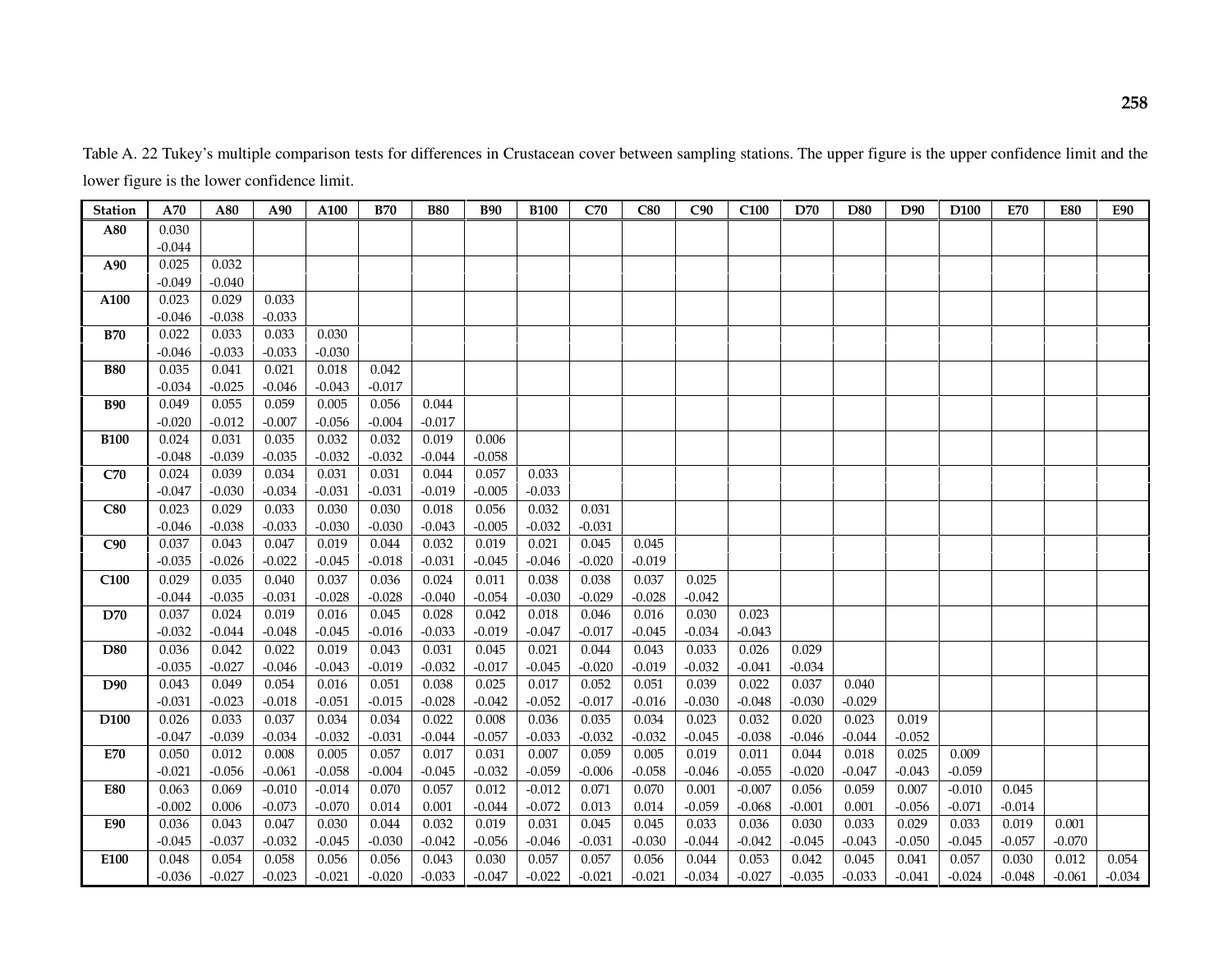| Source of variation | df             | SS             | <b>Adjusted SS</b> | <b>Adjusted MS</b> | F    | P     |
|---------------------|----------------|----------------|--------------------|--------------------|------|-------|
| Depth               | 3              | 0.01           | 0.01               | 0.00               | 1.30 | 0.275 |
| Transect            | $\overline{4}$ | 0.00           | 0.00               | 0.00               | 0.27 | 0.897 |
| Depth*Transect      | 12             | 0.03           | 0.03               | 0.00               | 1.18 | 0.295 |
| Error               | 459            | 1.04           | 1.04               | 0.00               |      |       |
| Total               | 478            | 1.08           |                    |                    |      |       |
| $s = 0.0475333$     |                | $r^2 = 4.09\%$ |                    |                    |      |       |

Table A. 23 Analysis of variance for Log<sub>10</sub>(Polychaeta) using Adjusted *SS* for tests with factors of *depth*, *transect* and the interaction term *depth\*transect* as sources of variation.

Table A. 24 Analysis of variance for Log<sub>10</sub>(Symbiotic Bryozoa) using Adjusted *SS* for tests with factors of *depth*, *transect* and the interaction term *depth\*transect* as sources of variation.

| Source of variation | df  | SS              | <b>Adjusted SS</b> | <b>Adjusted MS</b> | F    | P       |
|---------------------|-----|-----------------|--------------------|--------------------|------|---------|
| Depth               | 3   | 0.01            | 0.01               | 0.00               | 3.31 | 0.020   |
| Transect            | 4   | 0.01            | 0.01               | 0.00               | 3.12 | 0.015   |
| Depth*Transect      | 12  | 0.03            | 0.03               | 0.00               | 4.22 | < 0.001 |
| Error               | 459 | 0.30            | 0.30               | 0.00               |      |         |
| Total               | 478 | 0.35            |                    |                    |      |         |
| $s = 0.0256777$     |     | $r^2 = 14.64\%$ |                    |                    |      |         |

Table A. 25 Regression analysis for Log<sub>10</sub>(Symbiotic Bryozoa) using Adjusted *SS* for tests with factors of *depth*, dummy variables (DV) for *transect* (*DV(A), DV(B), DV(D), DV(E)*), and the interaction terms *depth\*DV(A)*, *depth\*DV(B)*, *depth\*DV(D)*, *depth\*DV(E)* as sources of variation.

| Source of variation | df  | SS   | <b>Adjusted SS</b> | <b>Adjusted MS</b> | F    | $\boldsymbol{P}$ |
|---------------------|-----|------|--------------------|--------------------|------|------------------|
| Depth               | 3   | 0.01 | 0.00               | 0.00               | 2.07 | 0.103            |
| DV(A)               | 1   | 0.00 | 0.00               | 0.00               | 0.21 | 0.646            |
| DV(B)               | 1   | 0.00 | 0.00               | 0.00               | 4.12 | 0.043            |
| DV(D)               | 1   | 0.01 | 0.00               | 0.00               | 6.15 | 0.013            |
| DV(E)               | 1   | 0.00 | 0.00               | 0.00               | 0.24 | 0.623            |
| $Depth^*DV(A)$      | 3   | 0.00 | 0.00               | 0.00               | 0.29 | 0.832            |
| $Depth^*DV(B)$      | 3   | 0.02 | 0.01               | 0.00               | 3.56 | 0.014            |
| $Depth^*DV(D)$      | 3   | 0.02 | 0.01               | 0.00               | 6.46 | < 0.001          |
| $Depth^*DV(E)$      | 3   | 0.00 | 0.00               | 0.00               | 0.11 | 0.956            |
| Error               | 459 | 0.30 | 0.30               | 0.00               |      |                  |
| Total               | 478 | 0.35 |                    |                    |      |                  |

 $s = 0.0256777$  $r^2 = 14.64\%$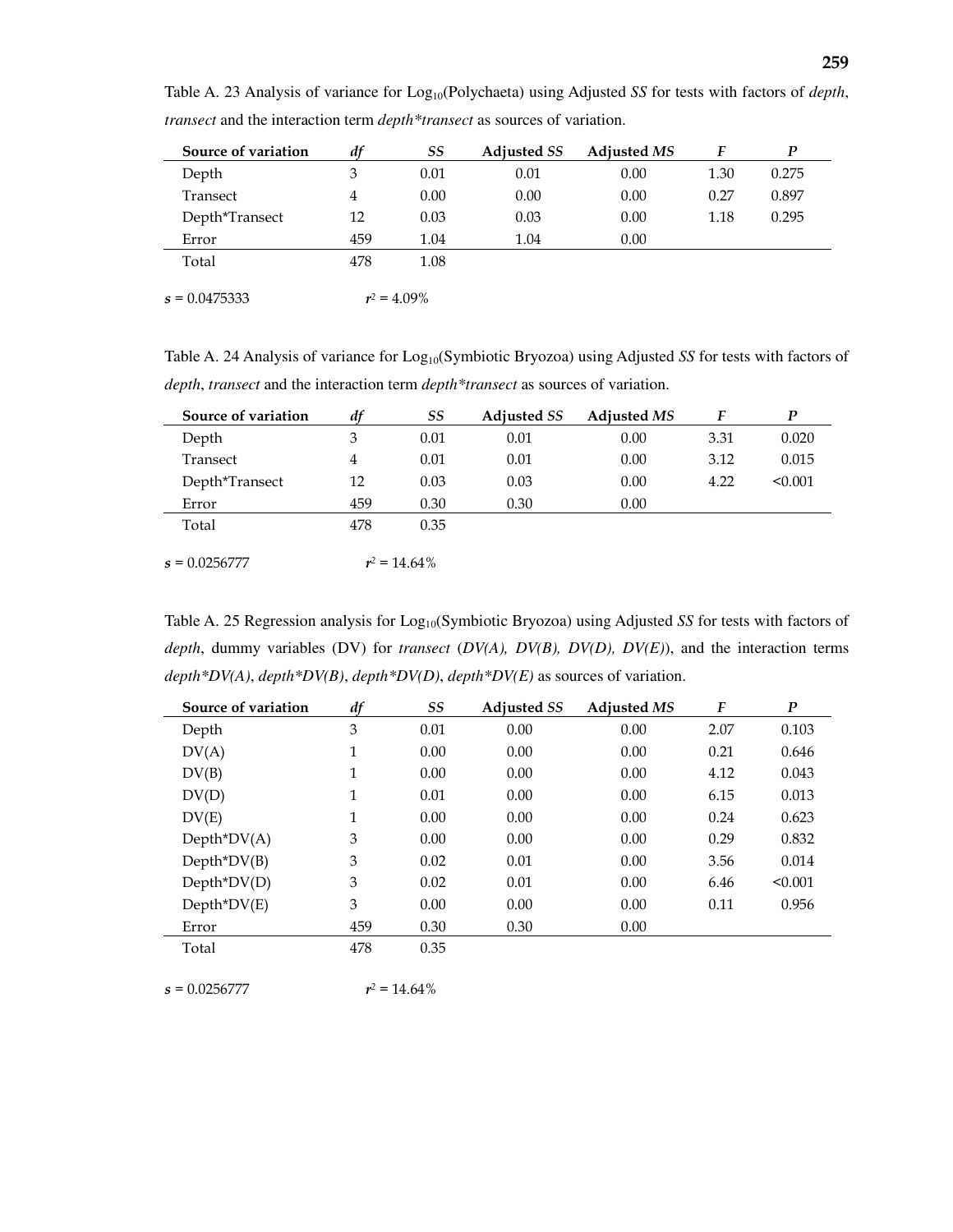

Figure A. 46 Interaction plot for changes in Symbiotic Bryozoan coverage over *depth* and *transect*.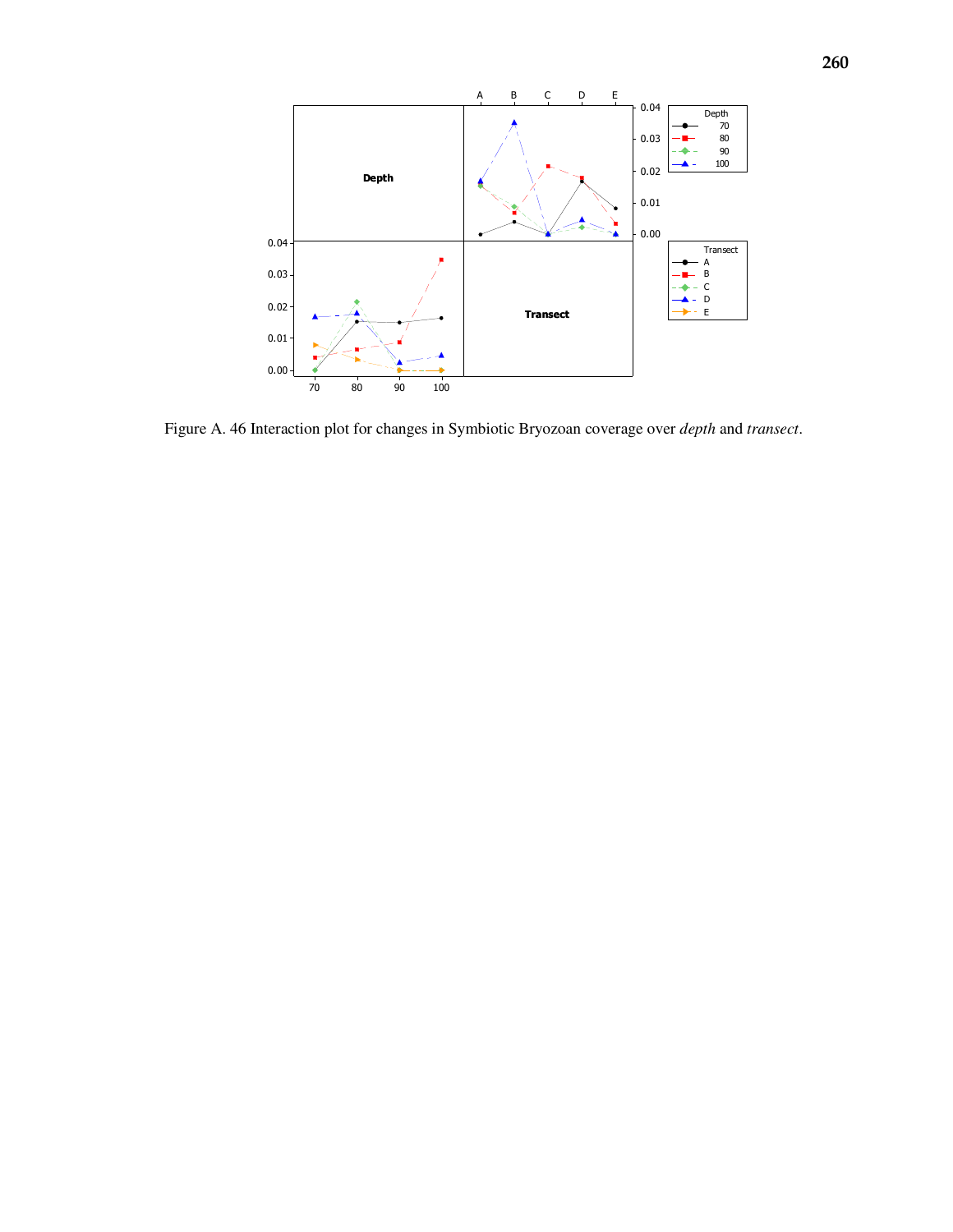Table A. 26 Tukey's multiple comparison tests for differences in Symbiotic Bryozoan cover between sampling stations. The upper figure is the upper confidence limit and the lower figure is the lower confidence limit.

| <b>Station</b>   | A70      | A80      | A90      | A100     | <b>B70</b> | <b>B80</b> | <b>B90</b> | <b>B100</b> | C70      | C80      | C90      | C <sub>100</sub> | D70      | D80      | D90      | D <sub>100</sub> | E70      | <b>E80</b> | E90      |
|------------------|----------|----------|----------|----------|------------|------------|------------|-------------|----------|----------|----------|------------------|----------|----------|----------|------------------|----------|------------|----------|
| A80              | 0.025    |          |          |          |            |            |            |             |          |          |          |                  |          |          |          |                  |          |            |          |
|                  | $-0.034$ |          |          |          |            |            |            |             |          |          |          |                  |          |          |          |                  |          |            |          |
| A90              | 0.033    | 0.036    |          |          |            |            |            |             |          |          |          |                  |          |          |          |                  |          |            |          |
|                  | $-0.026$ | $-0.021$ |          |          |            |            |            |             |          |          |          |                  |          |          |          |                  |          |            |          |
| A100             | 0.022    | 0.026    | 0.018    |          |            |            |            |             |          |          |          |                  |          |          |          |                  |          |            |          |
|                  | $-0.033$ | $-0.027$ | $-0.035$ |          |            |            |            |             |          |          |          |                  |          |          |          |                  |          |            |          |
| <b>B70</b>       | 0.023    | 0.033    | 0.033    | 0.022    |            |            |            |             |          |          |          |                  |          |          |          |                  |          |            |          |
|                  | $-0.031$ | $-0.019$ | $-0.019$ | $-0.025$ |            |            |            |             |          |          |          |                  |          |          |          |                  |          |            |          |
| <b>B80</b>       | 0.046    | 0.050    | 0.011    | 0.000    | 0.046      |            |            |             |          |          |          |                  |          |          |          |                  |          |            |          |
|                  | $-0.009$ | $-0.003$ | $-0.042$ | $-0.048$ | $-0.001$   |            |            |             |          |          |          |                  |          |          |          |                  |          |            |          |
| <b>B90</b>       | 0.030    | 0.034    | 0.026    | 0.017    | 0.030      | 0.008      |            |             |          |          |          |                  |          |          |          |                  |          |            |          |
|                  | $-0.025$ | $-0.020$ | $-0.027$ | $-0.032$ | $-0.018$   | $-0.040$   |            |             |          |          |          |                  |          |          |          |                  |          |            |          |
| <b>B100</b>      | 0.027    | 0.030    | 0.023    | 0.029    | 0.027      | 0.005      | 0.021      |             |          |          |          |                  |          |          |          |                  |          |            |          |
|                  | $-0.031$ | $-0.025$ | $-0.033$ | $-0.022$ | $-0.024$   | $-0.046$   | $-0.030$   |             |          |          |          |                  |          |          |          |                  |          |            |          |
| C70              | 0.027    | 0.023    | 0.031    | 0.021    | 0.028      | 0.044      | 0.028      | 0.025       |          |          |          |                  |          |          |          |                  |          |            |          |
|                  | $-0.029$ | $-0.031$ | $-0.023$ | $-0.030$ | $-0.022$   | $-0.006$   | $-0.022$   | $-0.028$    |          |          |          |                  |          |          |          |                  |          |            |          |
| C80              | 0.020    | 0.024    | 0.037    | 0.027    | 0.020      | $-0.002$   | 0.034      | 0.031       | 0.018    |          |          |                  |          |          |          |                  |          |            |          |
|                  | $-0.035$ | $-0.029$ | $-0.016$ | $-0.022$ | $-0.028$   | $-0.050$   | $-0.014$   | $-0.020$    | $-0.032$ |          |          |                  |          |          |          |                  |          |            |          |
| C90              | 0.025    | 0.029    | 0.021    | 0.024    | 0.025      | 0.003      | 0.019      | 0.028       | 0.023    | 0.029    |          |                  |          |          |          |                  |          |            |          |
|                  | $-0.032$ | $-0.026$ | $-0.034$ | $-0.027$ | $-0.025$   | $-0.047$   | $-0.031$   | $-0.025$    | $-0.029$ | $-0.021$ |          |                  |          |          |          |                  |          |            |          |
| C <sub>100</sub> | 0.027    | 0.031    | 0.023    | 0.029    | 0.027      | 0.005      | 0.021      | 0.027       | 0.025    | 0.031    | 0.028    |                  |          |          |          |                  |          |            |          |
|                  | $-0.031$ | $-0.026$ | $-0.033$ | $-0.023$ | $-0.024$   | $-0.046$   | $-0.030$   | $-0.027$    | $-0.028$ | $-0.021$ | $-0.025$ |                  |          |          |          |                  |          |            |          |
| D70              | 0.063    | $-0.013$ | $-0.005$ | $-0.016$ | 0.063      | 0.008      | $-0.008$   | $-0.011$    | 0.061    | $-0.018$ | $-0.013$ | $-0.011$         |          |          |          |                  |          |            |          |
|                  | 0.007    | $-0.066$ | $-0.059$ | $-0.065$ | 0.015      | $-0.041$   | $-0.057$   | $-0.063$    | 0.010    | $-0.067$ | $-0.064$ | $-0.063$         |          |          |          |                  |          |            |          |
| D80              | 0.030    | 0.033    | 0.029    | 0.018    | 0.030      | 0.008      | 0.026      | 0.023       | 0.028    | 0.034    | 0.021    | 0.023            | $-0.008$ |          |          |                  |          |            |          |
|                  | $-0.027$ | $-0.021$ | $-0.026$ | $-0.032$ | $-0.020$   | $-0.042$   | $-0.024$   | $-0.030$    | $-0.024$ | $-0.016$ | $-0.031$ | $-0.030$         | $-0.059$ |          |          |                  |          |            |          |
| D90              | 0.024    | 0.028    | 0.020    | 0.027    | 0.024      | 0.002      | 0.018      | 0.032       | 0.022    | 0.028    | 0.025    | 0.032            | $-0.014$ | 0.020    |          |                  |          |            |          |
|                  | $-0.035$ | $-0.030$ | $-0.038$ | $-0.026$ | $-0.028$   | $-0.051$   | $-0.035$   | $-0.024$    | $-0.032$ | $-0.025$ | $-0.030$ | $-0.024$         | $-0.068$ | $-0.034$ |          |                  |          |            |          |
| D <sub>100</sub> | 0.022    | 0.026    | 0.018    | 0.024    | 0.022      | 0.000      | 0.016      | 0.022       | 0.020    | 0.026    | 0.023    | 0.022            | $-0.016$ | 0.018    | 0.027    |                  |          |            |          |
|                  | $-0.037$ | $-0.031$ | $-0.039$ | $-0.028$ | $-0.030$   | $-0.052$   | $-0.036$   | $-0.033$    | $-0.034$ | $-0.026$ | $-0.031$ | $-0.033$         | $-0.069$ | $-0.036$ | $-0.030$ |                  |          |            |          |
| E70              | 0.026    | 0.025    | 0.033    | 0.022    | 0.026      | 0.046      | 0.030      | 0.027       | 0.024    | 0.020    | 0.025    | 0.027            | $-0.012$ | 0.030    | 0.024    | 0.022            |          |            |          |
|                  | $-0.031$ | $-0.029$ | $-0.022$ | $-0.028$ | $-0.023$   | $-0.004$   | $-0.020$   | $-0.026$    | $-0.027$ | $-0.030$ | $-0.027$ | $-0.026$         | $-0.063$ | $-0.022$ | $-0.031$ | $-0.032$         |          |            |          |
| <b>E80</b>       | 0.019    | 0.023    | 0.035    | 0.024    | 0.019      | $-0.003$   | 0.032      | 0.028       | 0.017    | 0.023    | 0.027    | 0.029            | $-0.019$ | 0.015    | 0.026    | 0.024            | 0.019    |            |          |
|                  | $-0.032$ | $-0.027$ | $-0.015$ | $-0.021$ | $-0.025$   | $-0.047$   | $-0.014$   | $-0.019$    | $-0.029$ | $-0.022$ | $-0.021$ | $-0.020$         | $-0.064$ | $-0.031$ | $-0.024$ | $-0.025$         | $-0.027$ |            |          |
| E90              | 0.027    | 0.031    | 0.024    | 0.030    | 0.028      | 0.006      | 0.022      | 0.034       | 0.026    | 0.032    | 0.029    | 0.034            | $-0.010$ | 0.024    | 0.032    | 0.029            | 0.028    | 0.030      |          |
|                  | $-0.037$ | $-0.032$ | $-0.040$ | $-0.030$ | $-0.031$   | $-0.053$   | $-0.037$   | $-0.028$    | $-0.035$ | $-0.027$ | $-0.032$ | $-0.028$         | $-0.070$ | $-0.037$ | $-0.031$ | $-0.034$         | $-0.033$ | $-0.027$   |          |
| E100             | 0.026    | 0.030    | 0.022    | 0.028    | 0.026      | 0.004      | 0.021      | 0.026       | 0.024    | 0.031    | 0.027    | 0.026            | $-0.012$ | 0.022    | 0.031    | 0.032            | 0.026    | 0.028      | 0.033    |
|                  | $-0.041$ | $-0.035$ | $-0.043$ | $-0.033$ | $-0.034$   | $-0.056$   | $-0.040$   | $-0.037$    | $-0.038$ | $-0.031$ | $-0.035$ | $-0.037$         | $-0.073$ | $-0.040$ | $-0.034$ | $-0.032$         | $-0.036$ | $-0.030$   | $-0.037$ |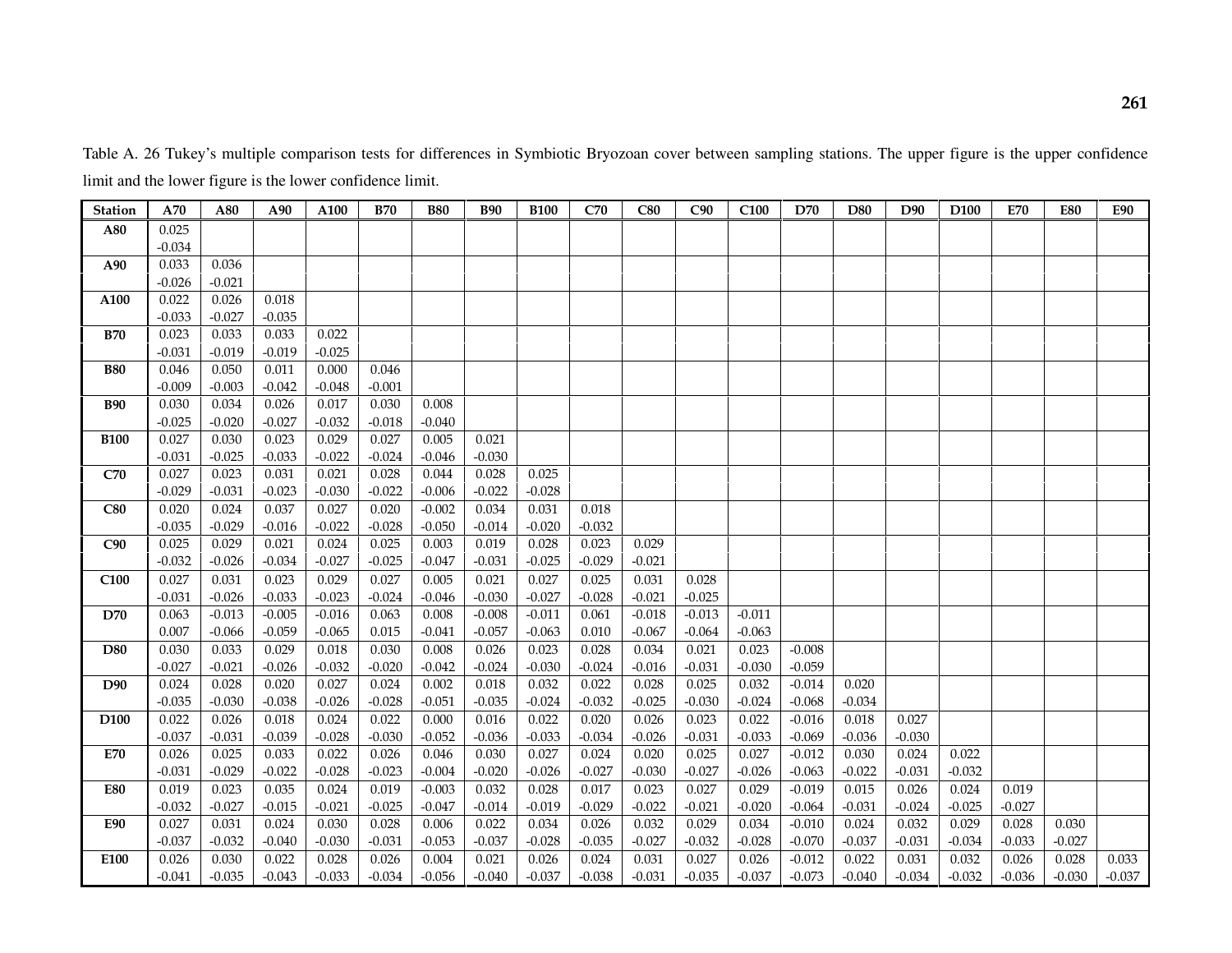| Source of variation | df  | SS             | <b>Adjusted SS</b> | <b>Adjusted MS</b> | F    | P     |
|---------------------|-----|----------------|--------------------|--------------------|------|-------|
| Depth               | 3   | 0.00           | 0.01               | 0.00               | 1.29 | 0.277 |
| Transect            | 4   | 0.02           | 0.03               | 0.01               | 4.44 | 0.002 |
| Depth*Transect      | 12  | 0.03           | 0.03               | 0.00               | 2.01 | 0.022 |
| Error               | 459 | 0.65           | 0.65               | 0.00               |      |       |
| Total               | 478 | 0.71           |                    |                    |      |       |
|                     |     |                |                    |                    |      |       |
| $s = 0.0376717$     |     | $r^2 = 8.38\%$ |                    |                    |      |       |

Table A. 27 Analysis of variance for Log<sub>10</sub>(Teleostei) using Adjusted *SS* for tests with factors of *depth*, *transect* and the interaction term *depth\*transect* as sources of variation.

Table A. 28 Regression analysis for Log<sub>10</sub>(Teleostei) using Adjusted *SS* for tests with factors of *depth*, dummy variables (DV) for *transect* (*DV(A), DV(B), DV(D), DV(E)*), and the interaction terms *depth\*DV(A)*, *depth\*DV(B)*, *depth\*DV(D)*, *depth\*DV(E)* as sources of variation.

| Source of variation | df  | SS   | <b>Adjusted SS</b> | <b>Adjusted MS</b> | F     | $\boldsymbol{P}$ |  |
|---------------------|-----|------|--------------------|--------------------|-------|------------------|--|
| Depth               | 3   | 0.00 | 0.00               | 0.00               | 0.83  | 0.477            |  |
| DV(A)               | 1   | 0.02 | 0.02               | 0.02               | 13.06 | < 0.001          |  |
| DV(B)               | 1   | 0.00 | 0.00               | 0.00               | 0.02  | 0.883            |  |
| DV(D)               | 1   | 0.00 | 0.00               | 0.00               | 0.69  | 0.408            |  |
| DV(E)               | 1   | 0.00 | 0.00               | 0.00               | 0.02  | 0.891            |  |
| $Depth^*DV(A)$      | 3   | 0.03 | 0.02               | 0.01               | 4.22  | 0.006            |  |
| $Depth^*DV(B)$      | 3   | 0.00 | 0.00               | 0.00               | 0.02  | 0.995            |  |
| $Depth^*DV(D)$      | 3   | 0.00 | 0.00               | 0.00               | 0.53  | 0.659            |  |
| $Depth^*DV(E)$      | 3   | 0.00 | 0.00               | 0.00               | 0.02  | 0.997            |  |
| Error               | 459 | 0.65 | 0.65               | 0.00               |       |                  |  |
| Total               | 478 | 0.71 |                    |                    |       |                  |  |

 $s = 0.0376717$  r

$$
r^2 = 8.38\%
$$



Figure A. 47 Interaction plot for changes in Teleost coverage over *depth* and *transect*.